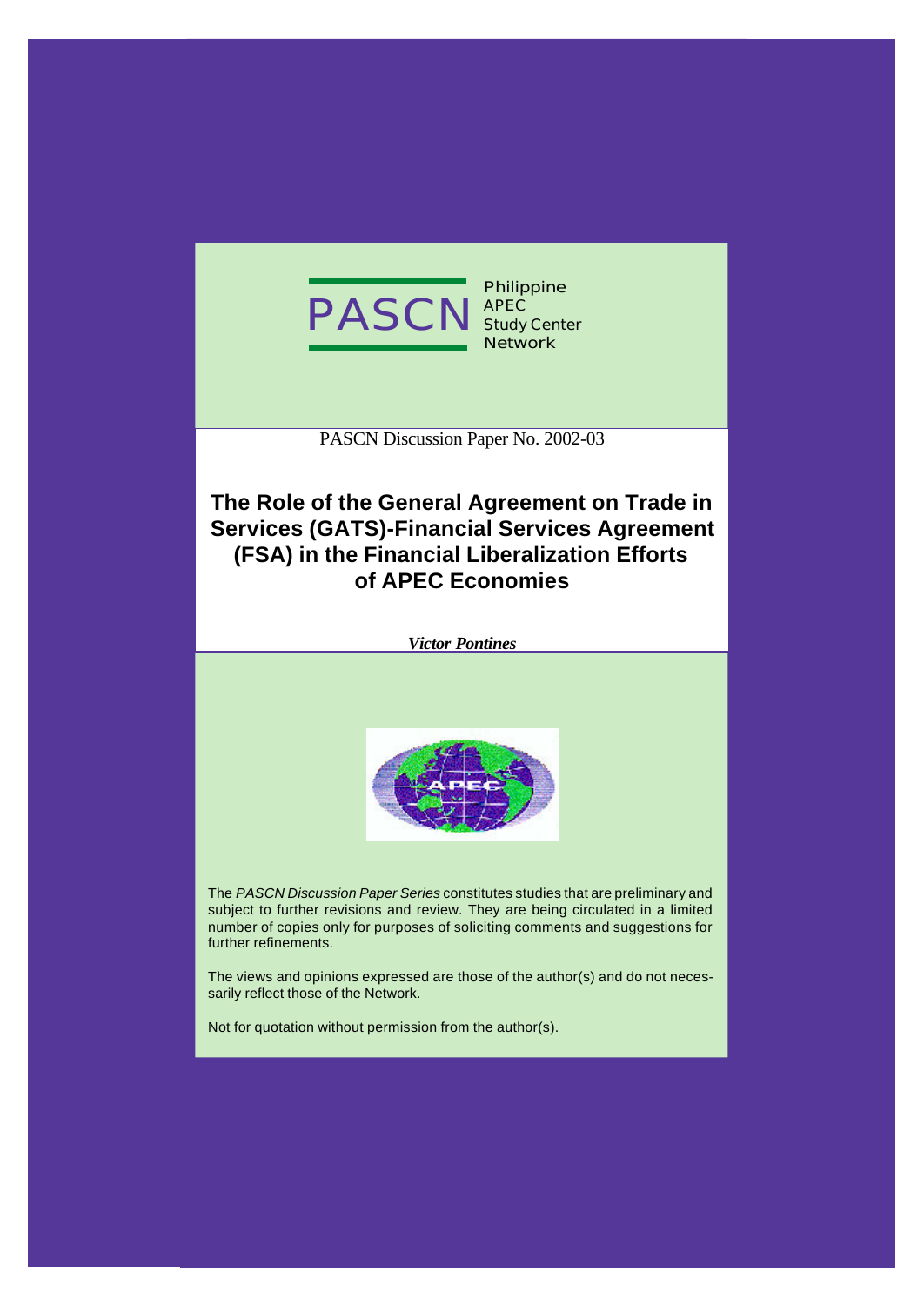

PASCN Discussion Paper No. 2002-03

## **The Role of the General Agreement on Trade in Services (GATS)-Financial Services Agreement (FSA) in the Financial Liberalization Efforts of APEC Economies**

## *Victor Pontines*

Angelo King Institute for Economic and Business Studies

January 2002

The *PASCN Discussion Paper Series* constitutes studies that are preliminary and subject to further revisions and review. They are being circulated in a limited number of copies only for purposes of soliciting comments and suggestions for further refinements.

The views and opinions expressed are those of the author(s) and do not necessarily reflect those of the Network.

Not for quotation without permission from the author(s).

For comments, suggestions or further inquiries, please contact: **The PASCN Secretariat** Philippine Institute for Development Studies NEDA sa Makati Building, 106 Amorsolo Street Legaspi Village, Makati City, Philippines Tel. Nos. 893-9588 and 892-5817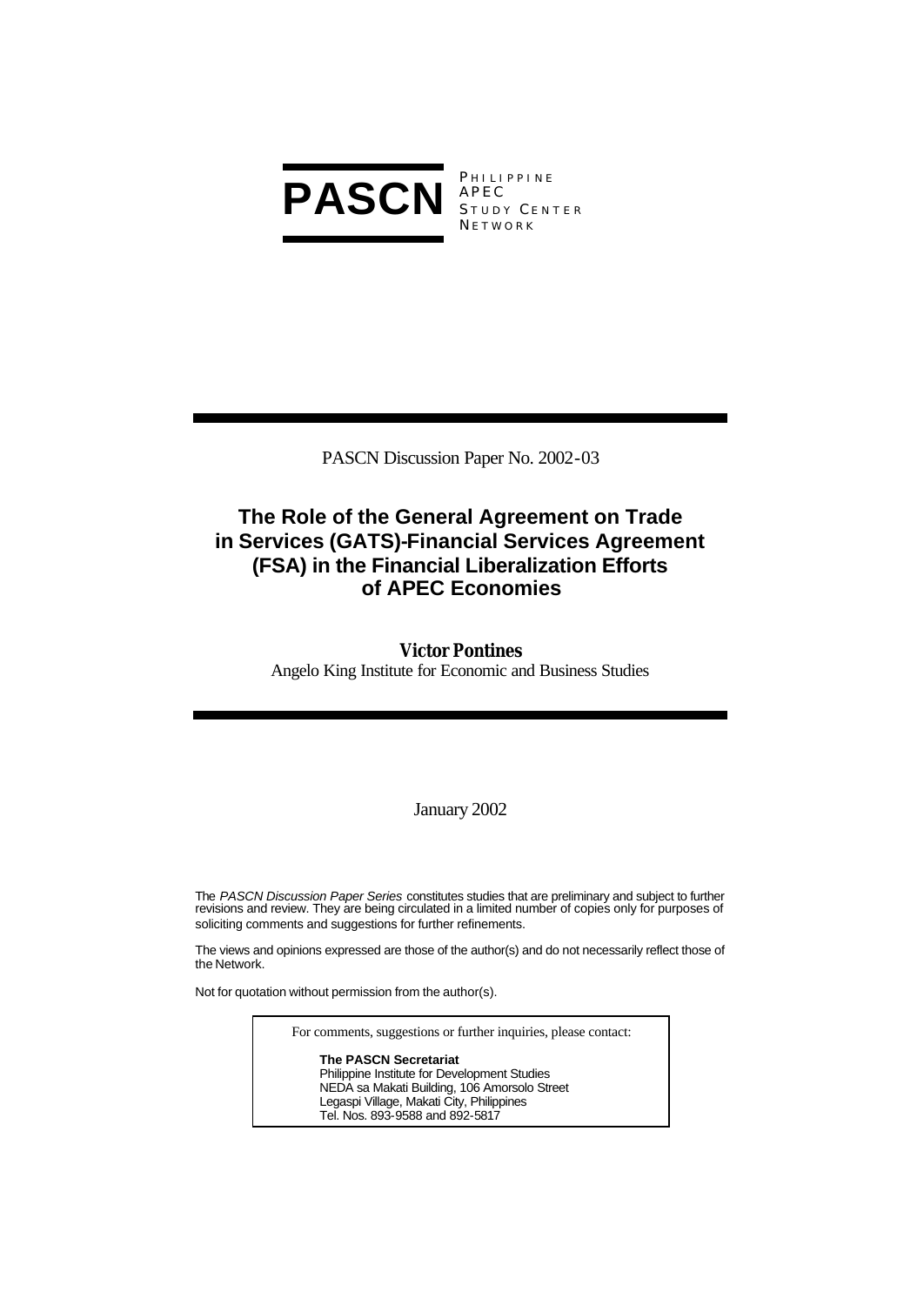## **Abstract**

The study evaluated the commitments made by a major sample of APEC member countries in the Financial Services Agreement (FSA) negotiated under the General Agreement on Trade in Services (GATS). The study also distinctly analyzed the actual practices in the financial services sector across the same major sample of APEC member countries placing emphasis on the level and extent of foreign participation in the domestic financial services sector. The evaluation of the commitments and the actual practices involved the estimation of the frequency-based index as an indicative measure of the extent of market openness in actual practices and binded commitments across a major sample of APEC member countries. Drawing on crucial issues pertaining to the deregulation and progressive liberalization of financial services trade, the study listed possible areas of negotiation strategies and proposals which Philippine negotiators can pursue in the next round of services negotiations, particularly in the financial services sector.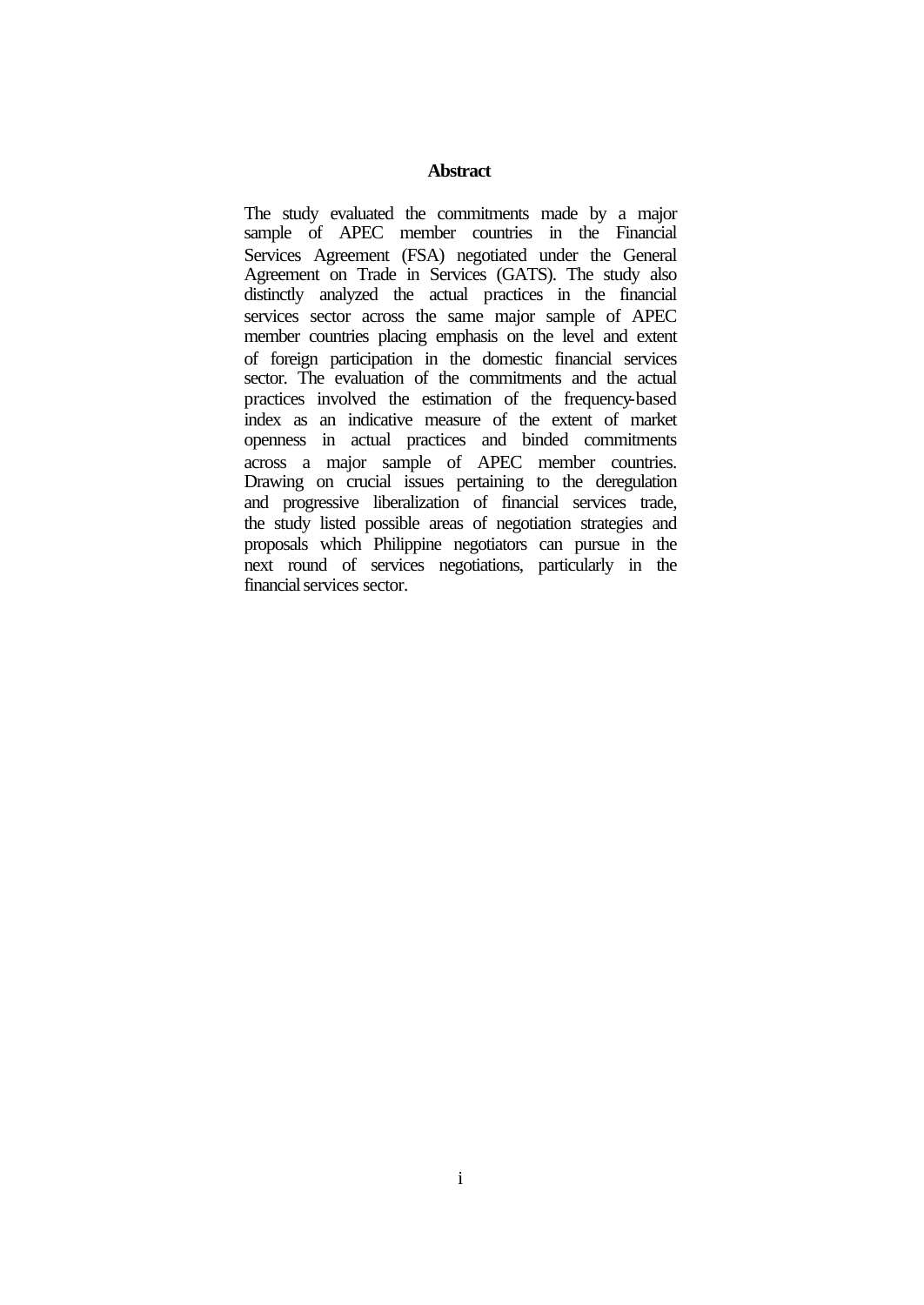#### **Executive Summary**

Trade in financial services is managed primarily through restrictions on entry and operations of foreign providers (commercial presence) and on cross-border exports and imports of financial services trade. Based on an analysis of the commitments for the three main sub-sectors of financial services (banking, insurance, securities). We observed that very few APEC member economies, made commitments in mode I (cross border trade). Almost all of the APEC economies considered in the analysis have made commitments under mode III (commercial presence). However, no APEC member country made full bindings in both modes of supply (cross border trade and commercial presence). In banking and insurance, more than half of the APEC economies made commitments in mode three (commercial presence). On the other hand, more commitments were made in cross border trade under the securities sub-sector.

The paper also quantified distinctly and separately the actual regulatory financial services trade and the committed and bound schedules of APEC economies in the financial services agreement of 1997 through a frequency-based index. It was found out that it was in the insurance sector where a lot of APEC member countries made commitments greater than their actual practice both in the life and non-life sector. However, on the whole most APEC member countries have tended to be less forthcoming in their commitments in banking and securities by opting to bind current and existing policy regimes rather than committing to new market opening measures in a multilateral framework.

In addition, most of the larger and higher income countries in APEC that are expected to be open and liberal in their commitments and actual practices are confirmed by the estimated indexes. On the other hand, most of the smaller economies of APEC have generally tended to be less forthcoming in liberal commitments compared to the larger ones.

The removal of restrictions on international capital movements and the opening of the domestic financial services markets to foreign competition are two interrelated, yet distinct, components of the internationalization of financial services. A country may allow foreign firms into its market yet restrict capital inflows and outflows from abroad. Moreover, the extent to which trade in a financial service is linked to the underlying capital movements generally depends on the type of the financial service and the way it is supplied, i.e., across borders or through commercial presence. It appears that the relationship between trade in financial services and capital flows is particularly close under Mode 1 (cross-border supply). On the other hand, trade in services via commercial presence requires foreign direct investment to establish such presence.

In light of the severe financial turmoil over the last few years, one should appropriately ask whether on what form and how fast should countries liberalized their financial services trade. Rather than dismantling barriers to trade in financial services across the board, it might have been preferable for them to maintain restrictions under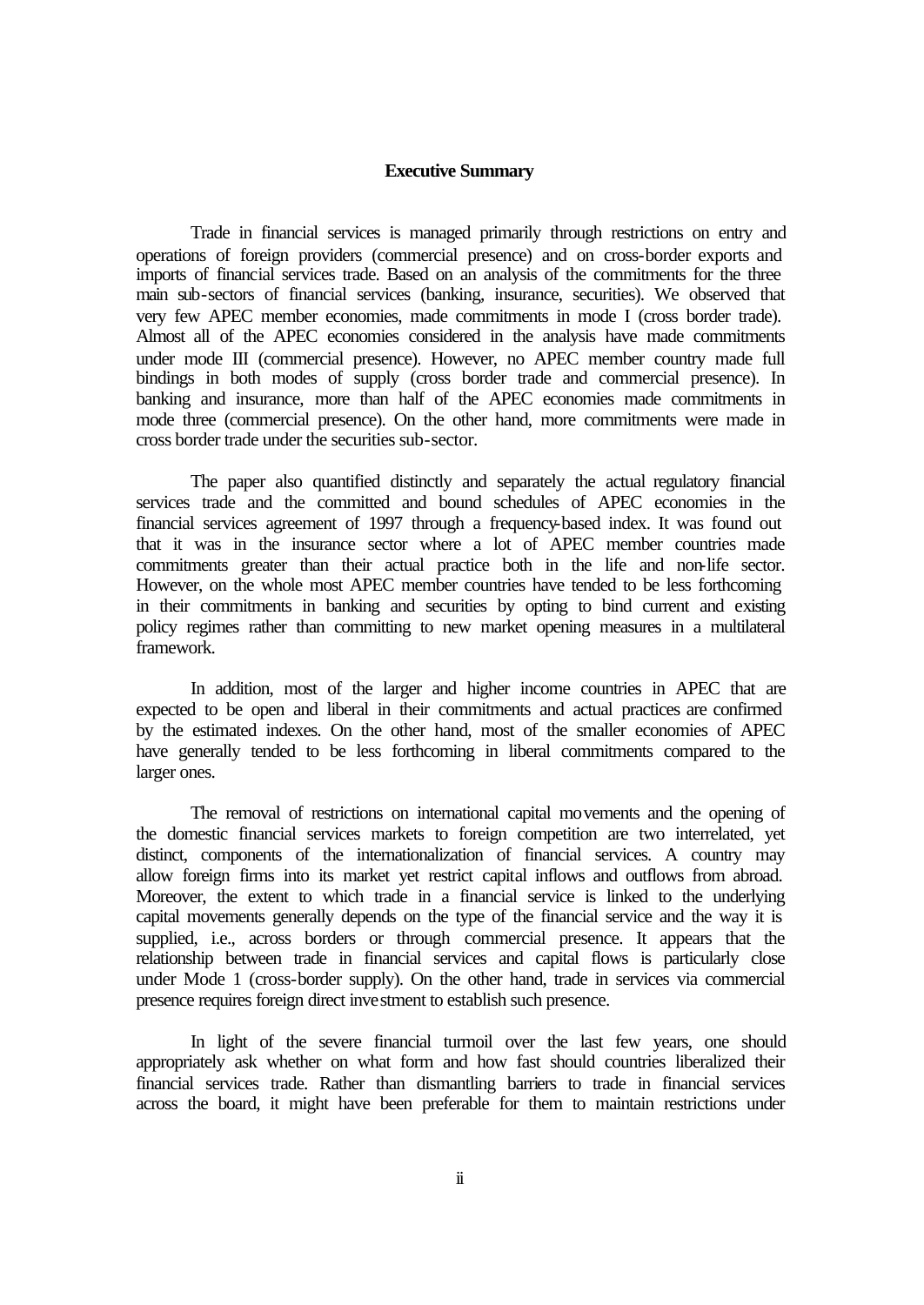Mode 1. This is important to countries with weak and inadequate financial systems. Thus, developing countries are advised to limit their commitments to the commercial presence of foreign institutions, which require only a limited liberalization of capital flows.

Thus, this points to the important prerequisites for yielding the full benefits and minimizing or controlling the risks from liberalizing financial services trade. Financial services trade and financial sector stability are complementary if they are accompanied by consistent macroeconomic policies and an adequate prudential regulation and supervision, in particular, with respect to liberalizing commercial presence.

However, cross-country experience and theory show that there is a tradeoff between enhancing competition through increase market access measures and guaranteeing financial stability. Because services are often not tradeable and intangible, frequently market access barriers are enforced "behind the border" and are embodied in regulations.

We could identify two possible ways to proceed that could minimize the tradeoffs between financial regulation and competition. First, through market based measures that are currently being considered with regards to the development of international standards and codes of good practice in the areas of financial services and accounting of financial transactions and institutions. Such efforts are expected to reduce the possibility that domestic standards and codes are perceived by other countries as burdensome or effectively constitute barriers to trade. The efforts of the Basel Committee's Core Principles for developing effective banking supervision with minimum requirements in this regard are extensive and well documented. The IOSCO (International Organization of Securities Commissions), and IAIS (International Association of Insurance Supervisors) conduct similar work in the areas of securities and insurance. Among numerous other codes and standards, IOSCO has produced the Statement of Objectives and Principles of Securities Regulation and International Disclosure Standards for Cross-Border Offerings and Initial Listings by Foreign Issuers. IAIS has produced the Supervisory Standard on Licensing, as well as other standards. In this regard, improvements in communications and dialogue between regulators *across* countries are necessary preconditions for achieving progress in this area. Second, differences in prudential regulation between countries can be reduced if not eliminated if countries recognize the prudential measures of other countries with high standards of prudential regulation and supervision. Such recognition may be based on an agreement or arrangement with the countries concerned, or may be accorded unilaterally. This has the implication that as Mattoo (2000) points out, there are limitations which can be achieved at the multilateral level, and that the regulatory aspects can be handled at the national or bilateral level.

Most of the limitations made on commercial presence by most APEC economies were to restrict new entry and introduce new competition in the local market while allowing increased foreign equity participation in local financial institutions. This may well be attributed to the pressing need of most developing countries within APEC to have well-capitalized and well-diversified foreign financial firms to help in the strengthening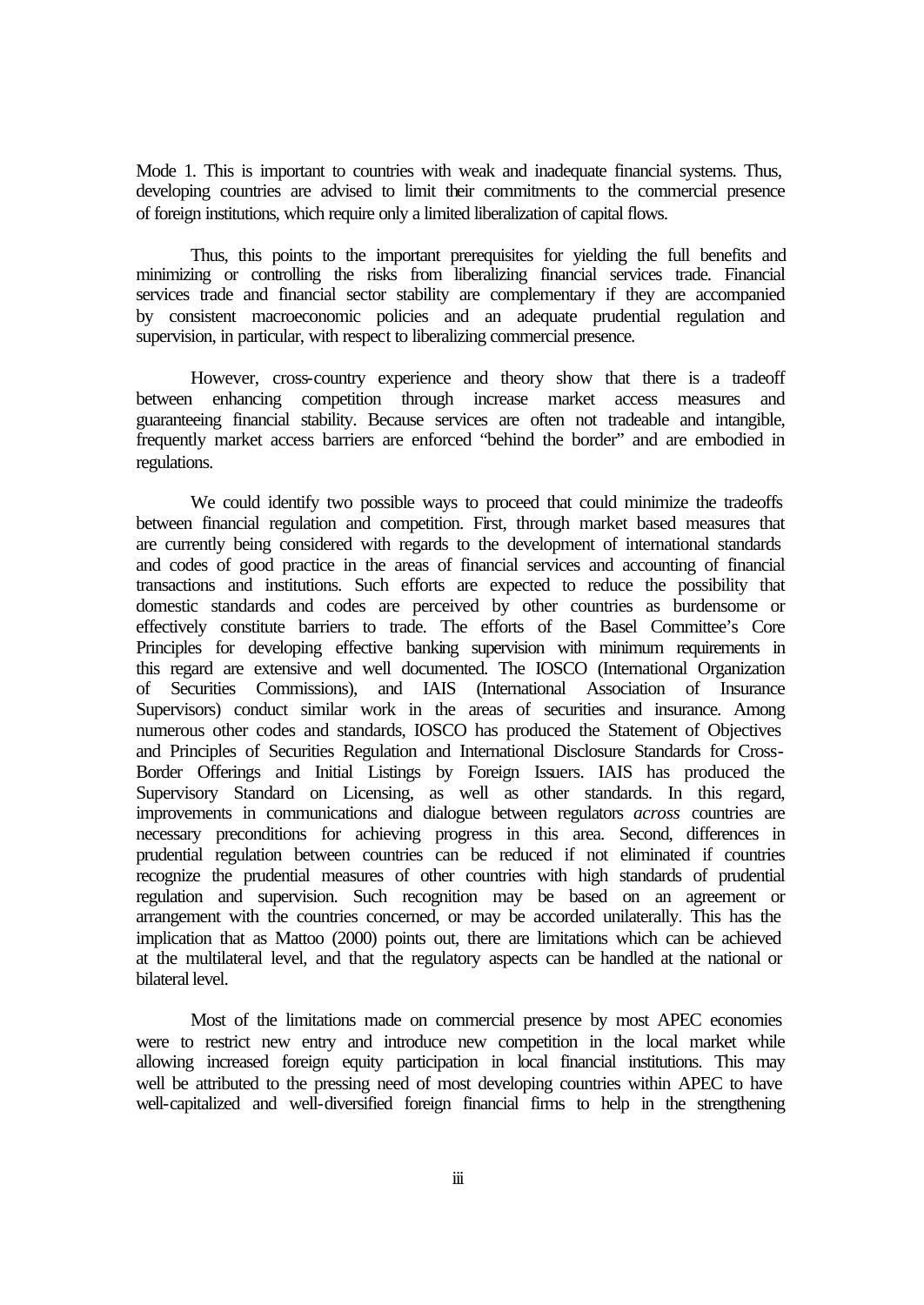and recapitalization of troubled and weak domestic financial institutions which were badly burned by the recent financial contagion in East Asia and in some parts of the Southern Cone. In addition, increasing foreign equity participation in the local financial market is the preferred option rather than having foreign financial institutions coming as new competitive and efficient players in the market, which will drive their domestic rivals out of the market.

Moreover, standstill bindings have merit. They provide the market participants with the assurance that the conditions on which their decisions are based will not be overturned by sudden policy changes or reversals. Nevertheless, for countries that were not forthcoming in their commitments and those countries that have maintained the status quo or have committed existing regimes in place, it should be borne in mind that opening and precommitting to future liberalization is in the self-interest of all countries not only large and developed countries, but also including the small developing countries, particularly in APEC.

However, given the recent experience with the East Asian financial turmoil and consequently, the need to enhance soundness of domestic financial markets through improved quality of prudential regulation and supervision, developing countries are not likely to be aggressive in the next round of financial services negotiations. Therefore, it remains a matter of convincing developing countries on how the GATS-FSA will lead to maximizing the gains from financial services liberalization through sustained improvements in growth and development prospects while the risks and costs involved in liberalization are reduced or eliminated.

This can be done through a higher level of recognition of the special needs and interests of developing member countries. In this regard, there is a need for developed countries to show patience and sincerity in the next round of negotiations. As such, facilitating greater liberalization among developing countries should allow them to phase in commitments over a specified period. Although a method for phasing in commitments will have to be agreed upon, a favorable development on this matter for developing countries will be of crucial importance to the success of the next round of negotiations. Moreover, alleviating and mitigating fears of developing countries with potentially adverse effects arising from liberalization, for instance, through specific safeguard measures probably patterned after the safeguards-based opening of the Mexican financial market with respect to NAFTA can be used as a model.

In this view, the United States and Canada, both being important APEC members, which along with Mexico (another APEC member) forms the triumvirate of the NAFTA grouping, can strongly push and support the above-mentioned proposals, while at the same time can provide the stimulus and motivation for other APEC members to undertake liberal commitments in the next round. Moreover, there are clear signs in APEC member countries that advances in market opening will come from a combination of different factors. First, member countries of APEC that are in IMF program due to the Asian crisis have included relaxation in foreign entry as one facet of domestic reforms in said program. This is considered extensive and faster than what were negotiated earlier in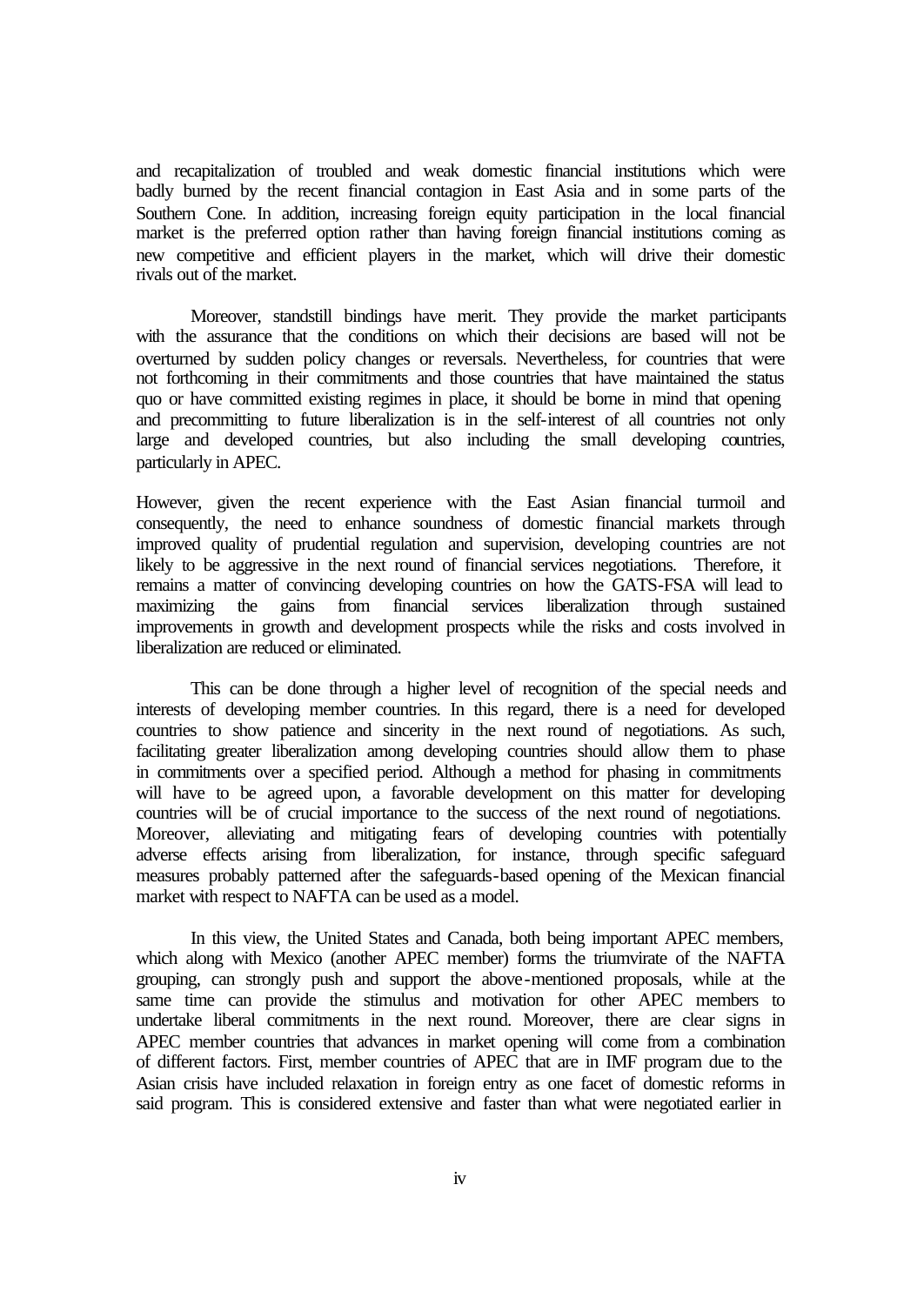FSA. Second, the overarching goal of advancing a sense of community and promote the goal of multilateral liberalization should spur liberal commitments in APEC. Finally, most international financial centers are located in member countries of APEC (Japan, Singapore, Hong Kong), and have unilaterally proceeded with allowing further foreign entry for fear of being left behind by other financial centers. Thus, the combination of processes outside of WTO and market forces becomes the device for APEC member countries to engage and lock-in market opening measures in the WTO.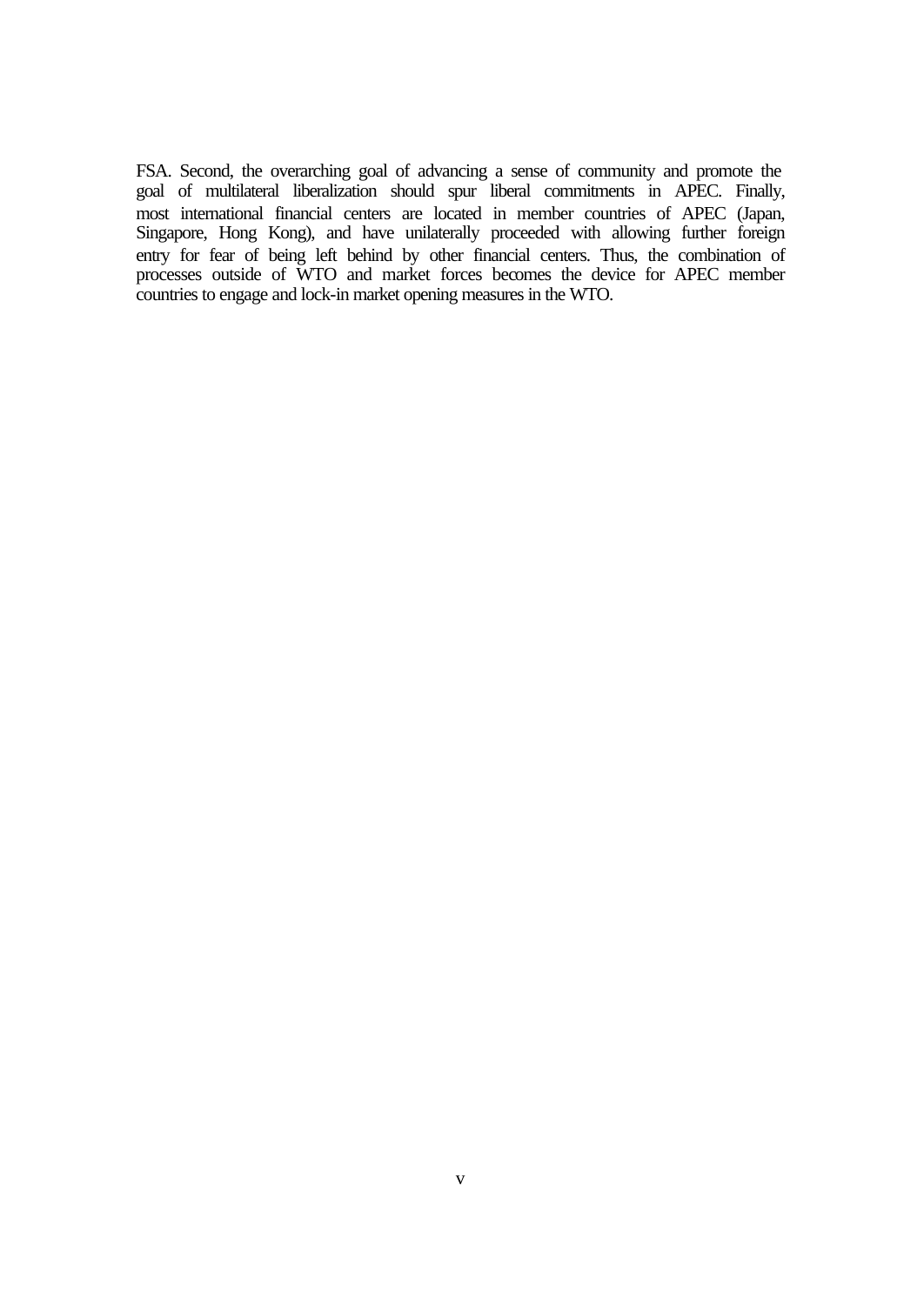## **Table of Contents**

| <b>Table of Contents</b>                                                                                                                                                                                                                                                                                                                               | Page                 |
|--------------------------------------------------------------------------------------------------------------------------------------------------------------------------------------------------------------------------------------------------------------------------------------------------------------------------------------------------------|----------------------|
| List of Tables                                                                                                                                                                                                                                                                                                                                         |                      |
| List of Figures                                                                                                                                                                                                                                                                                                                                        | 3                    |
| List of Appendices                                                                                                                                                                                                                                                                                                                                     | 4                    |
| <b>Executive Summary</b>                                                                                                                                                                                                                                                                                                                               | ï                    |
| Abstract                                                                                                                                                                                                                                                                                                                                               | i.                   |
| I.<br>Introduction                                                                                                                                                                                                                                                                                                                                     | 5                    |
| II. Financial Services Trade Liberalization under GATS                                                                                                                                                                                                                                                                                                 | 6                    |
| III. Initial trends in financial services trade                                                                                                                                                                                                                                                                                                        | 8                    |
| IV. Measuring Commitments and Actual Practices in Financial Services Trade<br>4.1. Frequency-based approach<br>4.2. Identifying and Classifying the Commitments of APEC Member<br>Economies in the (FSA) Financial Services Agreement<br>4.3. Quantifying the Commitments and Actual Practices of APEC Member<br>Economies in Financial Services Trade | 11<br>11<br>13<br>14 |
| V. Some Issues in the Liberalization of Financial Services Trade<br>5.1. Links between trade and finance<br>5.2. Financial services trade and capital account liberalization                                                                                                                                                                           |                      |
| VI. Treatment of Foreign Financial Institutions in the Philippine Financial                                                                                                                                                                                                                                                                            | 23                   |
| <b>Services Sector</b><br>6.1. Banking<br>6.2. Insurance<br>6.3. Securities<br>6.4. Possible Negotiation Strategies for the Philippines in the Next Round<br>of Services Negotiations                                                                                                                                                                  | 23<br>24<br>25<br>26 |
| 6.5. Identification of Existing or Potential Achievements of Comparative<br>Advantage in the Philippine Financial Services Sectors: The Impact<br>of Technology                                                                                                                                                                                        | 27                   |
| VII. Conclusion<br>References                                                                                                                                                                                                                                                                                                                          | 28<br>32             |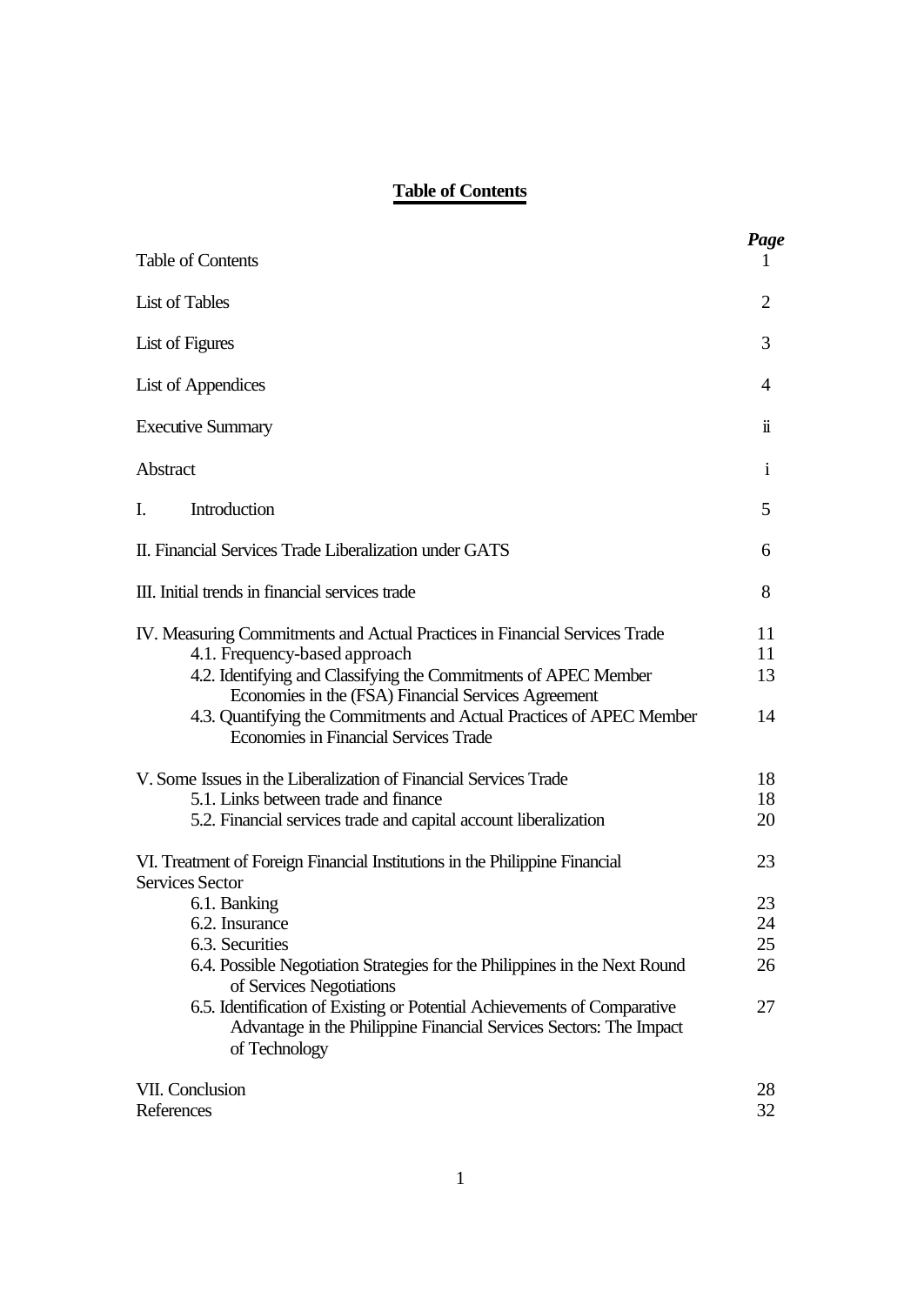# **List of Tables**

| Table 1  | Top 20 exporters and importers of banking and financial services 1999                                                  | Page<br>34 |
|----------|------------------------------------------------------------------------------------------------------------------------|------------|
|          | (US\$ million)                                                                                                         |            |
| Table 2  | Top 20 exporters and importers of insurance services 1999 (US\$ million)                                               | 35         |
| Table 3  | Exports of financial services for selected Asian economies, 1988-99<br>(US dollar million)                             | 36         |
| Table 4  | Imports of financial services for selected Asian economies, 1988-99<br>(US dollar million)                             | 37         |
| Table 5  | Share of Foreign Banks in Domestic Banking Systems: 1988-1995                                                          | 38         |
| Table 6  | Insurance Penetration Premiums as a share of gross domestic product<br>(1998)                                          | 39         |
| Table 7  | Foreign Participation in Asian insurance markets, 1997                                                                 | 40         |
| Table 8  | Market Access Commitments in Banking (Deposits and Lending)                                                            | 41         |
| Table 9  | Market Access Commitments in Insurance Services (Life and Non-life)                                                    | 42         |
| Table 10 | <b>Market Access Commitments in Securities</b>                                                                         | 43         |
| Table 11 | Grandfather Provisions in Banking, Insurance and Securities                                                            | 44         |
| Table 12 | Degree of openness/restrictiveness to trade in financial services of APEC<br>economies (Banking: Lending and Deposits) | 47         |
| Table 13 | Degree of openness/restrictiveness to trade in financial services of APEC<br>economies (Insurance: Life and Non-life)  | 47         |
| Table 14 | Degree of openness/restrictiveness to trade in financial services of APEC<br>economies (Securities)                    | 48         |
| Table 15 | Financial Services Agreement: Market Access in APEC Economies                                                          | 49         |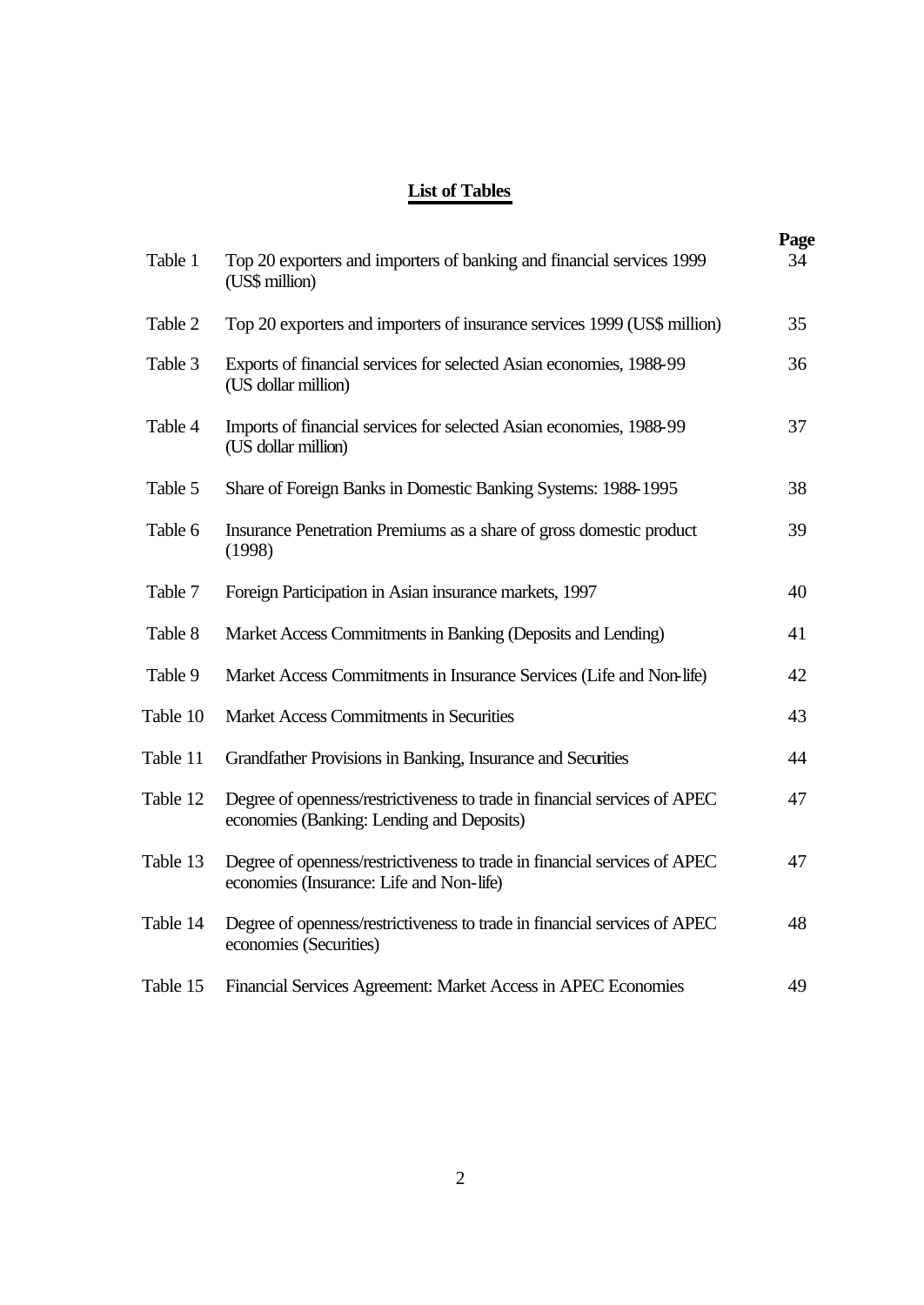# **List of Figures**

| Figure 1 | Openness/Restrictiveness of APEC Economies in Financial Services Trade<br>(Banking: Deposits)   |
|----------|-------------------------------------------------------------------------------------------------|
| Figure 2 | Openness/Restrictiveness of APEC Economies in Financial Services Trade<br>(Banking: Lending)    |
| Figure 3 | Openness/Restrictiveness of APEC Economies in Financial Services Trade<br>(Insurance: Life)     |
| Figure 4 | Openness/Restrictiveness of APEC Economies in Financial Services Trade<br>(Insurance: Non-Life) |
| Figure 5 | Openness/Restrictiveness of APEC Economies in Financial Services Trade<br>(Securities)          |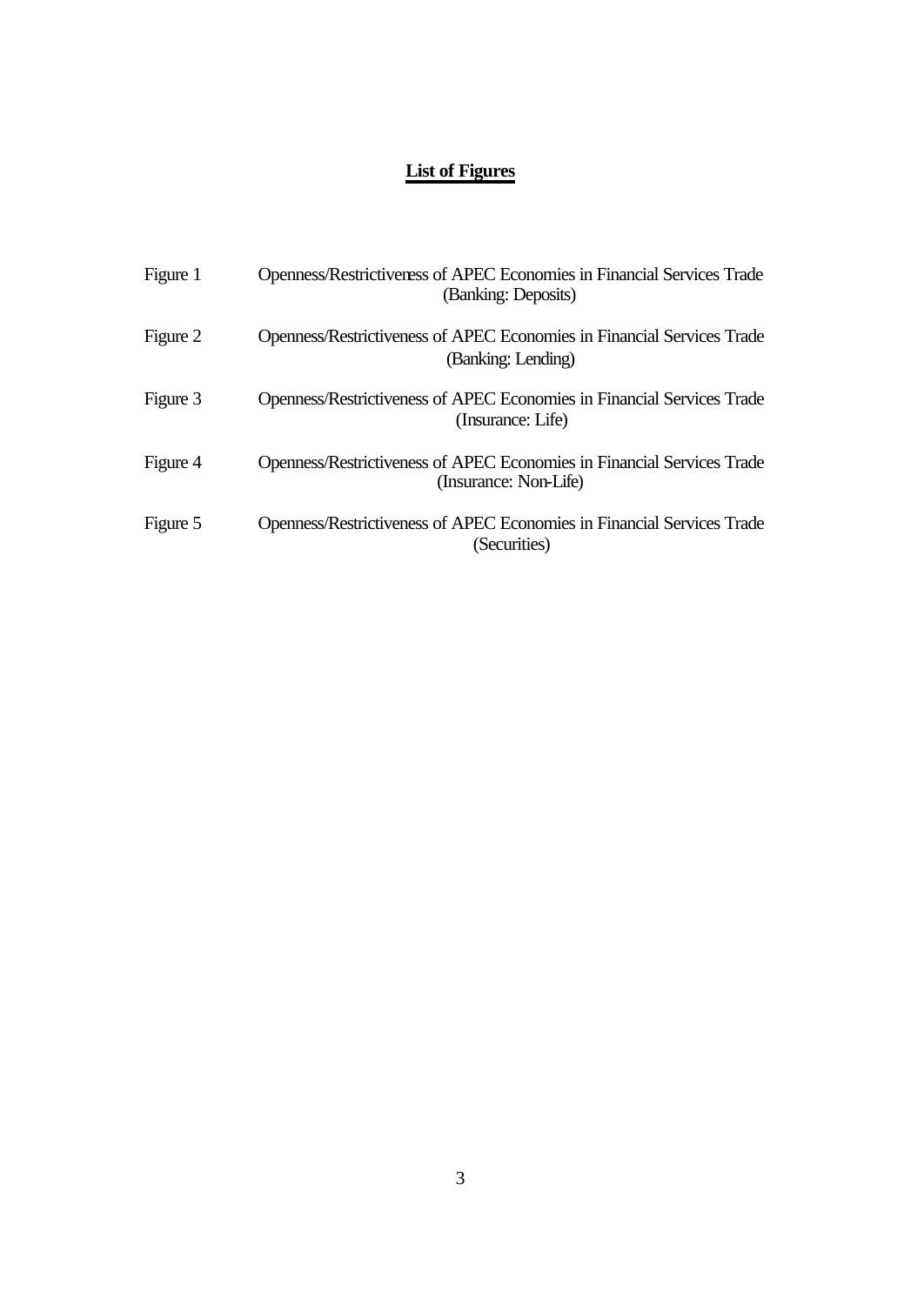## **List of Appendices**

- Appendix I Highlights of the Annex on Financial Services
- Appendix II Highlights of the Understanding on Commitments in Financial Services
- Appendix III Calculations of Frequency Based Index
- Appendix IV Index of Commitments and Actual Practices in Financial Services Trade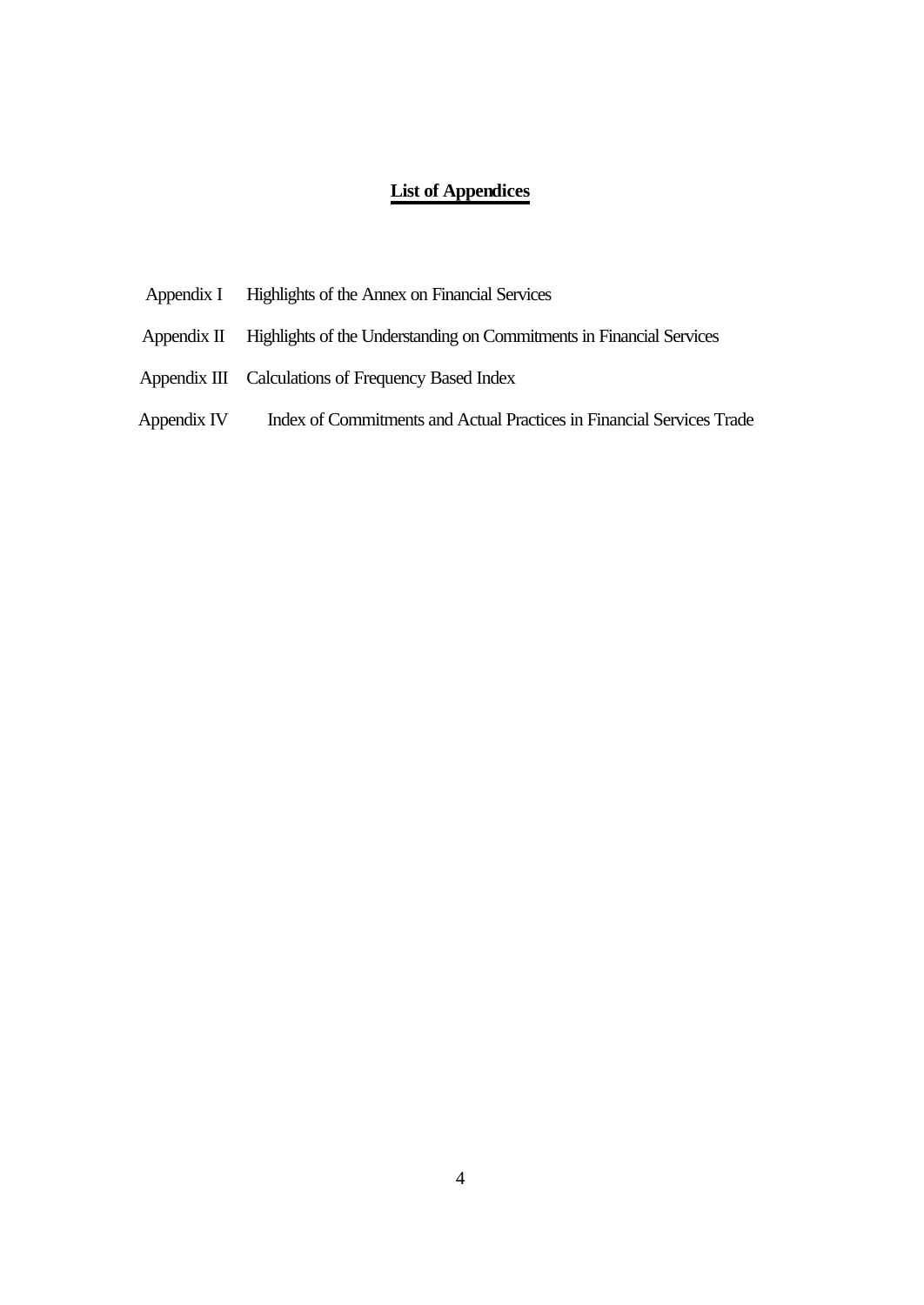## **The Role of the General Agreement on Trade in Services (GATS)-Financial Services Agreement (FSA) in the Financial Liberalization Efforts of APEC Economies<sup>1</sup>**

## *Victor Pontines<sup>2</sup>*

## **I. Introduction**

l

When negotiations on services was included in the Uruguay Round of trade negotiations, negotiators had finally recognized the growing importance of trade in services in the growth and development of the world economy, in particular financial services trade. The result of the separate track of negotiations on services in the Uruguay Round gave birth to the General Agreement on Trade in Services, or simply GATS. Although GATS covers all trade in services, the negotiations could not be completed by December 1993 in four areas, namely, maritime services, basic telecommunications services, movements of natural persons, and financial services.

For financial services, the member countries decided to hold the next round of negotiations during the first half of 1995. The conclusion of the negotiations in July 1995 was only an 'interim' agreement, because the United States, taking the lead role in the negotiations decided that the interim agreement was unsatisfactory. Negotiations officially resumed again in April 1997, and finally concluded on December 1997. The conclusion of the 1997 financial services negotiations is now known as the Financial Services Agreement of 1997, and individual country commitments were attached to the *Fifth Protocol to the General Agreement on Trade in Services*. A total of 70 WTO members made commitments in the *Fifth Protocol,* in which 15 of the 70 member countries are full-pledged members of APEC.<sup>3</sup>

The sole general objective of the paper is to determine the role of the Financial Services Agreement (FSA), negotiated under the GATS in helping shape further future liberalization among APEC member economies through improving and relaxing restrictions on financial services. The paper is divided as follows: the following section presents a brief discussion of the framework agreement, and highlights the perceived shortcomings of the agreement. Section III presents initial trends and data on financial services across a sample of countries, in particular Asian countries. Section IV analyzes the commitments made by APEC member countries by estimating a numerical equivalent of the commitments as well as numerical estimates of the actual practices of APEC economies based on a certain frequency index. Section V discusses some crucial policy issues relevant to the liberalization of financial services trade. Section VI presents a

<sup>&</sup>lt;sup>1</sup> This study was made possible through a research grant from the Philippine APEC Study Center Network (PASCN), as part of the Research Project entitled "Impacts, Risks and Opportunities of Financial Liberalization and Integration: A Macro-Micro Analysis."

<sup>&</sup>lt;sup>2</sup> Research Fellow, Angelo King Research Institute for Business and Economic Studies.

<sup>&</sup>lt;sup>3</sup> The fifteen APEC member countries are: Australia, Canada, Chile, Hong Kong, Indonesia, Japan, South Korea, Malaysia, Mexico, New Zealand, Peru, Philippines, Singapore, Thailand, and the United States.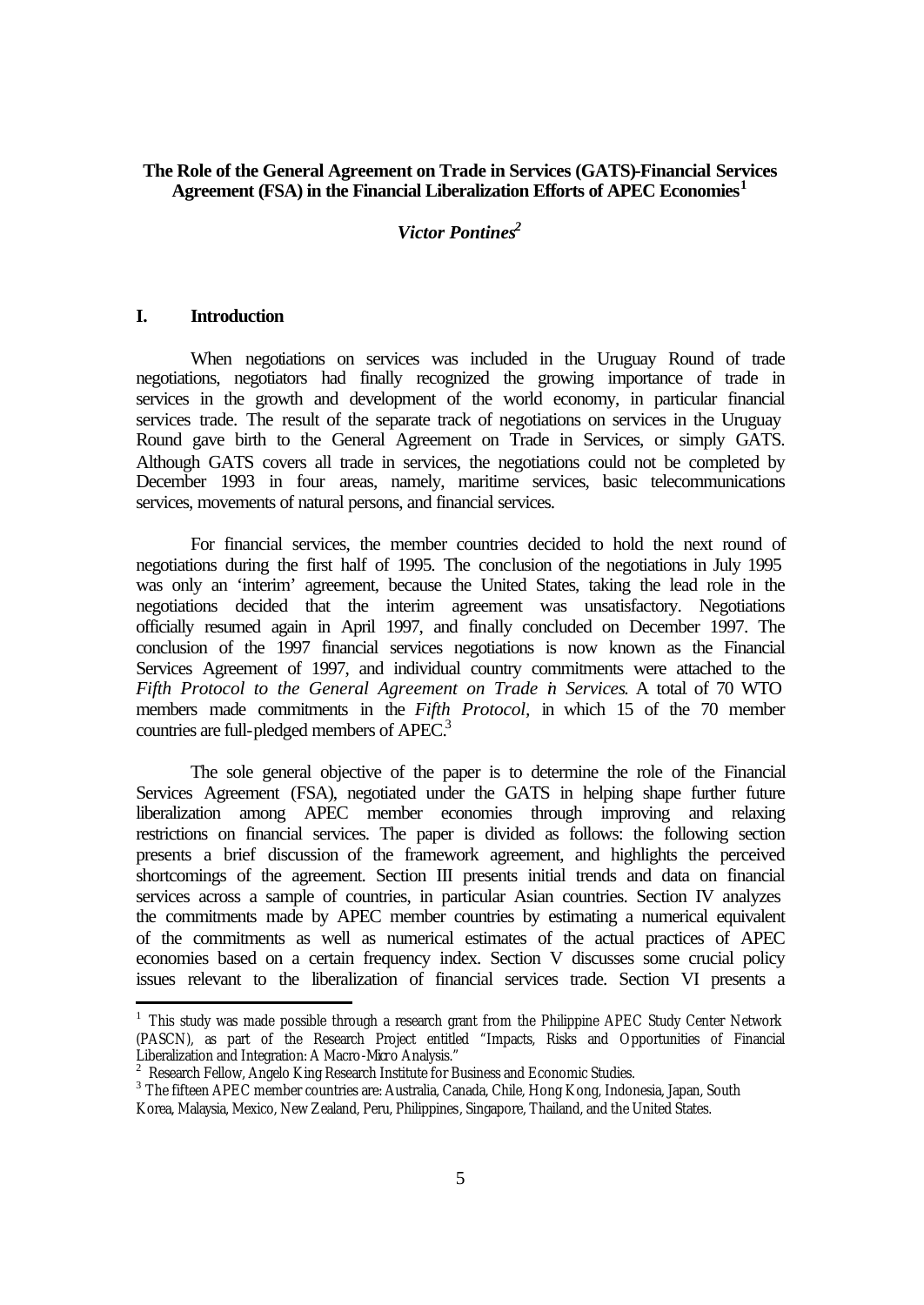discussion of actual practices in the treatment of foreign service providers in the Philippine financial services market and suggests possible areas of negotiation strategies and options for Philippine negotiators in the next round of services negotiations, in particular, financial services trade. Section VII concludes.

#### **II. Financial Services Trade Liberalization under the GATS**

The significance of the conclusion of the Financial Services Agreement (FSA) on December 1997 under the General Agreement on Trade in Services (GATS) should be viewed as providing the opportunity of consolidating and complementing unilateral opening of domestic financial services markets in a binding and comprehensive multilateral framework. Rather than representing a liberalization agreement in itself,<sup>4</sup> the GATS and henceforth the FSA, provides only a framework for liberalization of financial services trade. According to the WTO, the agreement covers more than 95 per cent of financial services trade.<sup>5</sup> In so doing, the agreement consists of the following framework: first, the general concepts and provisions covering all sectors, including financial services, second, the annexes, which establishes the rules and provisions focusing on specific sectors, such as the Understanding on Financial Services,<sup>6</sup> and lastly, the schedule of specific commitments on market access and national treatment. According to GATS, trade in services including trade in financial services, can be delivered through any four modes:

- *Mode 1 (Cross-border supply)* a service crosses a national frontier, but not requiring the physical movement of consumers or suppliers.
- *Mode 2 (Consumption abroad)* the movement of consumers to the territory of the suppliers.
- *Mode 3 (Commercial presence)* establishment of the service provider in the territory of the consumer.
- *Mode 4 (movement of natural persons)* the supply of services through the presence of natural persons from one territory to another.

Much has already been written about the perceived shortcomings and weaknesses of GATS. These will be highlighted below. The rules of GATS are patterned and based on the same general principles of trade in goods as in GATT (General Agreement on Trade and Tariffs) (e.g., Most-Favoured Nation Treatment (MFN) and Transparency). However, unlike in GATT, national treatment is not an automatic but negotiable right. Member countries may inscribe limitations on national treatment in their schedules – with respect to each of the four modes of supply, described above.

<sup>&</sup>lt;sup>4</sup> Most observers agree that the agreement contains little new liberalization since member countries offered few new access to their markets, particularly for most emerging markets.

 $5$  Cornelius (1999); WTO (1998). The activities covered by the GATS in financial services include two broad categories of services: *insurance and insurance-related services and banking and other financial services*.

<sup>&</sup>lt;sup>6</sup> Refer to Appendixes I and II for the Annex on Financial Services and the Understanding on Financial Services.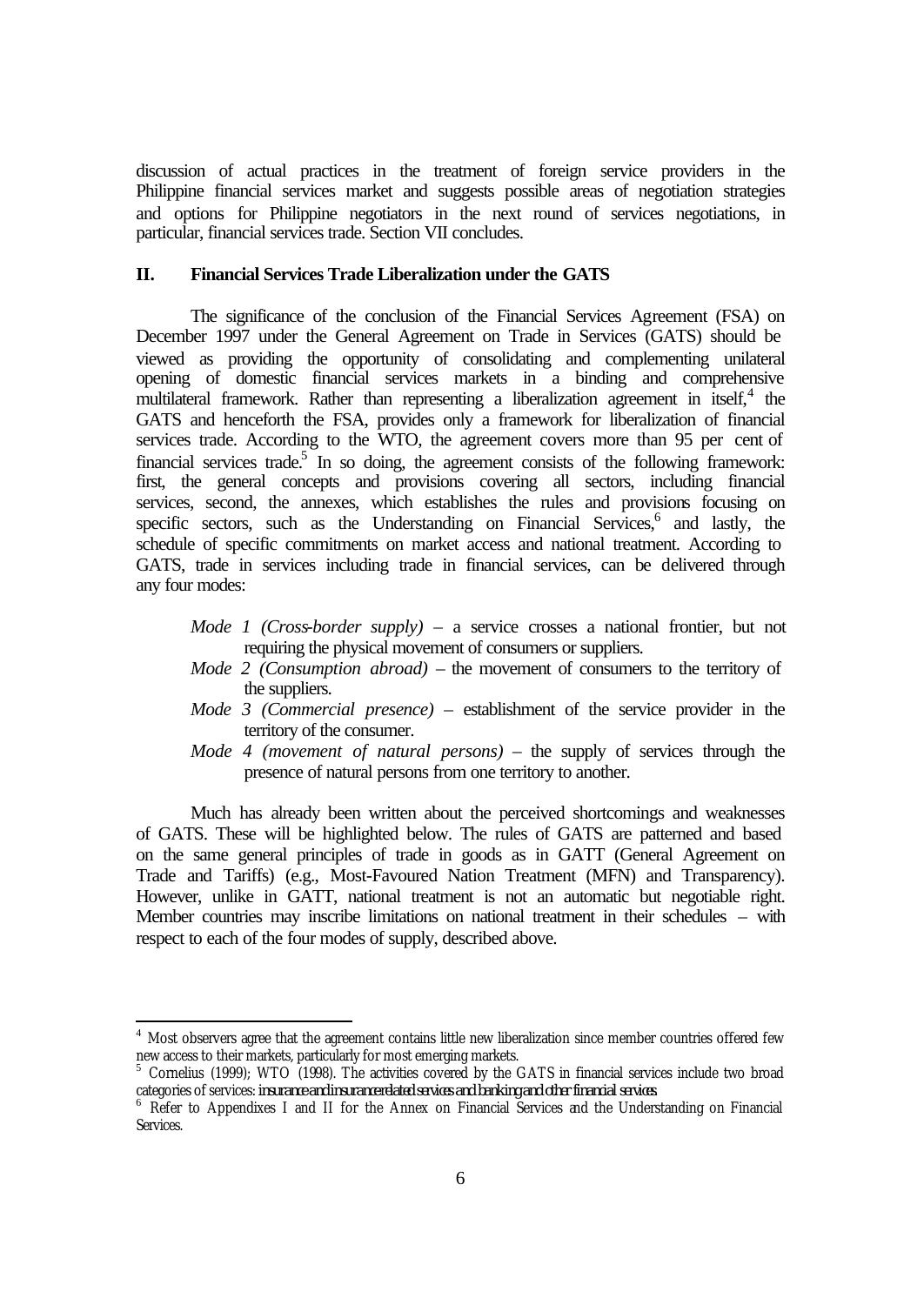The GATS does not define market access, but stipulates six measures that limit market access. These are restrictions on:

- the number of service suppliers;
- the total number of service transactions or assets;
- the total number of service operations or the total quantity of service output;
- the total number of natural persons that may be employed in a particular sector;
- the types of legal entity through which a service can be supplied; and
- foreign equity participation in service suppliers.

The existence of any of these limitations has to be indicated in the scheduled sectors with respect to the four modes of supply. According to Warren and Findlay (1999), "the lack of clarity in GATS regarding national treatment and market access makes it broader in scope than the national treatment and market access provisions of GATT. The GATS provision on national treatment embraces all policies that might discriminate between domestic and foreign suppliers. In contrast national treatment in the GATT extends to matters of internal taxation and regulation only. More importantly, the GATS article on market access extends beyond traditional concerns of access for foreign service suppliers to encompass all policies which restrict access to a market." This 'structural weakness' of GATS of rendering national treatment and market access as 'specific commitments' rather than general obligations has made it specifically difficult to categorize actual policies of member countries into market access or national treatment.<sup>7</sup>

If national treatment and market access were considered as general obligations, the framework agreement would be using a negative list or 'top-down' approach to scheduling commitments. The consequence of this approach is that all market access and national treatment would apply to all sectors unless specifically listed otherwise in the country's negative list schedule of commitments. Several observers have expressed and argued strongly in favor of this scheduling strategy, citing primarily the fostering of greater transparency. This is because the approach immediately makes it obvious those sectors that are excluded from the coverage and brings them to light. The approach forces member countries to 'come clean', which permits them to better assess the contestability of their markets. In addition, the emergence and development of new activities or sectors would be automatically included to established framework or discipline. However, during the actual Uruguay negotiations, countries remained opposed to a negative list of scheduling commitments, and settled with a hybrid approach as a compromise.<sup>8</sup> The

 $7$  However, according to Mattoo, the main reason why negotiators avoided the GATT approach of making national treatment as a general obligation is because granting market access with full national treatment would have been the equivalent of free trade. Whereas, governments wanted the option of proceeding slowly and gradually towards opening up their markets. 8

This hybrid approach is a combination of positive and negative list approach. A positive approach, meanwhile, identify sectors or activities on which commitments are made rather than those on which they are not.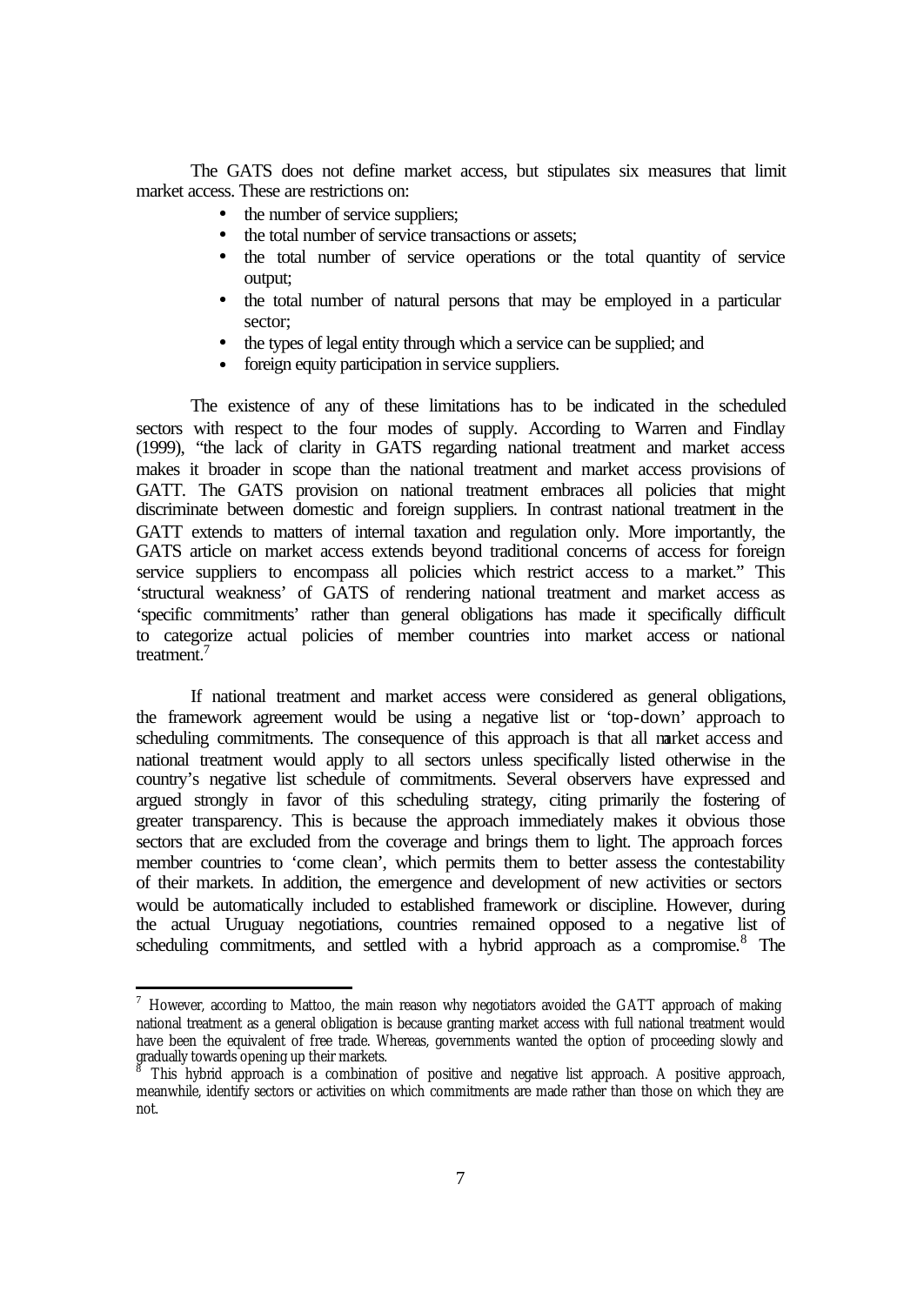reasons raised for the compromise were: first, the advantage of fostering greater transparency can also be addressed by directly coming up with clear provisions on transparency in the framework agreement. Second, even if member countries are willing to adopt a negative list approach, because of the unwillingness of member countries to make new market opening measures, governments may find themselves with a long list of negative exclusions that they consider as sensitive, and this will take out the essence of the scheduling commitments. Instead of attempting to propose what amounts as a major structural change of the agreement, a scheduling proposal was put forward by Mattoo and Low that emphasis should be made on the schedules or entries that are "unbound" (i.e., no bindings), and widening the scope of the coverage of the sectors.<sup>9</sup>

Recognizing that countries should take measures for prudential reasons in order to protect depositors, investors, and the integrity and stability of the financial system, the agreement as provided in the Annex on Financial Services allows member countries the option of not listing in their schedule of specific commitments measures that are considered for prudential purposes. This is known as the 'prudential carve-out.' The 'carve-out' is based on the premise that the measures are not used as a way to circumvent commitments or obligations. However, it is alleged that, as argued by Mattoo (1999), regulators would seem to have considerable discretion in their choice of prudential measures since no definition or definite list of such measures is provided in the Annex. Thus, according to Sorsa (1997), the broad prudential carve out can imply very broad departures from the basic principles of the agreement. For example, on the basis of capital adequacy ratios or discretion in granting of banking licenses may go against the Most-Favoured-Nation treatment (MFN) principle or national treatment by permitting discrimination among countries.<sup>10</sup>

#### **III. Initial trends in financial services trade**

The non-tradable nature of services, including financial services trade makes official gathering and availability of data difficult and cumbersome. In addition, the presence of inconsistencies and conceptual problems in the definition of what constitutes financial services trade can be a source of confusion with regards to the value and size of financial services trade. To illustrate this point, for instance, according to Das (1998), GATS (refer to appendix) definition of trade in services goes beyond the products crossing geographical boundaries, or to transactions between residents and non-residents. The definition of trade in services includes local sales by foreign entities that would be considered 'resident' by conventional statistical criteria and for whose activities relevant statistics are not available. The only statistics available follow the Balance of Payments Yearbook classification of the International Monetary Fund. However, BOP statistics, reflect only cross-border trade and thus understate trade in financial services. Thus, when services are traded through foreign affiliates with the status of residents in the country where the services are supplied, such transactions are not covered by the BOP.<sup>11</sup> The

 $9$  Low and Mattoo (1999); Das (1998).

<sup>10</sup> Cornelius (1999).

 $11$  Tamirisa et al (2000).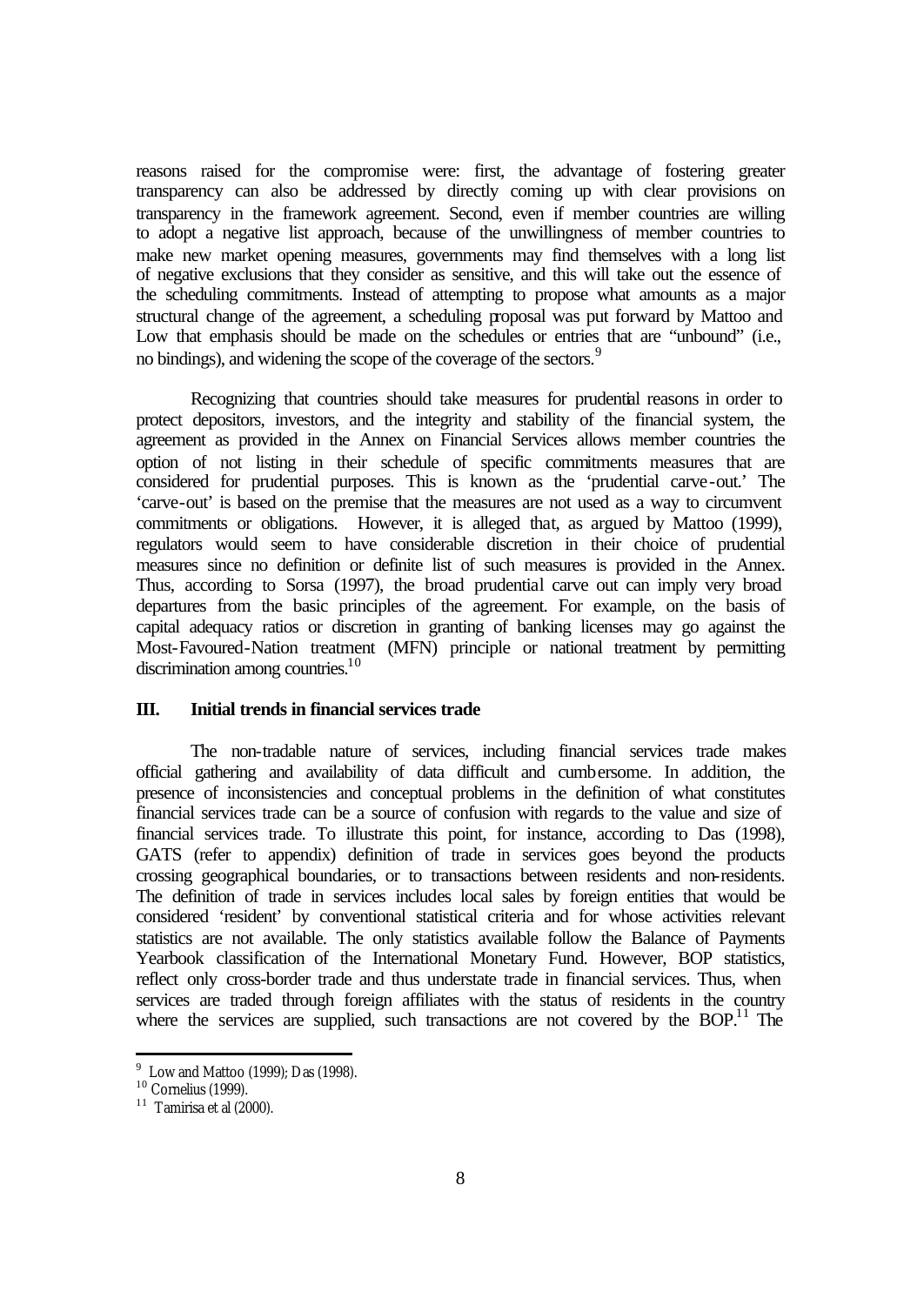challenge in achieving a realistic and workable trend in financial services trade data is coming up with measures of activities of foreign affiliates.<sup>12</sup>

According to IMF-BOP data for 1999 on cross-border trade in banking and securities, the United States ranks as the number one exporter of banking and securities (See Table 1). Its exports were US\$13,930 million, or 23.87 per cent of the total world exports in this category. Aside from the United States, four other APEC economies are included in the top 20 exporters of cross-border banking and securities. Japan accounted for US\$2,004 million, or 3.43 per cent of the total world exports, placing her as the number  $7<sup>h</sup>$  top exporter. Canada accounted for US\$966 million, or 1.66 per cent placing her as the 11<sup>th</sup> top exporter. South Korea accounted for US\$478 million, or 0.82 percent, as the  $15<sup>th</sup>$  top exporter. And, Australia which approximately accounted for US\$478 million, or  $0.81$  per cent, occupied the  $16<sup>th</sup>$  top exporter position. The five APEC member economies (United States, Japan, Canada, South Korea, and Australia) accounted approximately for a combined 30.54 per cent share of the total cross-border trade in banking and securities in 1999. Meanwhile, the United States, Japan, Canada, Australia, Philippines and Mexico are also listed in the top 20 importers of cross-border trade in banking and securities. The six countries accounted approximately for 28.71 per cent of total trade in this category.

Statistics on cross-border trade in insurance services shows that five APEC member economies are listed in the top 20 of leading exporters of insurance services (see Table 2). Canada accounted for US\$2,627 million, or 9.2 per cent of the total exports in this category. The United States accounted for US\$2,300 million, or 8.06 per cent of the total world exports. Mexico accounted for US\$1,072 million, or 3.75 per cent of total exports. Australia accounted for US\$563 million, or 1.97 per cent of total exports. And, Singapore accounted for US\$486 million, or 1.70 per cent of total exports. The five APEC member economies mentioned (Canada, United States, Mexico, Australia, Singapore) accounted approximately for a combined 24.68 per cent share of the total cross-border trade in insurance services exports in 1999. Meanwhile, eight APEC member economies are listed in the top 20 importers of insurance services. Mexico, United States, Canada, Japan, China, Singapore, Thailand, and Australia approximately accounted for 50.57 per cent share of the total cross border trade in insurance services imports in 1999. In addition, judging from the stylized facts presented in tables 1 & 2, the internationalization of cross border financial services trade obviously suggests that this type of trade is largely dominated by developed countries.

Noting the previous caveat mentioned earlier, table 3 shows exports and imports of financial services trade for selected Asian economies for the period 1988-99 based on the IMF Balance of Payments Statistical Yearbook. As expected, Hong Kong ranks as the consistent top cross-border exporter of financial services followed by China, Korea, and Singapore, respectively. In terms of imports of cross-border financial services, Hong Kong consistently ranks number one followed by China, Singapore, Thailand, and Korea,

 12 The United States is the only WTO member country, which officially releases and publishes a comprehensive data on financial services, including activities of foreign affiliates.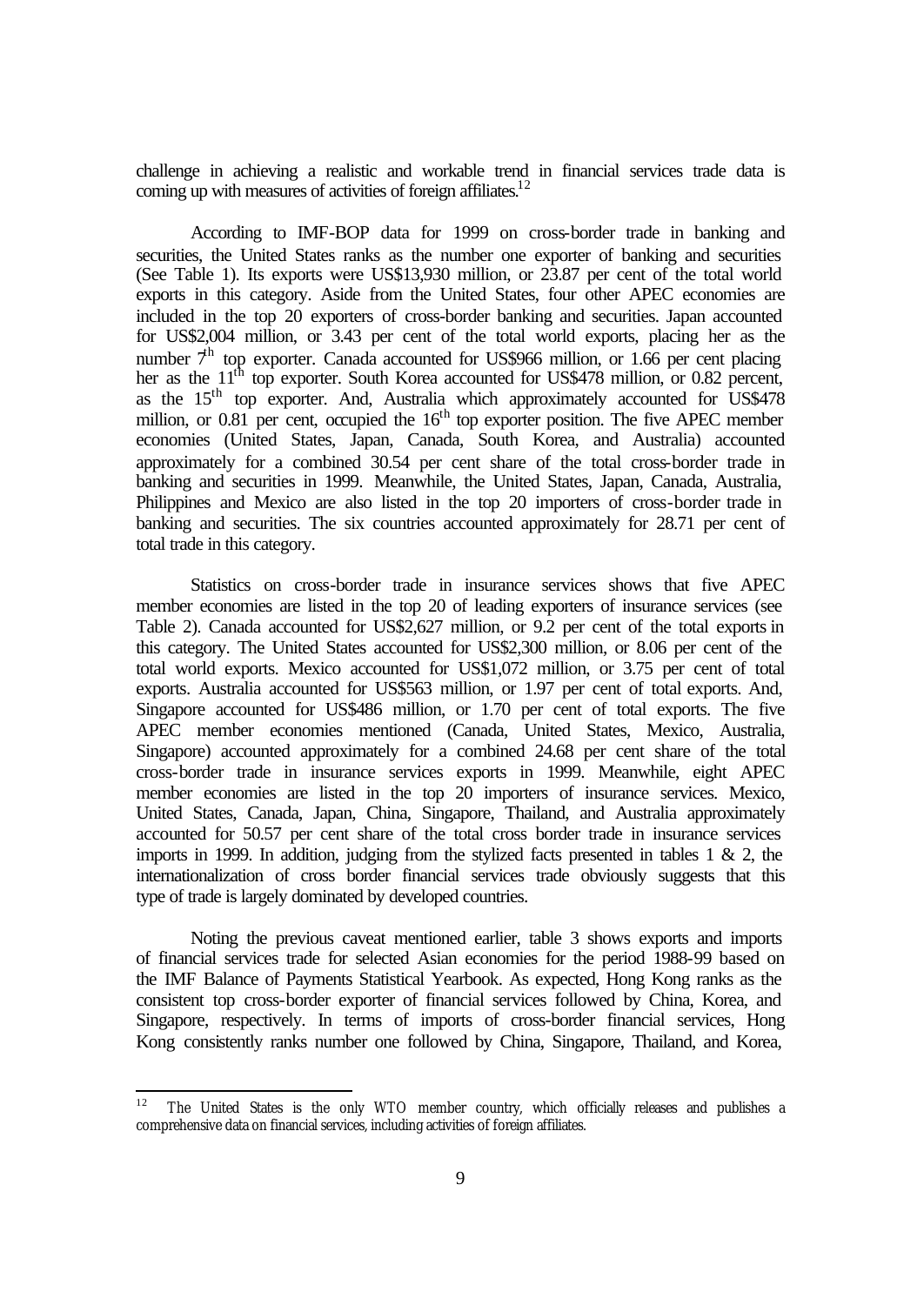respectively (See Table 4). Notice that India is gradually becoming a substantial exporter and importer of cross-border financial services trade in Asia.

Tamirisa, et.al. (2000) argued that in the absence of comprehensive country statistics on trade of foreign affiliates, the share of foreign bank assets in total bank assets could be used as an alternative indicator of such trade. In a study by Claessens, Demirguc-Kunt, and Huizinga (1998), they viewed measures such as the share of foreign bank assets to total bank assets as well as the share of banks that is foreign-owned, as the extent of foreign asset penetration and foreign bank penetration in the domestic banking system, respectively. The actual estimates of the two proposed measures for APEC member economies are shown in Table 5.

From table 5 we see that for most APEC member countries (10 out of 19 countries) the foreign penetration measure exceeds the asset penetration measure (this is the case for Australia, Canada, Chile, China, Indonesia, Papua New Guinea, Peru, Taiwan, Thailand, and the United States). This suggests that foreign banks tend to be smaller than domestic banks.<sup>13</sup> Only two APEC member countries have a large foreign bank presence with both foreign penetration measures of at least 50 percent are Hong Kong and New Zealand. It is surprising to note that the United States, contrary to what is expected, appears to have a relatively insulated banking market, with foreign penetration measures below 10 percent.<sup>14</sup>

As regards the insurance sector, table 6 shows the importance of the insurance sector for member countries of APEC as measured by an indicator of insurance penetration-insurance premiums as a share of GDP. There is a clear discernible pattern in the distribution of importance of the insurance sector for APEC member economies. Higher income member countries (i.e., Australia, Canada, Hong Kong, Japan, Korea, New Zealand, Singapore, Taiwan, and the United States) show a greater importance of their insurance sectors, with total insurance premiums averaging at 8 percent of GDP. However, the fact that the lower income member countries of APEC spend only 2 per cent of their GDP on insurance suggests the great growth potential of this sector as these countries become richer.<sup>15</sup> In addition, available data on eighteen member economies of APEC show that these economies attach greater importance to life insurance than nonlife. Insurance premiums in the life sector average at around 3.07 per cent of GDP in 1998, while in the non-life sector it is 1.997 percent of GDP.

Table 7 presents the level of foreign participation in the insurance sector for selected Asian insurance markets in 1997. For selected Asian countries, foreign insurers are active in the forms of domestically registered companies, joint ventures, and foreign branches. Foreign insurers are most active in Indonesia, Philippines, Singapore and

<sup>&</sup>lt;sup>13</sup> Claessens, Demirguc-Kunt, and Huizinga.

<sup>&</sup>lt;sup>14</sup> Claessens, Demirguc-Kunt, and Huizinga; However, in previous studies, such as DeYoung and Noelle (1996) report foreign bank penetration ratios of almost 50 percent for the United States. However, these studies define a bank as foreign if has more than 10 percent foreign ownership.

<sup>&</sup>lt;sup>15</sup> Kono, Low, Luanga, Mattoo, Oshikawa, Schuknecht (1996).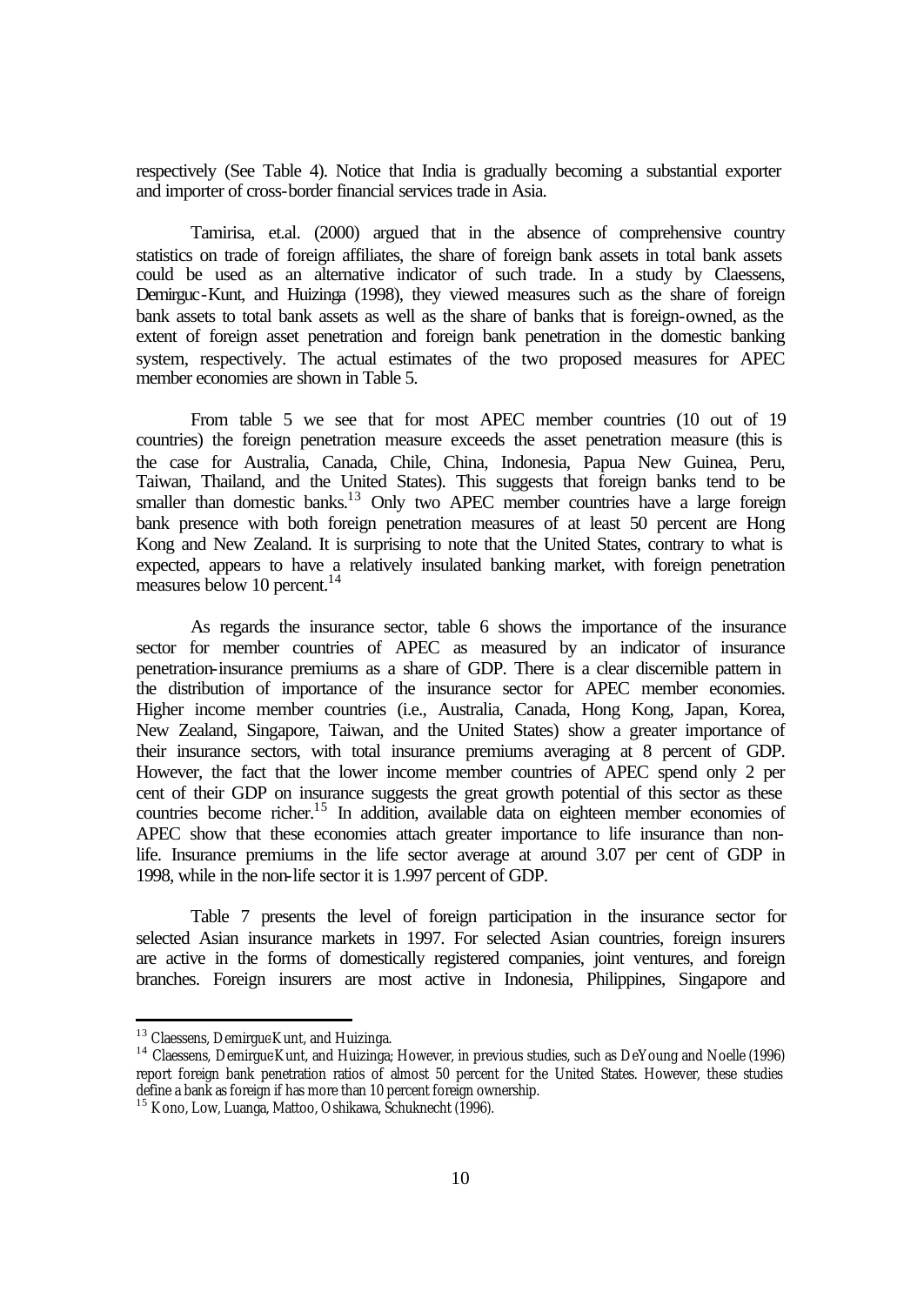Thailand both in the life and non-life sector. In these four countries foreign share of total insurance premiums average at around 27 per cent of GDP in the non-life sector, and 39 per cent of GDP in the life sector. While, only life-foreign insurers are most active in Malaysia and Taiwan with foreign share of total insurance premiums as a percent of GDP averaging at around 41 per cent.

#### **IV. Measuring Commitments and Actual Practices in Financial Services Trade**

At the outset, trade in financial services is managed primarily through restrictions on entry and operations of foreign providers (commercial presence) and on cross-border exports and imports of financial services trade. More generally, financial regulations or 'management' can be identified as: licensing requirements, disclosure requirements, controls on permissible business activities, and controls on ownership. The very nature of trade in services makes it difficult for policymakers to identify, determine and measure the extent of barriers and impediments to services trade.

The area of applied trade policy analysis has identified three basic approaches to measuring service impediment, namely, quantity-impact type measures, price-impact type measures, and frequency measures. Quantity-impact type measures compare trade volumes with and without the presence of impediments. Price-impact type measures examine the impact on domestic prices of the impediment. The robustness of the quantity and price-impact measures is handicapped by data limitations and methodological constraints. For example, quality differentials between services adversely affect the measures.<sup>16</sup>

The paper will attempt to quantify the actual practice of APEC member countries in financial services trade, and their specific commitments made in the financial services agreement of GATS using the frequency approach. The advantage of using the frequency approach is that the data limitations usually encountered by the other approaches mentioned above have been partly overcome by the availability of the GATS. The nature of a frequency-based approach to measuring impediments to financial services trade is described below based on previous studies undertaken using the said approach.

#### **4.1. Frequency-based approach**

The pioneering work of Hoekman (1995) on using frequency-based measures of impediments on services trade was applied using the information contained in the country schedules of the GATS and refer to all four modes of supply. The quantification of country schedules on services proceeded by allocating a number to each possible market access or national treatment commitment in each mode and in each industry sub-sector.<sup>17</sup> If a member country is binds a sector to no limitations, a weight of 1 is allocated. If, a member country has agreed to bind sector to some limitations or restrictions a weight of 0.5 is allocated. However, if a member country has recorded unbound entry or simply did

 16 Bosworth, Findlay, Warren (1997).

<sup>&</sup>lt;sup>17</sup> Warren and Findlay (1999).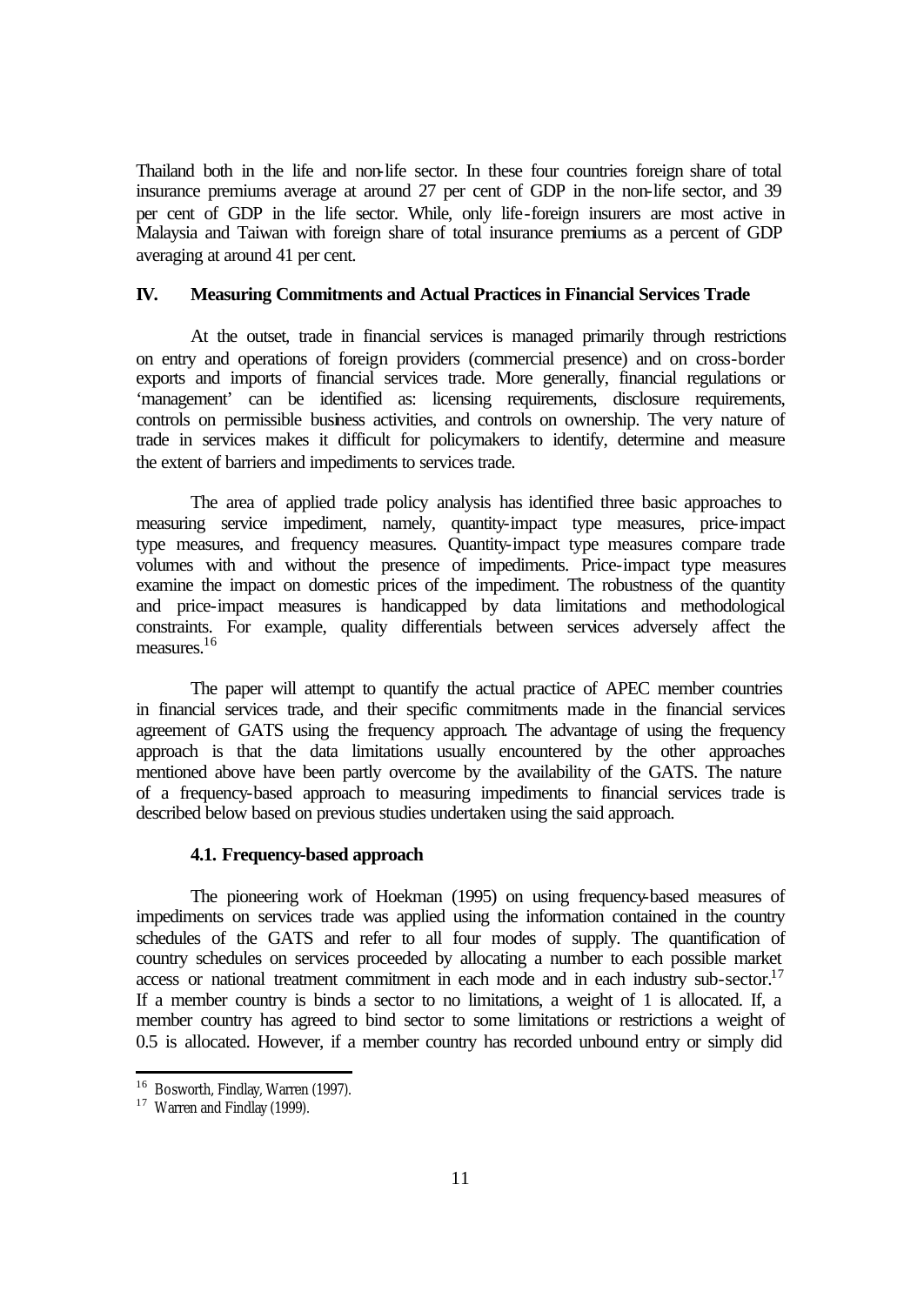not make any commitment for a sector, a weight of 0 is allocated. Thus, the greater the number for each specific sector, the more commitments made. However, as argued by Brown and Stern (2000), the Hoekman frequency-based measures are intended to indicate the relative degree of restriction and are not to be taken as indicating a measure of a tariff equivalent in services. In addition, the different limitations or restrictions are given equal weight and are not distinguished according to their economic impact.

Notwithstanding the limitations described above, a number of previous studies had applied the frequency-based approach, specifically to financial services trade. Claessens and Glaessner (1998) used the approach in quantifying the extent of actual commitments and regulations in the financial services markets of eight Asian economies<sup>18</sup>. Their index used five ways in which financial services are commonly and typically restricted – establishment and ownership, offices and automatic teller machines, lending and business activity, universal banking, and residency requirements. Each entry category was assigned a score from 1 to 5, 1 being most closed and 5 being most open. Weightings were applied to the five entry categories for banking, and three of the five categories for securities and insurance services.

Mattoo (1998) takes a broader scope in his study by examining the market access commitments on financial services by developing and transition economies in the financial services agreement. However, Mattoo adopted a simpler approach in the construction of his own version of a frequency-based index. In the first two modes of supply of services (i.e., cross-border and consumption abroad), a numerical value of zero was assigned to entries of unbound and a value of one to entries of none. In the presence of restrictions or limitations a value of 0.5 was assigned. Notice that unlike the Glaessner and Claessens study, the Mattoo study does not make any distinctions about how the forms and types of restrictions in the first two modes will take. However, with respect to the third mode of supply of services (i.e., commercial presence) a more sophisticated approach was adopted.<sup>19</sup> It is to be noted that the study excludes the presence of natural persons from the analysis, and focuses only on direct insurance, both life and non-life and the acceptance of deposits and lending services. The liberalization index for a member country in a sub-sector is the weighted average of all numerical values.

## **4.2. Identifying and Classifying the Commitments of APEC member economies in the Financial Services Agreement (FSA)<sup>20</sup>**

The commitments of APEC member economies in the financial services agreement were identified and classified based on a number of sources.<sup>21</sup> The schedules

j

<sup>&</sup>lt;sup>18</sup> The eight Asian economies included in the study were Hong Kong, India, Indonesia, Korea, Malaysia, the Philippines, Singapore, and Thailand.

 $19$  Refer to Appendix III for the weighting used for commercial presence.

<sup>&</sup>lt;sup>20</sup> The details of the assigning of scores for the entry categories, and the weightings used for the sub-sectors included in the study are to be found in Appendix III.

 $21$  Thirteen out of the fifteen APEC member countries that participated in the financial services negotiations and made commitments in the Fifth Protocol were evaluated. The commitments of APEC economies that were identified are as follows: Australia, Canada, Chile, Hong Kong, Indonesia, Japan, South Korea, Malaysia, Mexico, Philippines, Singapore, Thailand, and the United States. China was excluded because it was not yet a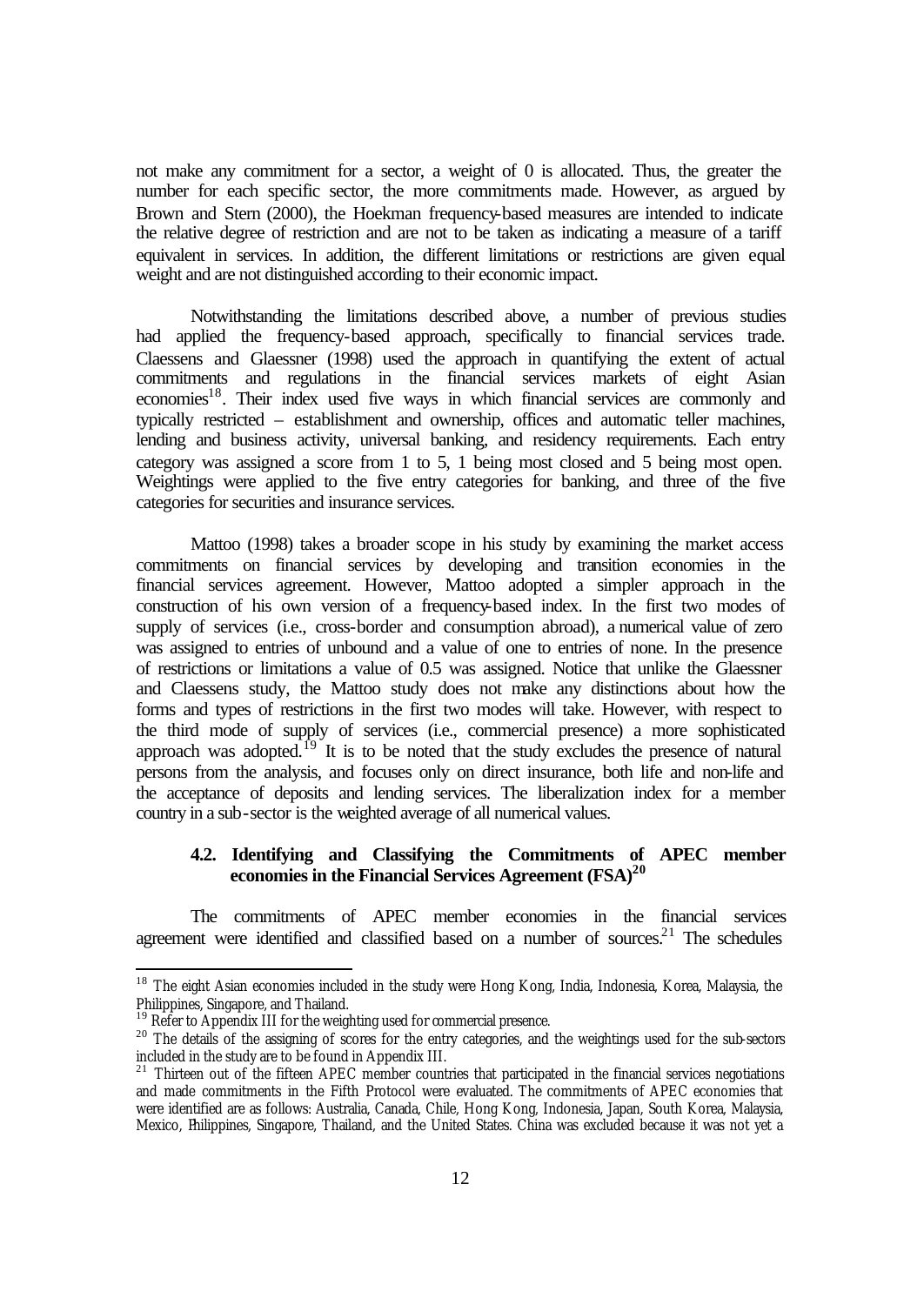of specific commitments in GATS are intricate and complex documents containing for each member, market access, national treatment and additional commitments, on each sub-sectors of financial services trade. The levels of commitments were distinguished depending on whether a full-binding was committed or designated as "none" entry, suggesting the absence of limitations; 'limited" bindings, refer to those entry of commitments in the schedule as the intermediate case when there is a limitation; and, "unbound" refers to no bindings. The form of the limitation(s) or restriction(s) on market access was enumerated previously in section II of the paper.

Tables 8-10 show the results of the analysis of commitments for the three main sub-sectors of financial services of APEC economies.<sup>22</sup> We will observe from table 8 that very few APEC member economies, made commitments in mode I (cross border trade) either on a limited or full commitment basis, except for Australia, Canada, Indonesia, United States, Japan. Aside from Indonesia, the other three are high-income countries and regarded as having well functioning and developed financial systems. Almost all of the APEC economies considered in the analysis have made commitments under mode III (commercial presence), but no country made full bindings in both modes of supply.

Full liberalization across the two relevant modes of supply is slightly less rare in insurance than in banking (See Table 9). Just like in banking, more than half of the APEC economies considered made commitments in mode three. Only three economies made full bindings in the insurance sector – United States (cross-border trade); Japan (commercial presence); South Korea (commercial presence). In the securities sub-sector, aside from Indonesia, the higher-income member economies of APEC have made full bindings in cross-border trade (Australia, Canada, Hong Kong, Japan, and the United States). In addition, Canada is the lone country, which made full bindings in both mode of supply. Compared to banking and insurance sub-sectors, more commitments were made in cross border trade under the securities sub-sector. However, as has always been the case in the previous sub-sectors, more than half of the economies made commitments on commercial presence on a limited basis. A possible reason for this preferred mode of entry in APEC economies is the so-called 'home-country bias', where consumers may prefer to purchase financial services from familiar local suppliers (including foreignowned ones) rather than foreign suppliers located abroad.

A scheduling innovation was introduced by some APEC economies, which aimed for guaranteeing the rights of foreign incumbents, and resolve potential conflicts in the negotiations. This scheduling innovation was known as grandfathering provisions, and found its way in the scheduling or entry of commitments through provisions on foreign equity-related, legal form-related, and general (see Table 11). With the introduction of

WTO member when the FSA was reached. In addition, in spite of China's huge potential in financial services trade, admittedly, China is the least liberalized of all and faces a major challenge in its bid for WTO membership to develop market-based institutions, particularly in the financial services sector (Dobson, 1998).

 $22$  It is worthwhile mentioning that the presentation of the results of the commitments emphasized the only two relevant modes in financial services trade – cross-border trade (Mode I) and commercial presence (Mode III). Commercial presence is the dominant mode of trading financial services trade because proximity of between supplier and consumer are necessary for providing most financial services trade (Tamirisa et.al. 2000).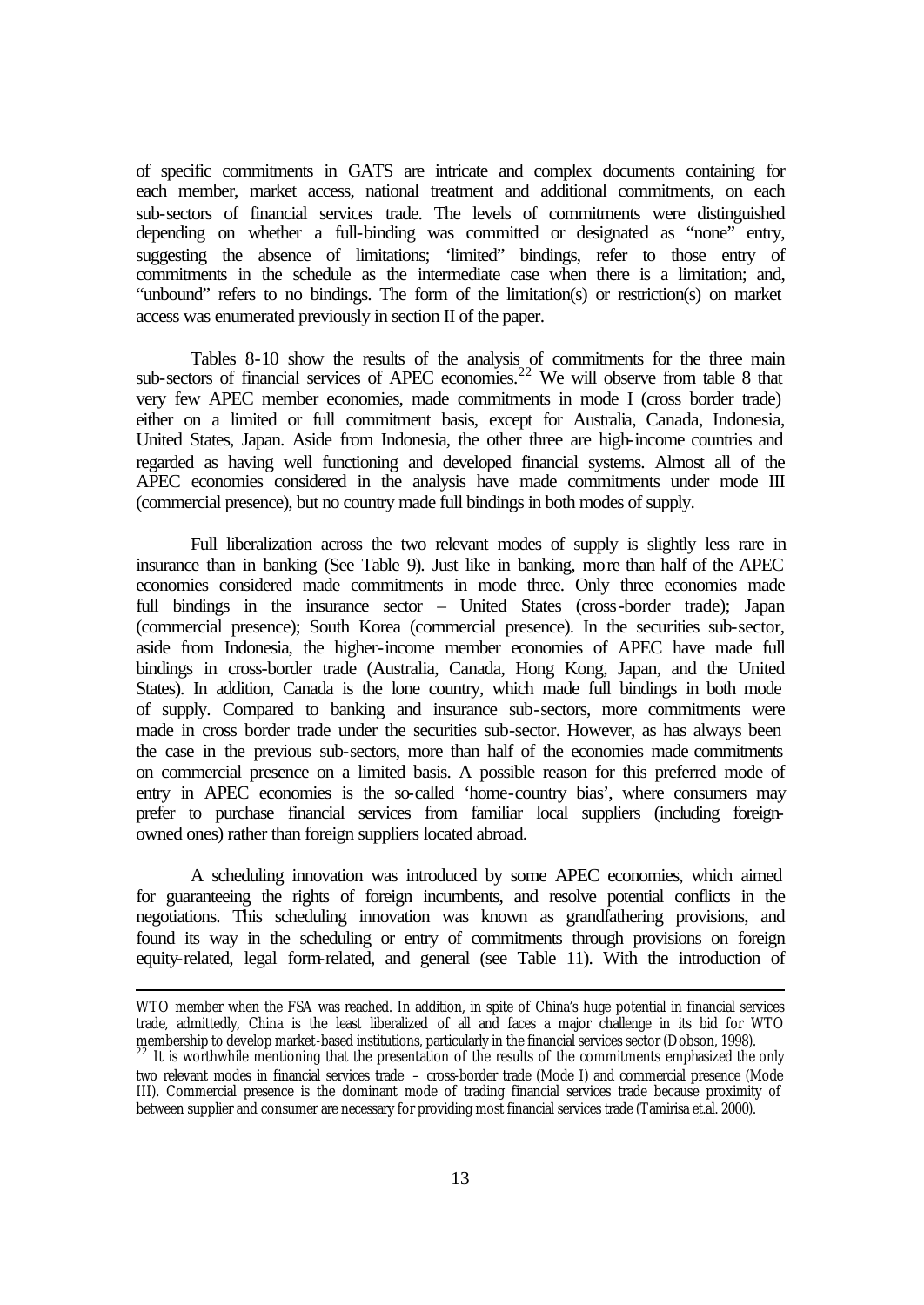more restrictive financial services regimes pertaining to the forms mentioned than had prevailed when the foreign firms first entered, the rights of incumbents or investors who are already in the market are guaranteed and preserved, while new entrants are placed at a competitive disadvantage.<sup>23</sup> However, the scheduling innovation resolve potential conflicts in the negotiations since for most countries domestic law had changed since the foreign firms first established commercial presence, and therefore countries were unwilling to make commitments which reflected the status quo with respect to commercial presence.<sup>24</sup> According to Mattoo and Low (1998), the 'triumph of moral over economic reasoning' has meant that the GATS made markets less contestable.

### . **4.3. Quantifying the Commitments and Actual Practice of APEC Member Economies on Financial Services Trade <sup>25</sup>**

The analysis of Claessens and Glaessner (1998) on actual financial services regulations in selected Asian countries, and Mattoo (1998) on the 1997 financial services negotiations of developing and transition economies used a frequency index to measure the degree of liberalization and openness of countries. The study of Mattoo established the numerical coding by covering the three modes of supply, and the two areas of banking (deposits and lending), and insurance (life and non-life).<sup>26</sup> The liberalization index for a sector is the weighted average of all numerical values. Qian (1999) extended the Mattoo study using similar coverage of sectors, countries, and methodology. The Claessens and Glaessner study measured the actual regulations and barriers of Asian countries covering all three broad sub-sectors of financial services trade.

The paper takes the elaborate tasks of quantifying distinctly and separately the actual regulatory financial services trade and the committed and bound schedules of APEC economies in the financial services agreement of 1997. The specific commitments of individual APEC economies covered in the study were gathered from the WTO website. Whereas, the actual or practiced regulations in the financial services sector of the same set of APEC economies were obtained from the Sectoral and Trade Barriers Database of the European Commission and the recent National Treatment Study of the U.S. Department of Treasury. As noted previously, arriving at an index that will accurately depict and capture the extent of openness in actual regulations of countries relative to the extent of their commitments should be subject to the caveat that with respect to issues of internationalization of financial services, in practice there are only

 $23$  As pointed out by Mattoo and Low (1998), this is based on the evidence that country differences in ownership and legal form affect firm performance.

 $24$  One case in point is Malaysia where it began to implement its indigenization policy after several fully foreignowned firms were already operating in the market. In the foreign incumbents' view making just status quo commitments will weaken what they regard as "acquired rights, which Malaysia supported as a view (Mattoo and Low (1998).

 $^{25}$  Refer to Appendix III for the details of the frequency-based approach used in the paper.

<sup>&</sup>lt;sup>26</sup> Mode IV (Movement of Natural Persons) was not included in the measurement.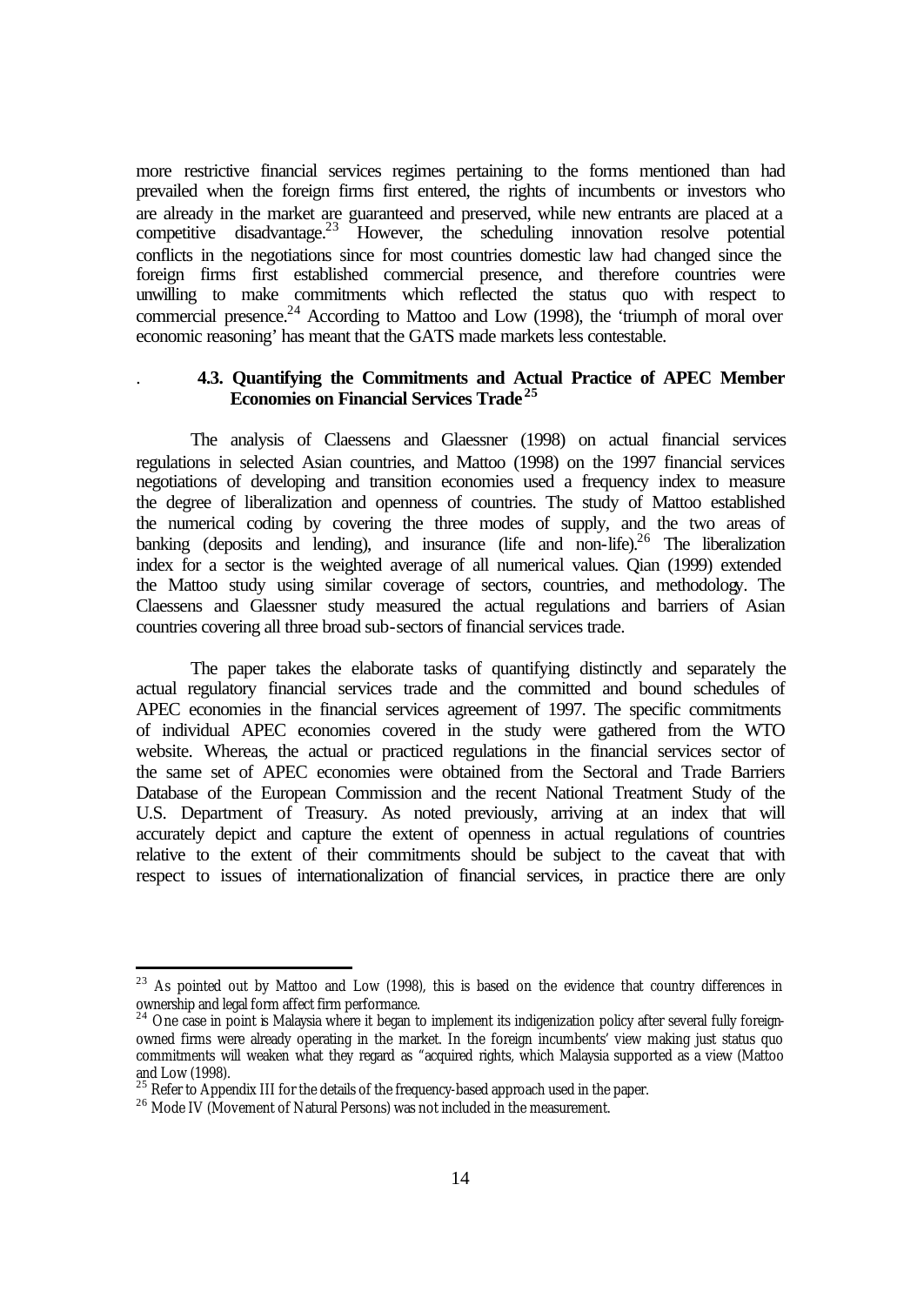two relevant and important modes of supply for financial services- commercial presence and cross-border supply. $27$ 

The results of the estimation for a frequency-based index for most APEC economies are shown in Table 12-14. Based on the estimated indexes for banking (deposits and lending) from Table 12, the range of variation in the degree commitments in financial services is from the relatively less liberal Chile (0.2125) to the most liberal Japan (1) in deposits. Likewise, the range of variation in actual practice is from the most closed Chile (0.2125) to the most open countries of Australia, Canada, Hong Kong, and the United States (0.7875). In lending, the range of variation in the degree of country commitments is the same as in deposits from the relatively less liberal Chile (0.1875) to the more liberal Japan (0.875). The range of variation in actual practice is from the most closed countries of Chile and Malaysia (0.1875) to the most liberal countries of Australia, Canada, Hong Kong, Singapore, and the United States (0.8125).

It was in the insurance sector where a lot of APEC member countries made commitments greater than their actual practice both in the life and non-life sector. These countries were: Indonesia, Japan, South Korea, and Singapore (see below). However, on the whole most APEC member countries have tended to be less forthcoming in their commitments in banking and securities by opting to bind current and existing policy regimes rather than committing to new market opening measures in a multilateral framework.

In addition, based on Figs. 1-2, most of the larger and higher income countries in APEC that are expected to be open and liberal in their commitments and actual practices in lending and deposits are confirmed by the indexes. These countries are Australia (deposits and lending), Canada (deposits and lending), Hong Kong (lending), and the United States (deposits and lending). On the other hand, most of the smaller economies of APEC have generally tended to be less forthcoming in liberal commitments compared to the larger ones. However, Indonesia is a notable exception. Indonesia's computed indexes in its commitments and actual practices in lending and deposits are almost comparable to computed indexes in large and higher income countries in APEC. Compared to other developing economy members of APEC, Indonesia had been quite aggressive and liberal in their multilateral commitments as well as in their actual practices in banking and securities sub-sector. This may well be attributed to the Pakto reforms of 1988 that allowed not only domestic but also foreign entry into Indonesia's financial markets<sup>28</sup> Moreover, based on Figs. 3-5, the earlier observation that the larger and higher income countries in APEC are liberal in commitments and actual practices are also confirmed in the insurance and securities sub-sector.

 $27$  Unlike in Mattoo, consumption abroad (mode II) is not included. In addition, the paper adds in the sector coverage the securities sub-sector, which unlike in Mattoo, banking and insurance were the only sub-sectors analyzed.

 $28$  (Dobson and Jacquet 1998).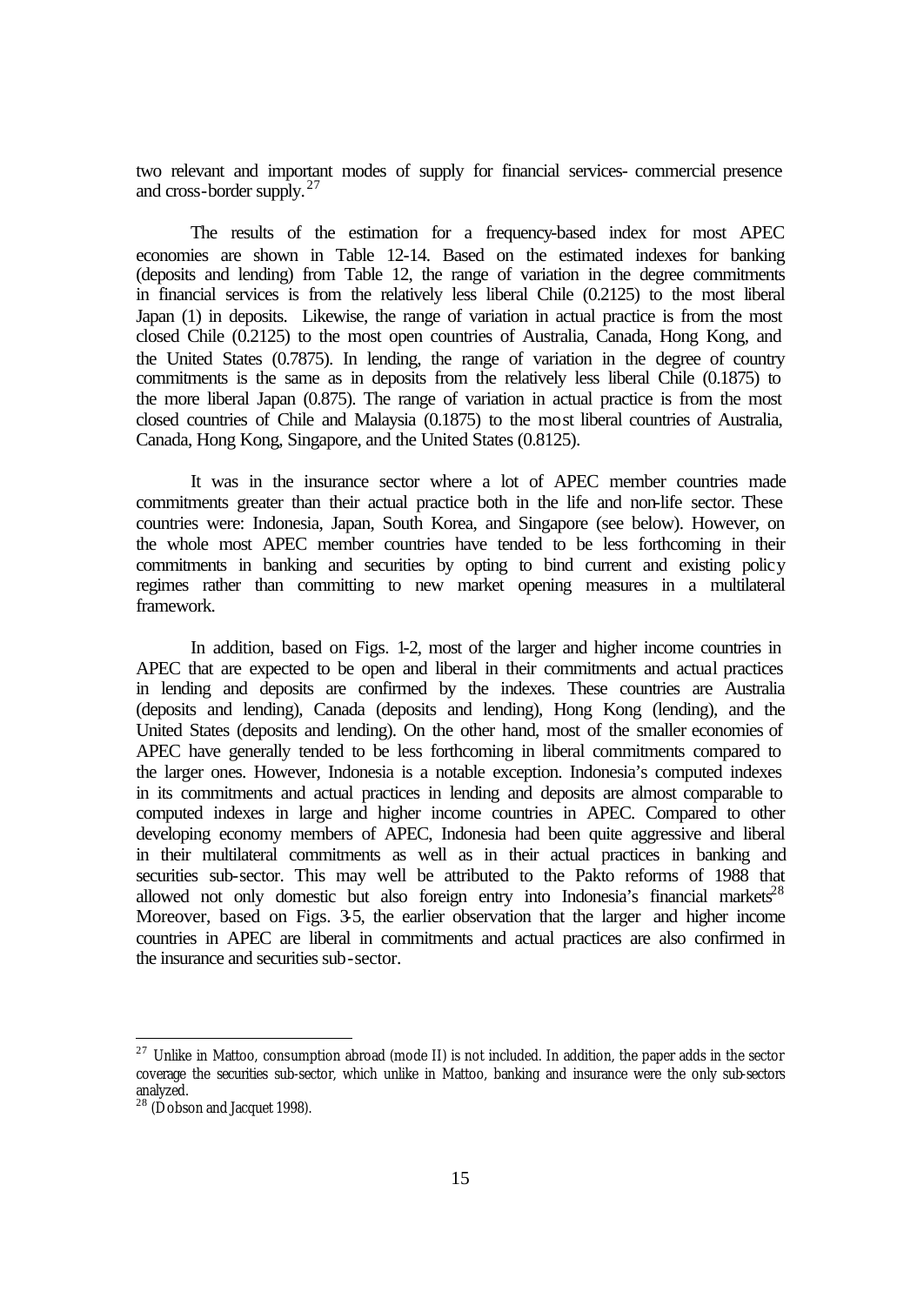Notice also in Figs. 1-5 for all sub-sectors of financial services trade, estimated indexes in actual practice for Japan are quite low which pales in comparison to the very high indexes in its commitments. This obviously suggests that Japan had been very aggressive in the financial services negotiations to a binding multilateral opening of the sector. A possible explanation for the liberal stance of Japan was the series of bilateral financial services agreement concluded with the United States in 1994-1996. With the multilateralization of the agreements in WTO other countries aside from the United States, makes the financial services market in Japan accessible to firms, especially other APEC member economies.<sup>29</sup> However, Japan's actual financial services system continues to be one of the most highly regulated system, and with the phased and gradual program of deregulation introduced recently, foreign financial firms as well as domestic firms have yet to reap the benefits of an open and liberal financial services market.

In addition to Japan, some other APEC countries' actual practices substantially deviate from specific commitments. The countries whose existing regime is substantially less liberal than its binding commitments were:

- Indonesia (insurance). The stipulation that foreign firms can own 100 percent of publicly listed firms will also apply to the insurance sector. Furthermore, although Indonesia continues to prohibit establishing insurance branches, insurance firms will be allowed to operate 100 percent owned subsidiaries.
- South Korea (insurance). South Korea offered to bind its current practice of allowing foreign insurance firms to establish subsidiaries or branches. In addition, South Korea has committed to allow foreign insurance firms to hold 100 percent ownership of domestic firms.
- Singapore (insurance). Foreign entry into Singapore's insurance sector is difficult, however in Singapore's GATS-FSA commitment it agreed to allow foreign companies to have management control and with 49 percent ownership of domestic insurance firms.
- Malaysia (securities). Foreign fund managers in Malaysia are not permitted to own more than 30 percent of a trust fund, and foreign asset managers are not permitted to hold more than 49 percent of a foreign joint venture asset management company. Under its GATS-FSA commitments, these were eased wherein foreign firms will be allowed to have majority ownership of asset management companies, subject to prior authorization from the Malaysian government.<sup>30</sup>

On the other hand, the countries whose existing regime is substantially more liberal than its binding commitments were:

<sup>&</sup>lt;sup>29</sup> British Invisibles (1998).

<sup>&</sup>lt;sup>30</sup> Dobson and Jacquet (1998).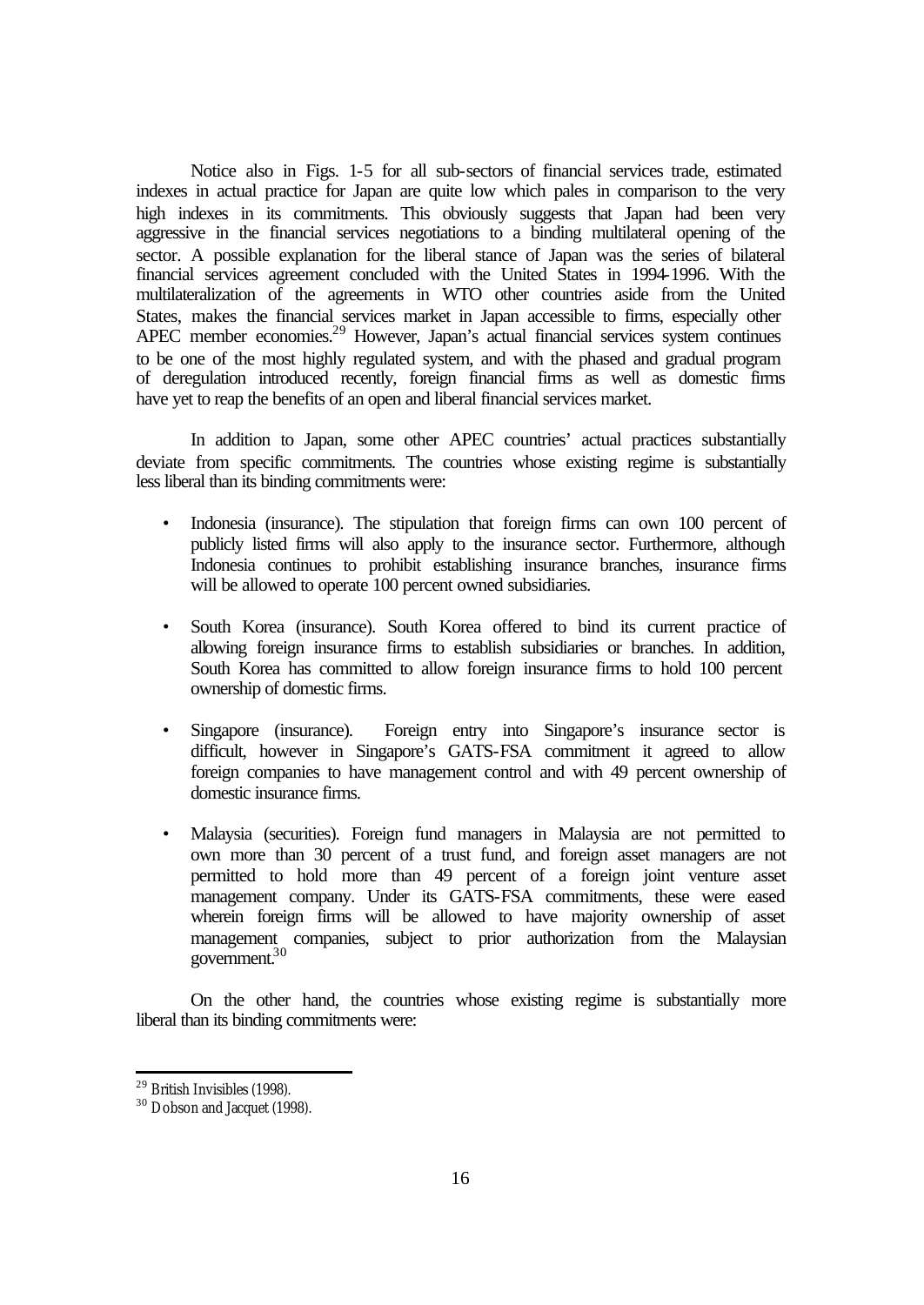- Hong Kong (deposits). In the financial services sector, in general, Hong Kong, has relatively few limitations on market access or on national treatment, but Hong Kong's existing regime is more liberal than its binding GATS-FSA commitments, such as maintaining the restriction that licenses for deposit-taking companies are extended only to locally incorporated subsidiaries.
- South Korea (lending, securities). As part of an overall financial sector program agreed upon with the IMF, South Korea has gone considerably beyond its GATS commitments in the banking sector. Restrictions on foreign bank subsidiaries were removed. Foreign banks are now allowed to acquire South Korean banks and restrictions on land ownership have been removed. As in the banking sector, changes in the securities sector go beyond the commitments contained in South Korea's offer. Limits on foreign portfolio investment have been liberalized and an OTC market is now allowed. Limits on foreign equity participation in investment trust companies and investment advisory companies have been lifted. Foreign securities firms may now establish subsidiaries in South Korea and may purchase Korean securities firms $^{31}$
- Singapore (lending, securities). Singapore's GATS commitments largely reflect the current liberal regulatory environment. The major exception occurs in cross border trade, wherein the relatively few restrictions on Singapore residents buying financial services of all kinds abroad were not committed.
- Thailand (lending, securities). Thailand's current regime governing the participation of foreign securities companies goes beyond its commitment in the GATS-FSA. The Asian financial crisis has caused the Thai government to ease restrictions on foreign ownership of securities firms. Starting in 1997, the Thai government allowed foreign ownership in finance companies, finance-cumsecurities companies to exceed the previous 25 percent ceiling and to exceed 50 percent for a maximum period of 10 years.
- Mexico (securities). The implementation of NAFTA in 1994 permitted foreign securities companies, in particular, U.S. and Canadian securities firms to enter the Mexican market through subsidiaries. Non-NAFTA country firms may enter the Mexican market under NAFTA's provisions via their U.S. or Canadian subsidiaries. This allowed them to circumvent the fact that Mexico's GATS-FSA offer is less liberal than treatment accorded under NAFTA.<sup>32</sup>

 $\overline{a}$ 

 $31$  U.S. Treasury (1998).

<sup>&</sup>lt;sup>32</sup> U.S. Treasury (1998).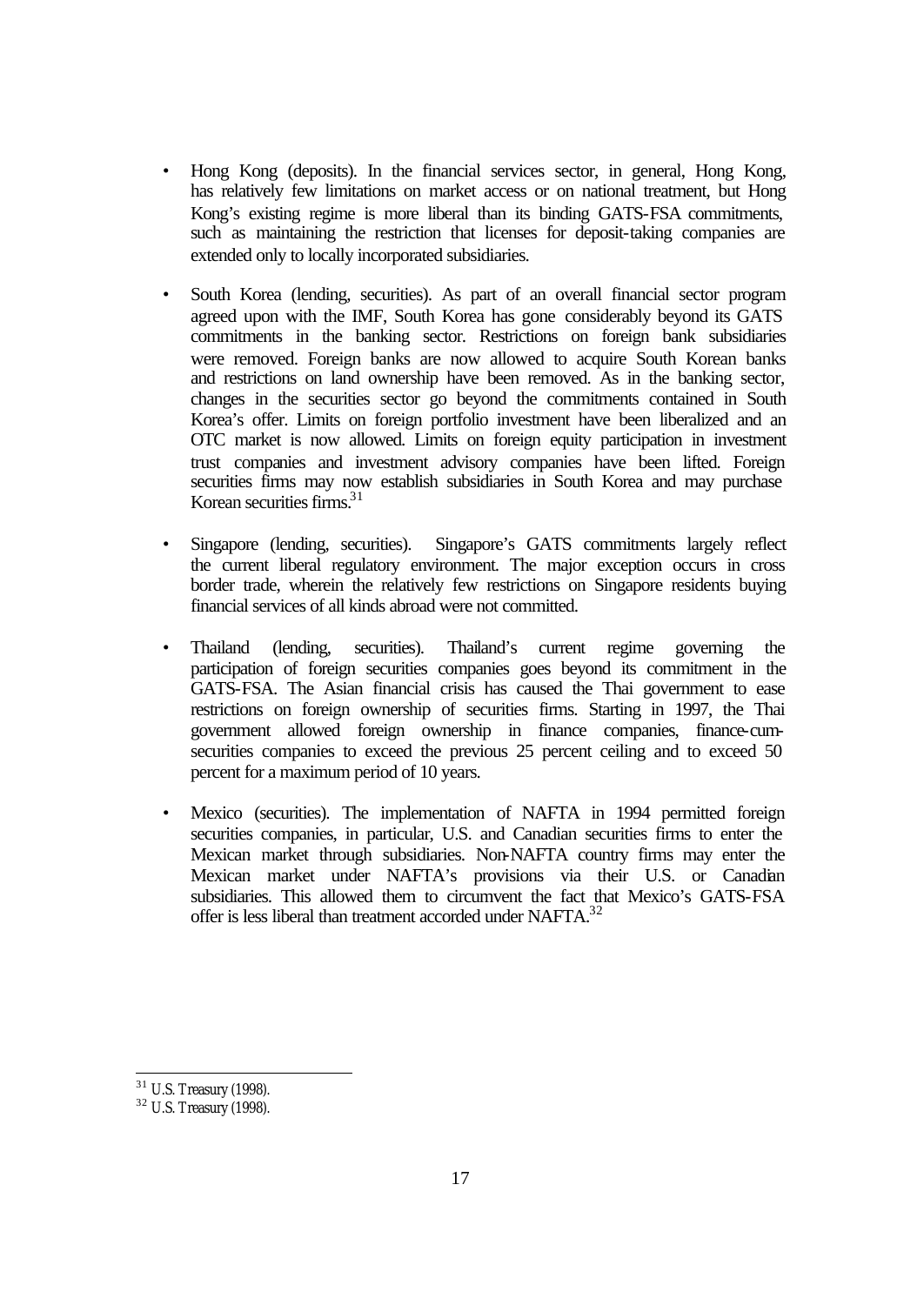#### **V. Some issues in the liberalization of financial services trade**

#### **5.1. Links between trade and finance**

Empirical evidence points to a strong positive correlation between trade openness and financial sector development.<sup>33</sup> Trade can exert significant effects on the functioning and development of the financial system. Foreign traders, investors, and domestic producers can find their cost of doing business reduced significantly because of access to technologies and innovation which help them to improve or raise efficiency. They therefore emphasize to the government and the financial services sector to improve their services and policies.

Similarly, as far as trade in financial services, the literature suggests that international openness in financial services trade brings more than just traditional gains from trade. Liberalization or internationalization of financial services trade also facilitates the transfer of knowledge or skills and technology, especially the liberalization of commercial presence, as firms take advantage of economies of scope.<sup>34</sup> Financial services trade also leads to improved variety and quality of financial services and financial products available in the market. This is because growing trade creates a demand for more sophisticated financial services, and ultimately leads to financial sector development.<sup>35</sup> Increased openness in financial services trade enhances competition and efficiency, which lowers prices, and average costs. A set of empirical studies has demonstrated that the liberalization of the financial services sector can boost income and growth through improved quality of investment. Levine (1996, 1997) and King and Levine (1993) have shown that countries with more open and liberalized financial sectors have grown faster than countries with closed or inward looking financial sectors.

The salient and important points raised above find their relevance in actual practice through the issue of whether to grant greater and enhanced foreign bank participation in domestic financial markets of countries. Several arguments have been raised in favor of granting greater access of foreign banks and these were: first, foreign banks encourage adoption of best practices and transfer of skills in the banking industry. By allowing foreign banks the immigration of their skilled banking personnel, and since these banks will also hire local bankers with a better knowledge of the local economy, over time, local bankers will learn from the practices of international banks and acquire skills which they bring when they move back to domestic banks.<sup>36</sup>

Second, foreign banks enhance the capability of financial institutions to effectively measure and manage risk. Foreign banks can easily demonstrate the latest in risk management techniques and thus lead to improved management of risk and better

<sup>&</sup>lt;sup>33</sup> See World Economic Forum 1996.

<sup>34</sup> Zutshi (1995); Agosin, Tussie and Crespi (1995).

<sup>35</sup> WorldBank (2000).

<sup>36</sup> Eichengreen (1999); Worldbank (2000); IMF (1999).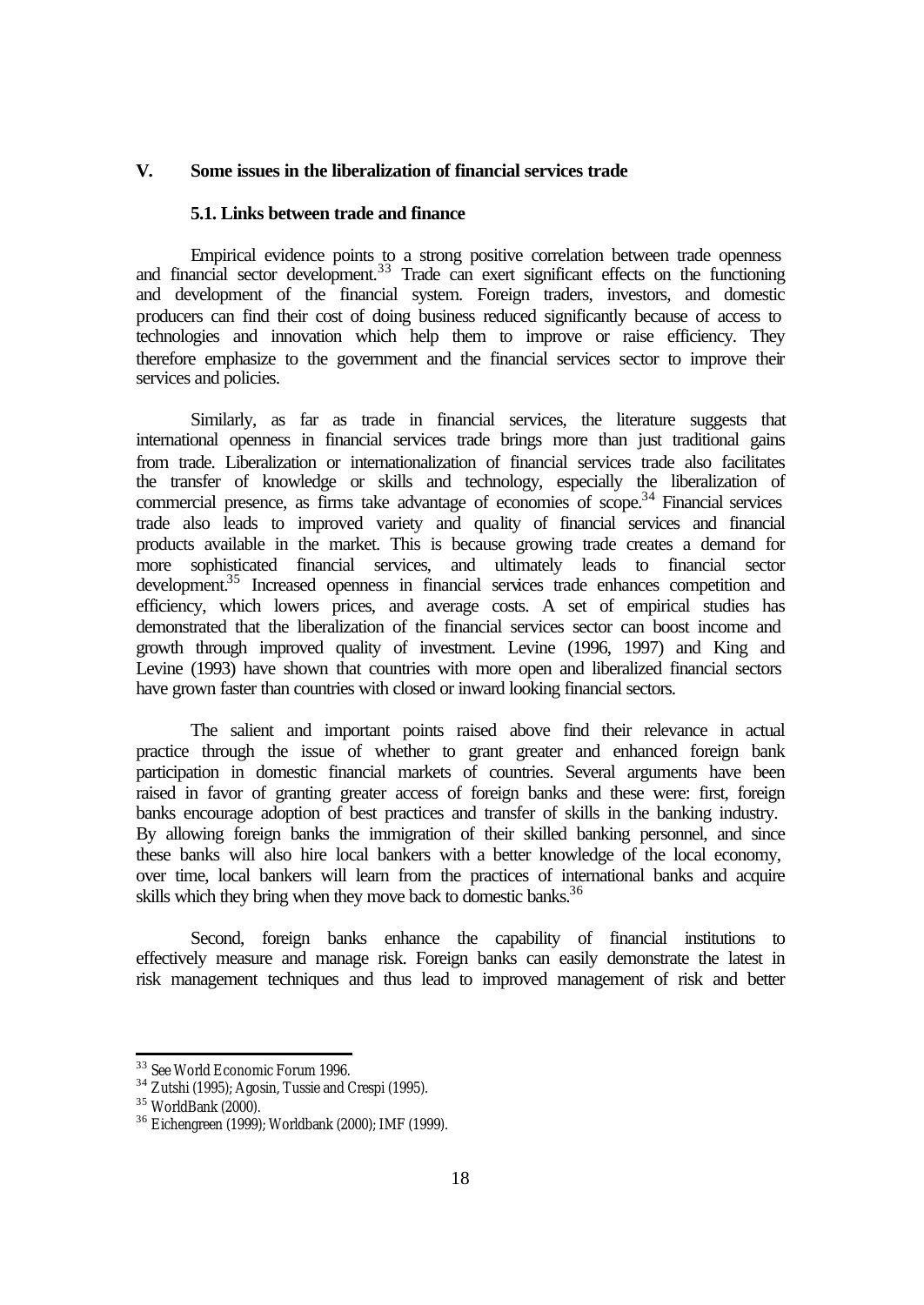allocation of credit in the domestic banking system by spreading these practices to local or home country regulators.<sup>37</sup>

Third, foreign banks are argued to improve the quality, pricing, and availability of financial services, either directly as providers of such services or indirectly by stimulating competition with domestic financial institutions. A recent cross-country study by Claessens, Demirguc-Kunt and Huizinga (1998) showed that foreign bank participation was associated with lower overhead costs, however with lower profitability for domestic banks.<sup>38</sup> In addition, performance indicators for a sample of emerging markets for 1996-98 seem to confirm that foreign banks in these markets are relatively more efficient than domestic banks. In Latin America for example, especially in countries that went through a relax foreign bank entry early in the sample period (Argentina, Colombia, Peru, and Venezuela) have on average higher returns on average equity, and lower cost-to-income and problem loan ratios, than domestic banks.<sup>39</sup> Similar results were also observed with Hungary, Spain, Ireland, Portugal, and others.<sup>40</sup>

Fourth, foreign banks are generally regarded as well diversified in their portfolios than domestic banks and usually have access to sources of funds through their parent company located abroad. Because of diversification foreign banks are exposed to less risk and less exposed to negative shocks that might hit the local economy. Having a large foreign component to the banking sector helps insulate the banking system. However, this is subject to the caveat that economic shocks are country-specific, region-specific, or industry specific. In cases where the foreign bank comes from the same region the usefulness of diversification is diminished if region-specific shocks hit the local economy.<sup>41</sup>

However, arguments in favor of local presence of foreign banks are not without its critics. Costs or risks often mentioned as accompanying foreign bank participation in local financial markets were the following. First, foreign financial institutions may "cherry pick" or target the most lucrative or profitable segment of the domestic market or customers like servicing large corporations or high-income households. The costs and risks are borne by domestic financial institutions, which are forced to serve other more risky customers. Second, the ability of domestic regulators in supervising and regulating a complex financial system with the added presence of foreign financial institutions may be limited. Instead, this may lead to greater systemic risks as foreign financial institutions cannot be supervised, monitored, and regulated.<sup>42</sup>

Third, the infant industry argument for protection depends upon the conventional wisdom of learning by doing. The industry should be given protection because local

 $37$  Mishkin (1999); Goldberg et al. (2000); IMF (2000).

<sup>38</sup> Yoshitomi and Shirai (2000).

<sup>39</sup> IMF (2000).

<sup>40</sup> Clarke et al. (1999); Claessens and Klingebiel (2000).

<sup>41</sup> Mishkin (1999); WorldBank (2000).

<sup>42</sup> Claessens and Glaessner (1998).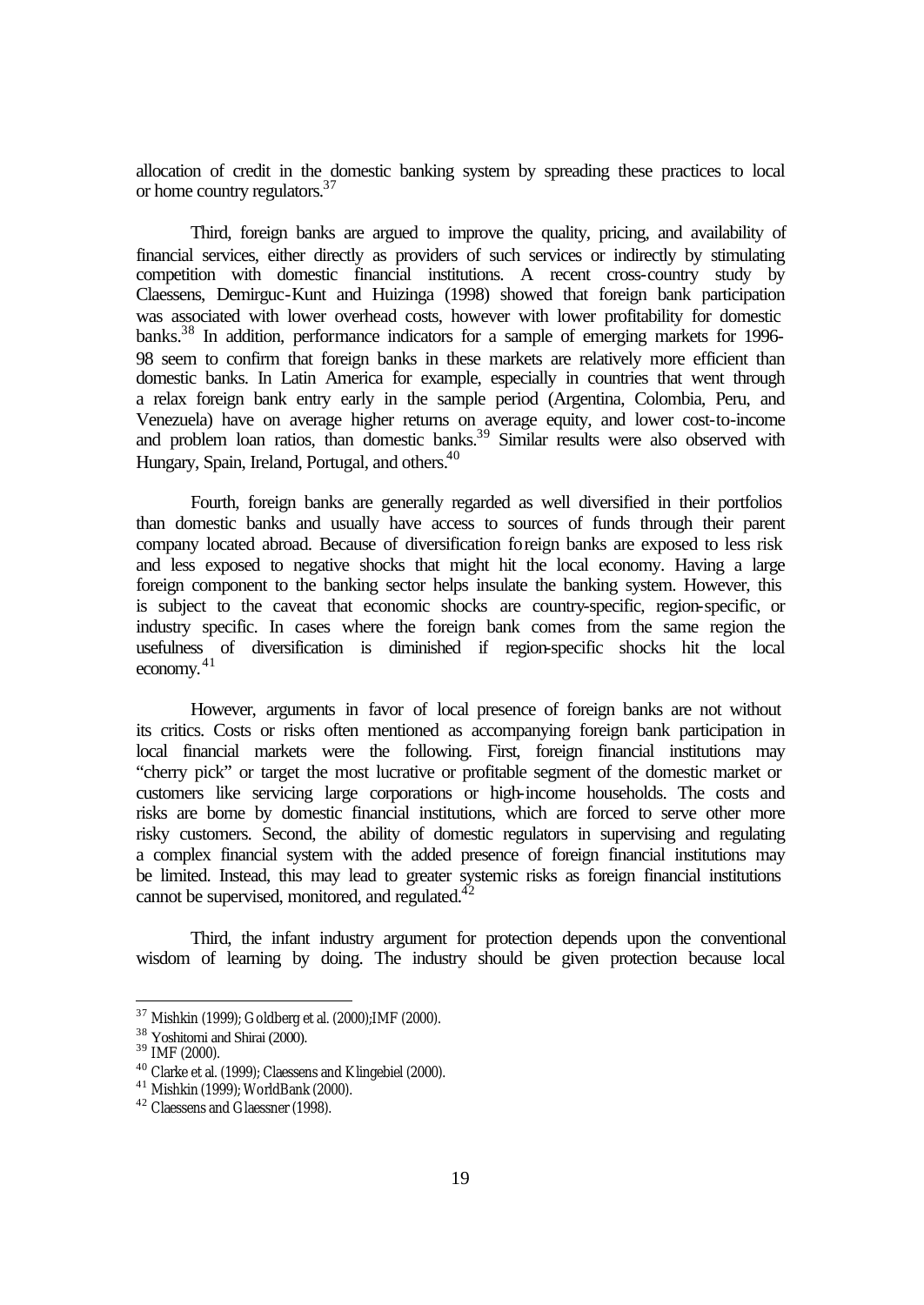production would give rise to learning by doing that would eventually lower local costs of production. In such circumstances, local production starts and reveals the country's comparative advantage. As argued by Mattoo (1998), in the financial sector the rationalization for protection is the vulnerability of domestic financial firms that is related to a much bigger concern regarding the stability of the financial system. The inefficient domestic financial firms if exposed to competition may fail and set off a systemic risk. However, the perceived failure of the infant industry argument is that the protected firms are forever stuck in perpetual infancy, and this is due to the inability of the government to credibly commit to some future date to liberalize.<sup>43</sup>

Fourth, related to the infant-industry argument is the belief that the financial sector is a special or strategic sector of the economy that should best be controlled by domestic interests. Moreover, although consumers ultimately stand to gain from any design of a liberalization strategy, there may be political backlash from those who lose from sectoral reforms.

#### **5.2. Financial services trade and capital account liberalization**

A second major issue concerns the relationship between capital account liberalization and market access commitments in the financial services agreement. It is now widely held and accepted that capital account liberalization in the presence of inadequate supervisory policies and prudential regulations, and inadequate macroeconomic policies can contribute to serious economic and financial difficulties. The introduction and intensification of competition causes domestic banks' profit margins to decrease as confirmed by Claessens, Demirguc-Kunt and Huizinga (1998) study mentioned earlier. This will force banks to expand risky activities and 'gamble for redemption' at levels that exceed their capacity to manage them. In addition, by exposing domestic banks to sophisticated and complex financial services products makes regulation, monitoring and evaluation of bank balance sheet becomes difficult.

The removal of restrictions on international capital movements and the opening of the domestic financial services markets to foreign competition are two interrelated, yet distinct, components of the internationalization of financial services.<sup>44</sup> A country may

j

<sup>&</sup>lt;sup>43</sup> It can be argued that the GATS-FSA offers countries the opportunity of credibly committing to liberalization at some future date.

 $^{44}$  Capital movements includes – capital transfers, acquisition or disposal of non-produced, non-financial assets; direct investment, portfolio investment, and other investment-arise from investment or loan operations or the transfer of personal assets (for example, by emigrants) and generate payments of interest, dividends, rent or profit. While, trade in financial services- insurance, banking, securities trading and portfolio management services-takes place when services are provided in exchange for payment of fees, commissions and other charges. These include including intermediary service fees (such as those associated with letters of credit, bankers' acceptances, lines of credit, financial leasing, and foreign exchange transactions), commissions and fees related to transactions in securities (for example, brokerage, placement of issues, underwritings, redemptions, and arrangements of swaps, options and other hedging instruments), commissions of commodity futures traders, and fees related to such services such as asset management, financial market operational and regulatory services, security custody services). Free trade in financial services means that domestic consumers may use services of foreign financial institutions, and domestic financial institutions may provide services to foreigners (Tamirisa, 2000).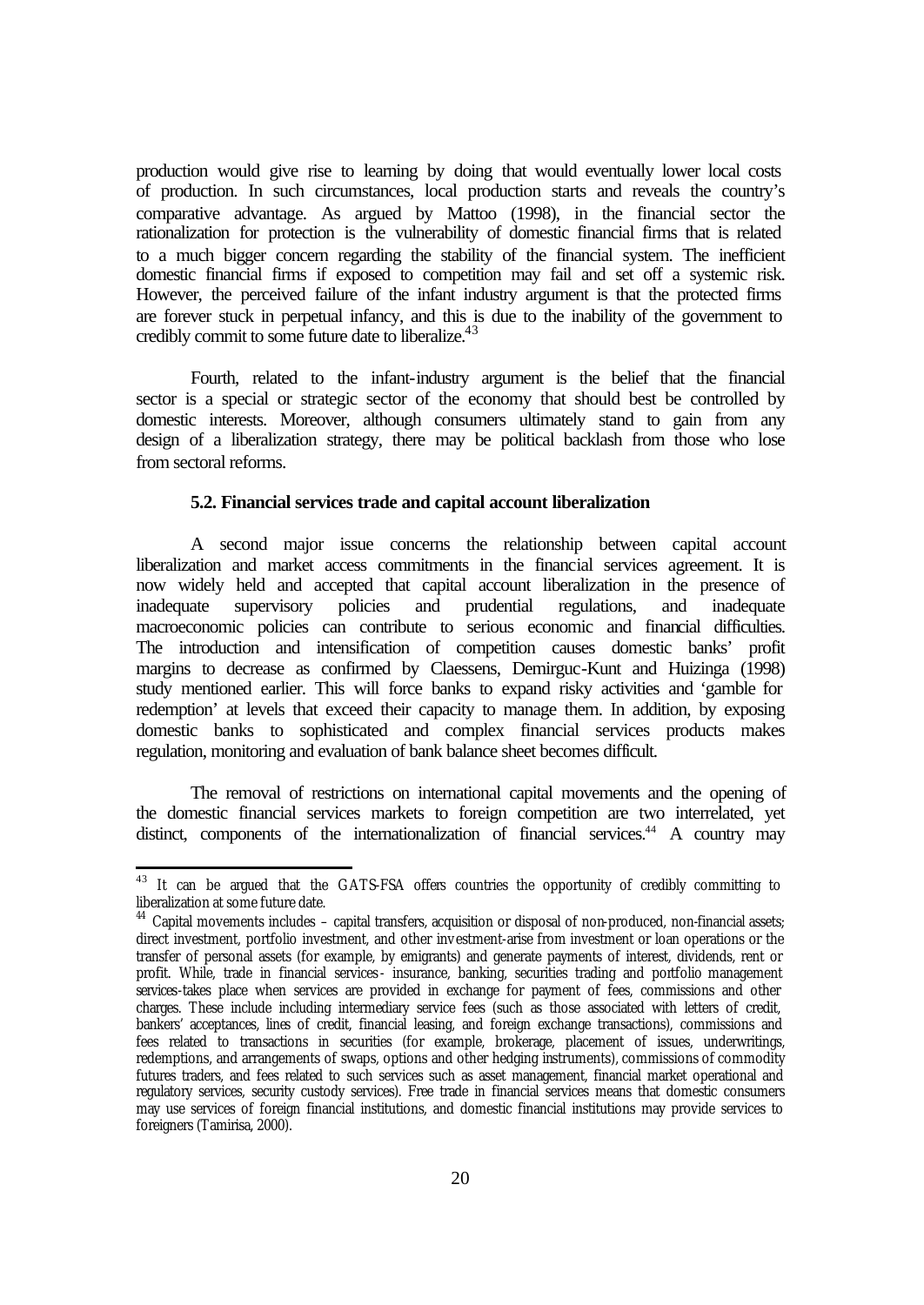allow foreign firms into its market yet restrict capital inflows and outflows from abroad. Moreover, the extent to which trade in a financial service is linked to the underlying capital movements generally depends on the type of the financial service and the way it is supplied, i.e., across borders or through commercial presence. In other words, the crucial issue here is which type of financial services trade encourages stable capital flows, at levels which can be absorbed by the economy and would not undermine the stability of the financial system.

It appears that the relationship between trade in financial services and capital flows is particularly close under Mode 1 (cross-border supply). Take for example, lending. If governments allow foreign banks to provide loans to domestic residents involving international capital, the movement of capital related to the underlying transaction is analogous to liberalizing capital movements, with a strong bias to volatile short-term lending.<sup>45</sup> On the other hand, trade in services via commercial presence requires foreign direct investment to establish such presence. In this case, when foreignowned affiliates (typically, subsidiaries) are incorporated in the host country, they are considered residents of this country. In addition, financial services that typically give rise to current transfers and payments without necessarily involving cross-border capital movement are services such as insurance intermediation, stock brokerage, provision and transfer of financial information, consulting, advisory services as well as non-life insurance services (e.g., motor services) and many other consumer financial services, which involve few or if any, investible funds. They thus have fewer linkages with capital account liberalization, and internationalization of these services might proceed more independently of other financial reform processes.<sup>46</sup>

In light of the severe financial turmoil over the last few years, one should appropriately ask whether on what form and how fast should countries liberalized their financial services trade. Rather than dismantling barriers to trade in financial services across the board, it might have been preferable for them to maintain at least restrictions under Mode 1. This applies primarily to countries with weak and inadequate financial systems. Thus, countries are advised to limit their commitments to the commercial presence of foreign institutions, which require only a limited liberalization of capital flows under the financial services agreement.<sup>47</sup> As pointed out by Kono and Schuknecht (1998), the liberalization of commercial presence results in less distorted and less volatile capital flows and more stable financial sectors than cross-border trade. Commercial presence improves the institutional environment through better access to information and transparency. Better information facilitates proper risk-assessment, which leads to the reduction of herding behavior and irrational response of investors.

Thus, this points to the important prerequisites for yielding the full benefits and minimizing or controlling the risks from liberalizing financial services trade. Financial

<sup>45</sup> Cornelius (1999).

<sup>46</sup> Claessens and Glaessner (1998).

<sup>47</sup> Cornelius (1998).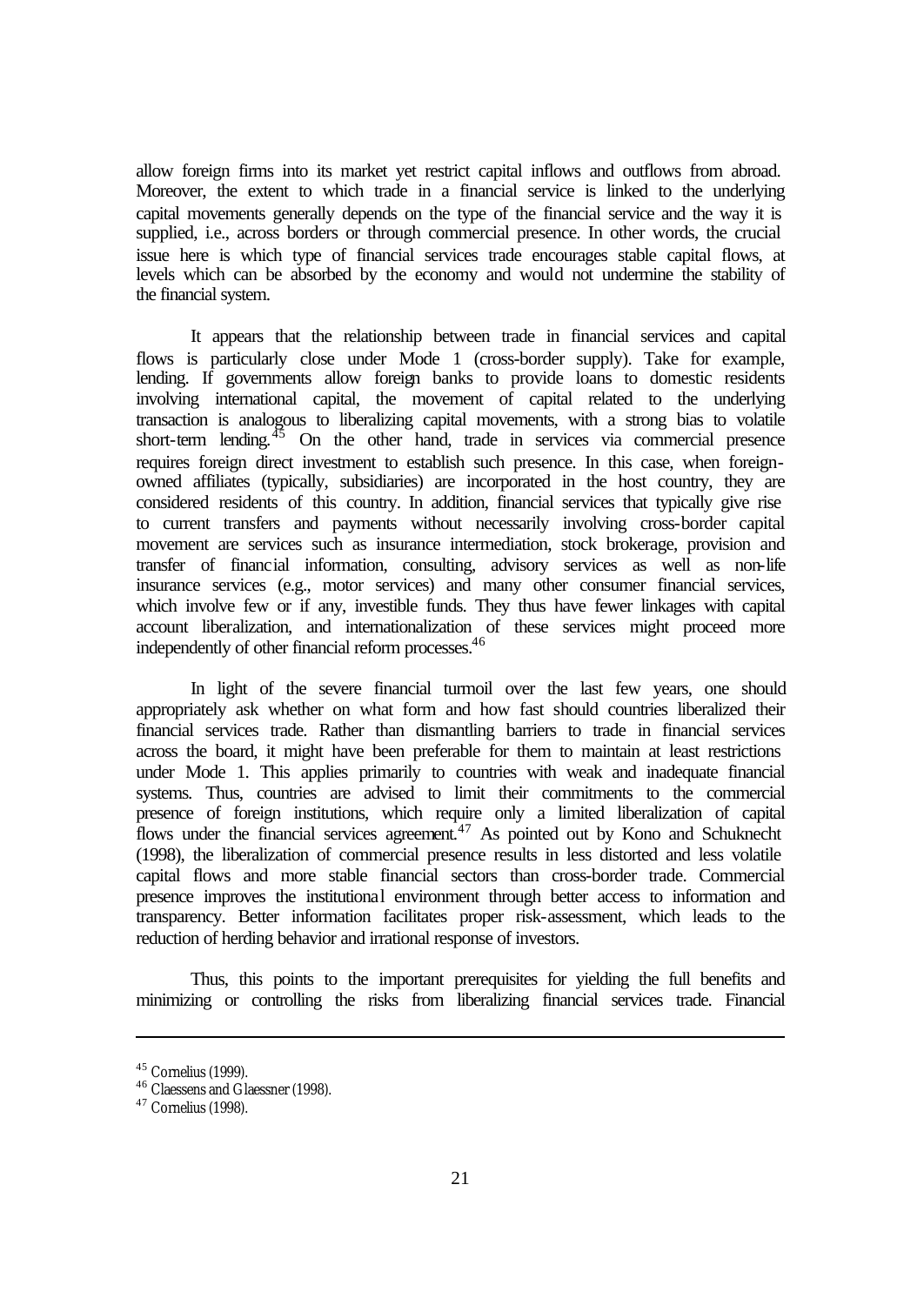services trade and financial sector stability are complementary if they are accompanied by consistent macroeconomic policies and an adequate prudential regulation and supervision, in particular, with respect to liberalizing commercial presence.<sup>48</sup> This is the preferred and dominant option of supplying financial services across most APEC economies, and it should be accompanied by the strengthening of prudential regulation and supervision. This is necessary to ensure that only 'sound' foreign service providers enter and operate in the domestic market.

However, cross-country experience and theory show that there is a tradeoff between enhancing competition through increase market access measures and guaranteeing financial stability. Because services are often not tradeable and intangible, frequently market access barriers are enforced "behind the border" and are embodied in regulations such as control in entry and operations of firms, limitations on foreign equity holdings or nationality constraints, or requirements for professionals to re-certify as a condition for operating in the market. As financial services are regulated by many prudential rules, the distinction between protection and prudential is blurred.<sup>49</sup>

We could identify two possible ways to proceed which minimize tradeoffs between financial regulation and competition. First, market based measures are currently being considered through the development of international standards and codes of good practice in the areas of financial services and accounting of financial transactions and institutions. Such efforts are expected to reduce the possibility that domestic standards and codes are perceived by other countries as burdensome or effectively constitute barriers to trade.<sup>50</sup> The efforts of the Basel Committee's Core Principles for developing effective banking supervision with minimum requirements in this regard are extensive and well documented.51 The IOSCO (International Organization of Securities Commissions), and IAIS (International Association of Insurance Supervisors) conduct similar work in the areas of securities and insurance. Among numerous other codes and standards, IOSCO has produced the Statement of Objectives and Principles of Securities Regulation and International Disclosure Standards for Cross-Border Offerings and Initial Listings by Foreign Issuers. IAIS has produced the Supervisory Standard on Licensing, as well as other standards.<sup>52</sup> In this regard, improvements in communications and dialogue between regulators *across* countries are necessary preconditions for achieving progress in this area. Second, differences in prudential regulation between countries can be reduced if not eliminated if countries recognize the prudential measures of other countries with high standards of prudential regulation and supervision. Such recognition may be based on an agreement or arrangement with the countries concerned, or may be accorded unilaterally.<sup>53</sup> This has the implication that as Mattoo  $(2000)$  points out, there are

j

 $48$  Worldbank (2000).

<sup>49</sup> Sorsa (1997).

<sup>50</sup> WTO (1997).

<sup>&</sup>lt;sup>51</sup> According to these principles, in particular, the licensing process should include an assessment of the banking organization's ownership structure, directors and senior management, its operating plan and internal controls, and its projected financial condition, including its capital base (Tamirisa et al 2000).

<sup>52</sup> WTO (1997).

<sup>53</sup> Hoekman (1997).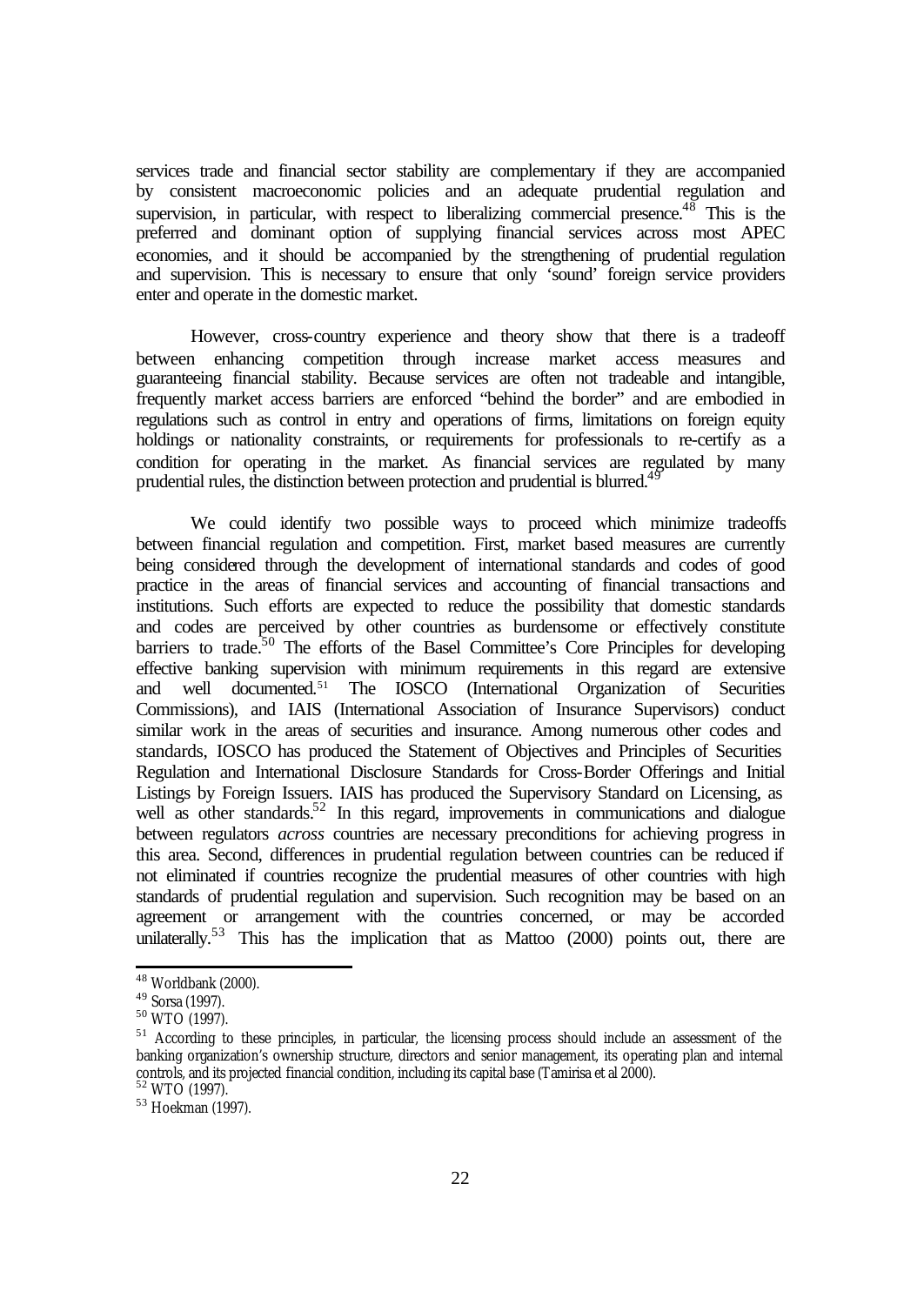limitations which can be achieved at the multilateral level, and that the regulatory aspects can be handled at the national or bilateral level.

Related to the issue of capital account liberalization and financial services trade is the linkage between monetary policy and financial services trade. The conduct of monetary policy may be affected by the degree of openness of the financial services sector. This is because by allowing new foreign financial services providers, they may introduce a new class of financial instruments, which may affect the behavior of money demand and make monetary management more difficult. This is definitely an empirical matter which goes beyond the scope of the paper. However, initial indications will reinforce similar arguments raised earlier in the paper that the link between financial services trade and monetary policy depend on the type of financial services. As long as few investible funds are involved (e.g., non-life insurance services and many other consumer financial services), the link between having a prudent monetary management of sophisticated financial instruments and the decision to open up or to 'internationalize' the financial services sector may be a trivial issue.

## **VI. Treatment of Foreign Financial Institutions in the Philippine Financial Services Sector<sup>54</sup>**

### **6.1. Banking**

l

With the exception of four 'grandfathered' foreign banks, the entry and licensing of new, wholly foreign-owned banks was prohibited under the 1948 General Banking Act. Foreign participation was limited to a maximum of 30% of a bank's voting equity (with an increase to 40% possible with specific presidential approval upon recommendation by the then Central Bank). However, with two recent amendments to the Act, the conditions of entry as well as the scope of operations of foreign banks have been substantially improved. The first amendment was Republic Act 7721 (An Act Liberalizing the Entry and Scope of Operations of Foreign Banks), which was signed into law on 18 May 1994, and most recently, Republic Act 8791 or the General Banking Law signed and approved in May 2000. These reform initiatives were carried out in order to enhance the efficiency of the domestic financial system through increased competition, and to make the Philippine banking system more globally competitive capable of facing the challenges of a changing and dynamic external environment.

The 1994 Act allowed three possible modes of entry, if authorized by the Monetary Board: (i) by acquiring, purchasing or owning up to 60% of the voting stock of existing banks; (ii) by investing in up to 60% of the voting stock of a new banking subsidiary incorporated under the laws of the Philippines; or (iii) by establishing branches with full banking authority. In turn, Republic Act 8791 or the General Banking Law of

<sup>&</sup>lt;sup>54</sup> This section draws heavily on U.S. Treasury National Treatment Study (1998) and EU Sectoral and Trade Barriers Database (1999).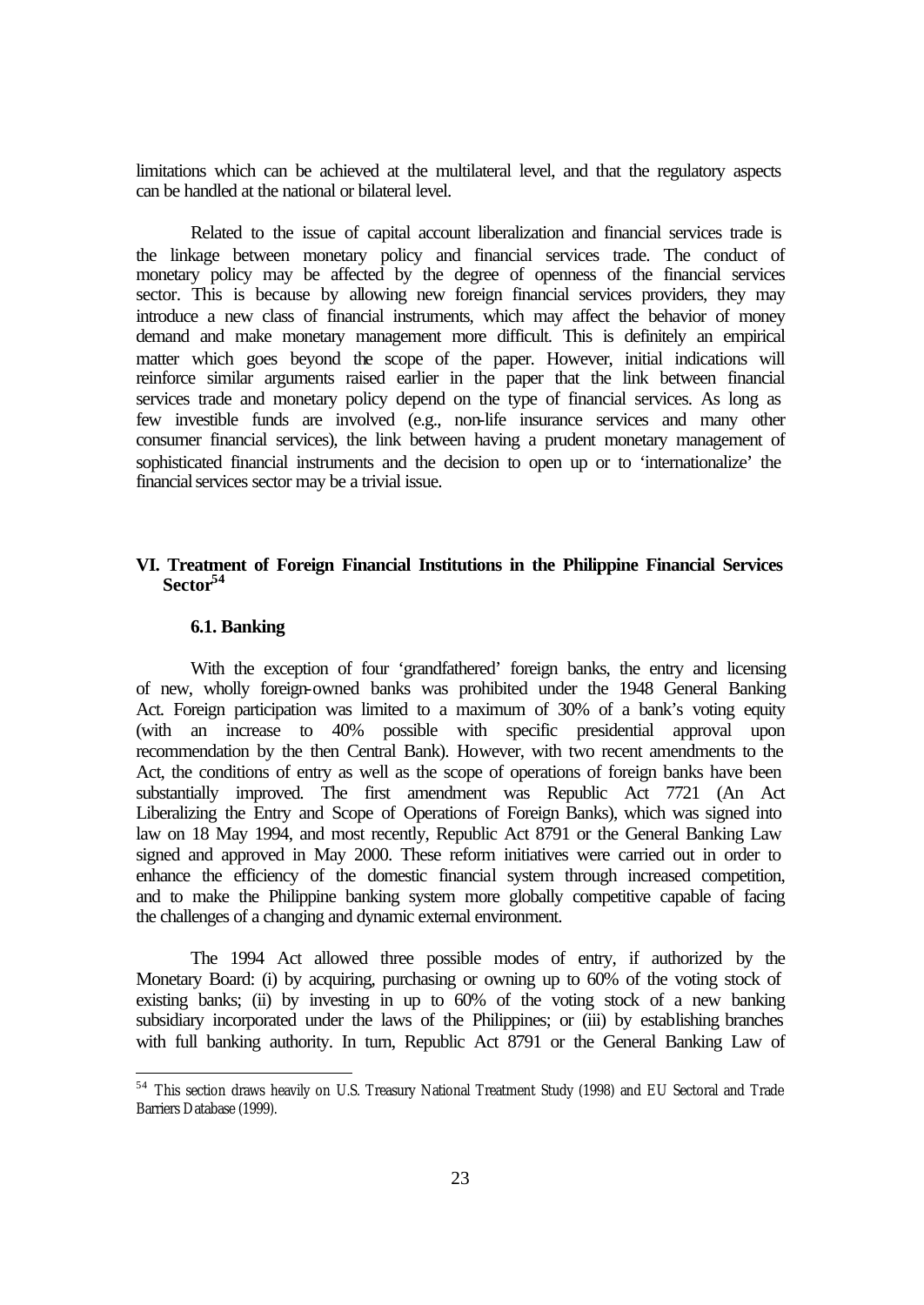2000 expanded the coverage of RA 7721 by allowing a foreign bank to acquire up to 100 percent of the voting stock of one bank, but only within seven years from the effectivity of Republic Act 8791. This provision also applied to foreign banks that had acquired 60 percent of the voting stock of a bank under the 1994 reform.

The 1994 Act also opened a five-year window permitting up to ten new foreign banks to enter the market as full service branches. All ten foreign branch licenses have already been issued, therefore, additional foreign banks are, in effect, restricted from entering the Philippine banking industry in branch form. Subsequently, the General Banking Law of 2000 formalized the moratorium on new bank entry within three years from the effectivity of the General Banking Law.

A foreign bank cannot have both a subsidiary bank and a bank license. Criteria used for the granting of licenses were: (i) a foreign bank seeking to enter the Philippine banking industry has to be widely owned and publicly listed unless more than 50 percent of its equity is held by its home government; (ii) The bank is considered widely owned if there are at least 50 shareholders, with no individual owning more than 15 percent of the bank's stock; and (iii) a bank had to be among the top 150 banks worldwide (by net worth) or among the top five banks in its home country. Foreign-owned banks and branches are prohibited from collectively controlling more than 30 percent of the banking system's total resources or assets.

Each new foreign bank is permitted to open a total of six offices, but three are required to have BSP Monetary Board approval with regard to location. The 1994 reform allowed the four existing foreign banks established prior to 1948, to add up to six new sub-branches. Foreign branches must permanently assign a capital of not less than 210 million pesos for the first three and for the next three will require 35 million pesos. Foreign banks seeking the right to operate an expanded bank will need a total capital of at least 2.5 billion pesos, the same as domestic banks. Capital adequacy ratios and legal lending limits are based on the locally incorporated capital of the branch instead of consolidated global capital, and net-due-to-head-office borrowings need to be fully converted to pesos to qualify as capital for certain regulatory requirements. These restrictions mitigate much of the benefit in establishing branches.

#### **6.2. Insurance**

Since 1974, foreign shareholding in domestic insurance companies was limited to 40% and in spite of the approval of the Foreign Investment Act of June 1991, maintained the ownership limit at 40%. The 13 foreign companies established prior to 1974 had been grandfathered because of the passage of the Foreign Investment Act of 1991. However, with the enactment of Republic Act No. 8179 in March 1996, foreign insurers are now deleted from the negative list in the Foreign Investment Act of 1991. Consequently, foreign insurance companies can take over 100% ownership of existing local companies and can establish wholly-owned subsidiaries and branches. However, only 5 licenses will be granted over the next 2 years for each of the latter categories, but may be increased to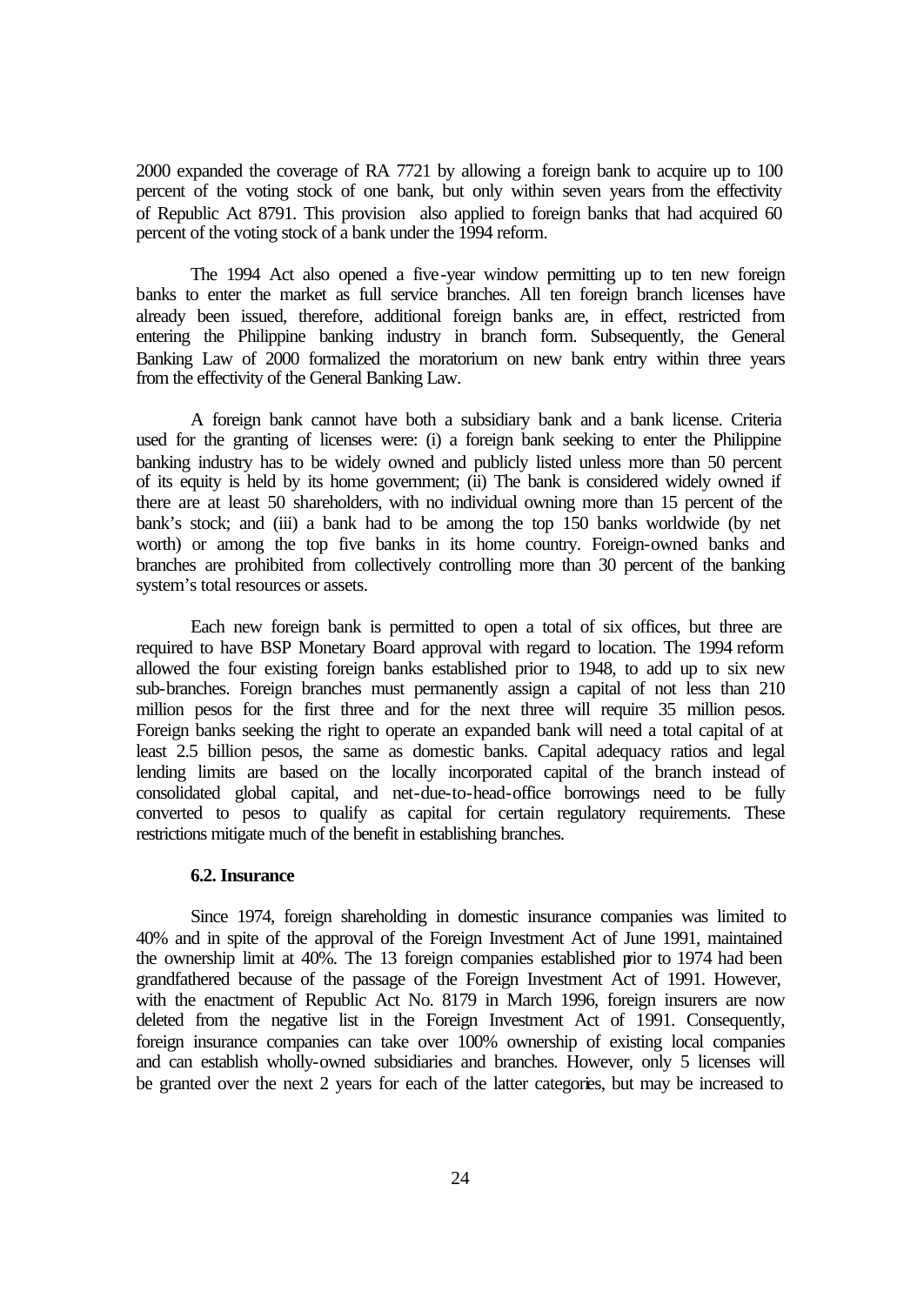10 each with the approval of the President of the Philippines upon recommendation of the Secretary of Finance.

The criteria applied for entry are similar to those applied to bank licenses; (i) the companies had to belong to the top 200 foreign insurance or reinsurance in the world or (ii) among the top 10 in their country of origin, and (iii) had been in the industry for at least ten years. To qualify as a branch or as a new company incorporated in the industry, a company also had to be widely owned and publicly listed in its country of origin, unless it was majority owned by the government. For a company to be considered as widelyowned, no single stockholder of the company must own more than 20 percent of its voting stock.

Foreign insurance companies established in the Philippines appear to be generally granted national treatment with certain exceptions. First, capital requirements are differentiated for foreign joint ventures or foreign companies, according to their share of foreign equity. For an insurance company, a minimum paid-up capital of 250 million pesos and a contributed surplus fund of 50 million pesos are required where foreign equity is 60% or more. Where foreign equity is less than 40%, capital requirements fall to 50 million pesos and 25 million pesos contribution to surplus fund. There exists an intermediary category for foreign equity ownership comprised between 40% and 60%. The same differentiated treatment for foreign reinsurance companies, though with much higher amounts of capital.

Secondly, special deposit requirements are imposed. For instance, foreign insurance companies are required to deposit with the Insurance Commission eligible form of securities that have an actual market value not less than the minimum paid-up capital required of domestic insurance companies. It is specifically required that at least 50% of the securities should represent evidences of government debt and government owned or controlled corporations (GOCCs). In the case of domestic companies, they had to deposit 25 percent of minimum paid-up capital with the Insurance Commission, with the same requirement that it should be in the form of government securities.

#### **6.3. Securities**

Philippine residents not sourcing foreign exchange from the banking system may freely invest offshore without government-imposed limits or approval. If the foreign exchange for investment is obtained from the banking system, the limit is US\$6 million per investor per year.

Securities brokers/dealers incorporated under foreign laws cannot set up as a branch in the Philippines. However, they are free to establish either a representative office or a wholly-owned subsidiary. In the case of investment houses, foreign participation is limited to 60 percent ownership or less. Underwriting activities can be led through total or joint ownership of local investment houses or commercial banks. The foreign ownership limit on firms engaged in trust activities and mutual fund management is 40 percent.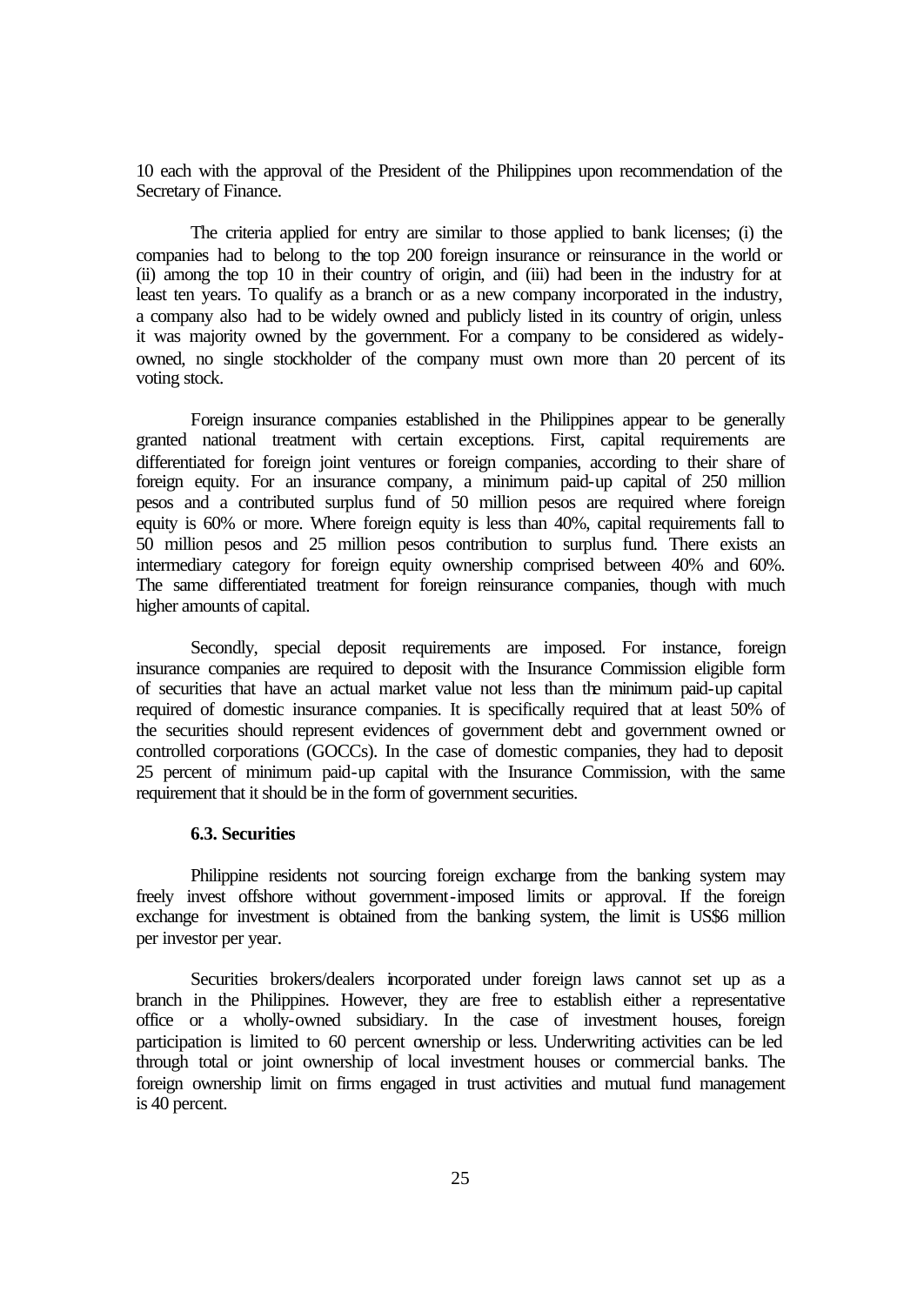Foreign companies established in the Philippines appear to be generally granted national treatment with certain exception, for instance, foreign-owned companies are not allowed to trade in government securities for the account of their customers, but they are allowed to trade on their account. Foreign investors can only own "B" shares of local corporations.

## **6.4. Possible Negotiation Strategies for the Philippines in the Next Round of Services Negotiations**

 No attempt is made to offer a comprehensive negotiation strategy for the Philippines in the next round of services negotiations. This is beyond the scope of the paper. However, an array of specific and broad negotiation strategies and proposals in financial services trade are offered which can guide our negotiators in pushing for commitments that will contribute in the strengthening of the domestic financial system, while at the same time enjoying the benefits of greater competition due to a higher level of access and participation of foreign financial services providers in the Philippine financial services sector. <sup>55</sup>

- The recent reform in allowing foreign equity participation of 100 percent in the banking sector as provided in the General Banking Law of 2000 should be committed. This will improve on the 1997 commitment that allows foreign banks to acquire only up to 51 percent of an existing domestic bank or a newly incorporated bank subsidiary;
- The actual practice of allowing foreign insurance companies to take over 100 percent of existing local companies and establish branches in the Philippines should be committed, respectively. This will improve on the 1997 commitment that foreign insurance firms may hold only up to 51 percent of existing or newly incorporated Philippine companies in life and non-life insurance and the commitment of allowing foreign insurance companies to establish only as subsidiaries, respectively;
- The actual practice of allowing foreign investment houses and foreign financial leasing to a maximum of 60 percent equity should be bound. This will improve on the 51 percent allowed equity for investment houses and 40 percent allowed equity for financial leasing in the 1997 agreement;
- The Philippines should consider binding actual practice in asset management which allows 40 percent foreign equity limit on mutual fund management;
- The Philippines should consider binding actual practice of allowing foreign securities companies to establish a representative office and subsidiary, while at the same time allow and commit the establishment of a branch;

 $^{55}$  See Box 1 for a review of Philippine commitments in the 1997 financial services agreement.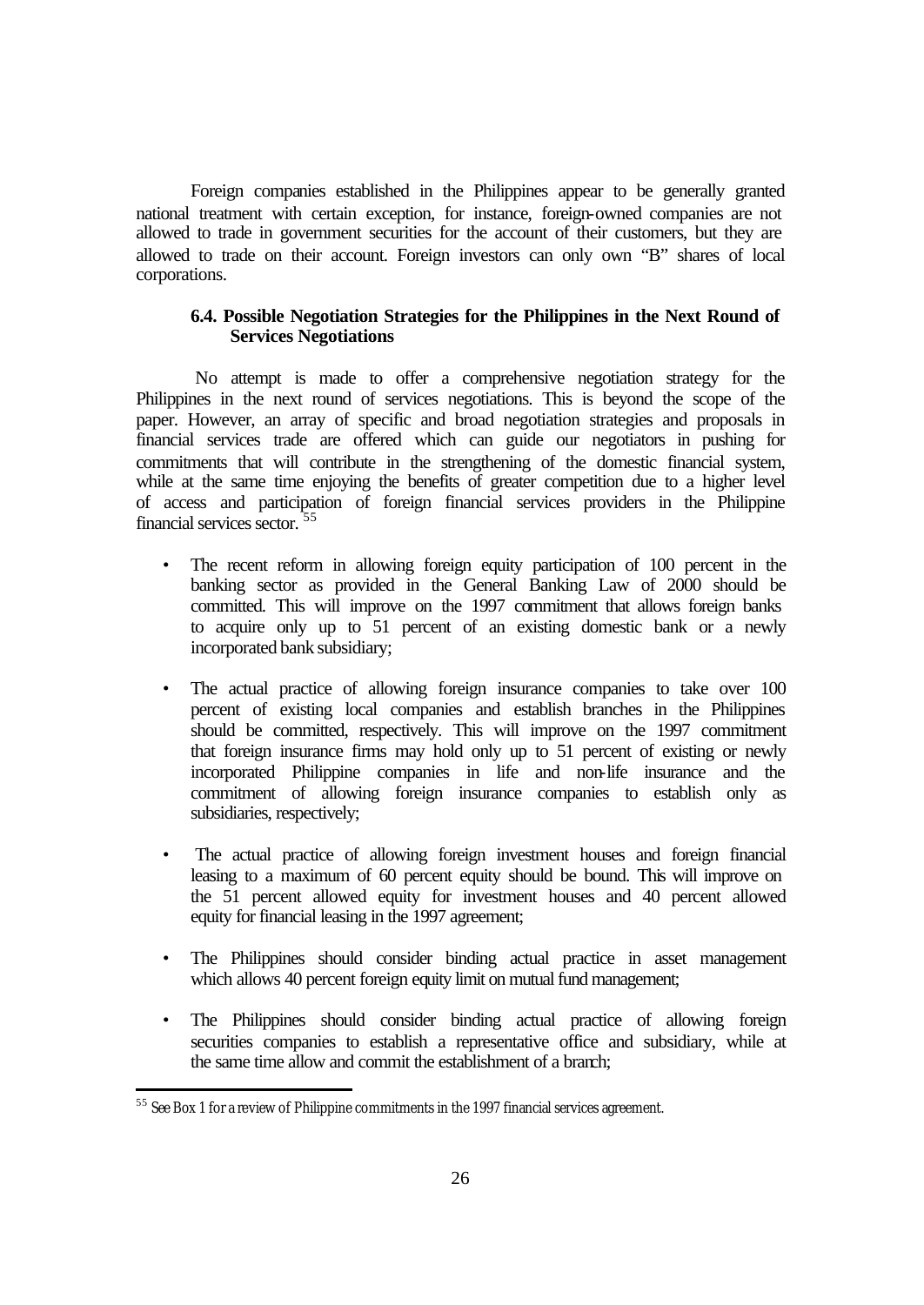- The Philippines should also gather support and consensus within APEC to address the issues of:
	- ß Movement of natural persons that will recognize the greater freedom for transfer and employment of foreign workers;
	- ß Recognition of qualifications obtained overseas.
- In order to address uncertainty as to the scheduling and interpretation of commitments, encourage Members to use the classification list outlined in the Annex on Financial Services when scheduling commitments in financial services;
- The Philippines should gather support and consensus within APEC with regards to the improvement in regulatory oversight systems in two facets: (i). Establishing a program of technical assistance among developed countries to help enhance systems of prudential regulations and supervision in developing countries, including the Philippines, and (ii) Facilitating greater liberalization through an appropriate phase-in of liberalization over a certain transition period. During this transition period, while a program of technical assistance to upgrade supervisory capabilities set in place, the Philippines may further consider some piecemeal market opening measures, some of which may require prior legislative action:
	- The moratorium on granting of new licenses for establishing branches in banking and insurance
	- The economics needs test in granting licenses for foreign banks and foreign insurance companies
	- The number of branches a foreign bank is permitted to operate
	- The lending limit based on locally incorporated capital of the branch, as opposed to consolidated global capital of the foreign bank.

## **6.5. Identification of existing or potential achievements of comparative advantage in the Philippine financial services sectors: The Impact of Technology**

In a seminal paper by Arndt (1988), an important point was raised that the standard neo-classical explanation of comparative advantage, the Heckscher-Ohlin explanation in terms of different factor endowments among countries and different factor proportions among products, has little relevance to trade in financial services. Interestingly, then, that the reason why countries with abundant capital have a comparative advantage in trade in financial services is not that the financial services industry in these countries is capital intensive. Instead, Arndt pointed out, that the source of comparative advantage is due to economies of scale and development of specialized skills that goes with a large domestic banking market. More importantly, the rapid change in technology, particularly in information technology, has a crucial role to play in enhancing and developing comparative advantage in financial services, because of the ability of changes in technology in creating new skills requirements and new markets which, consequently, creates economies of scale.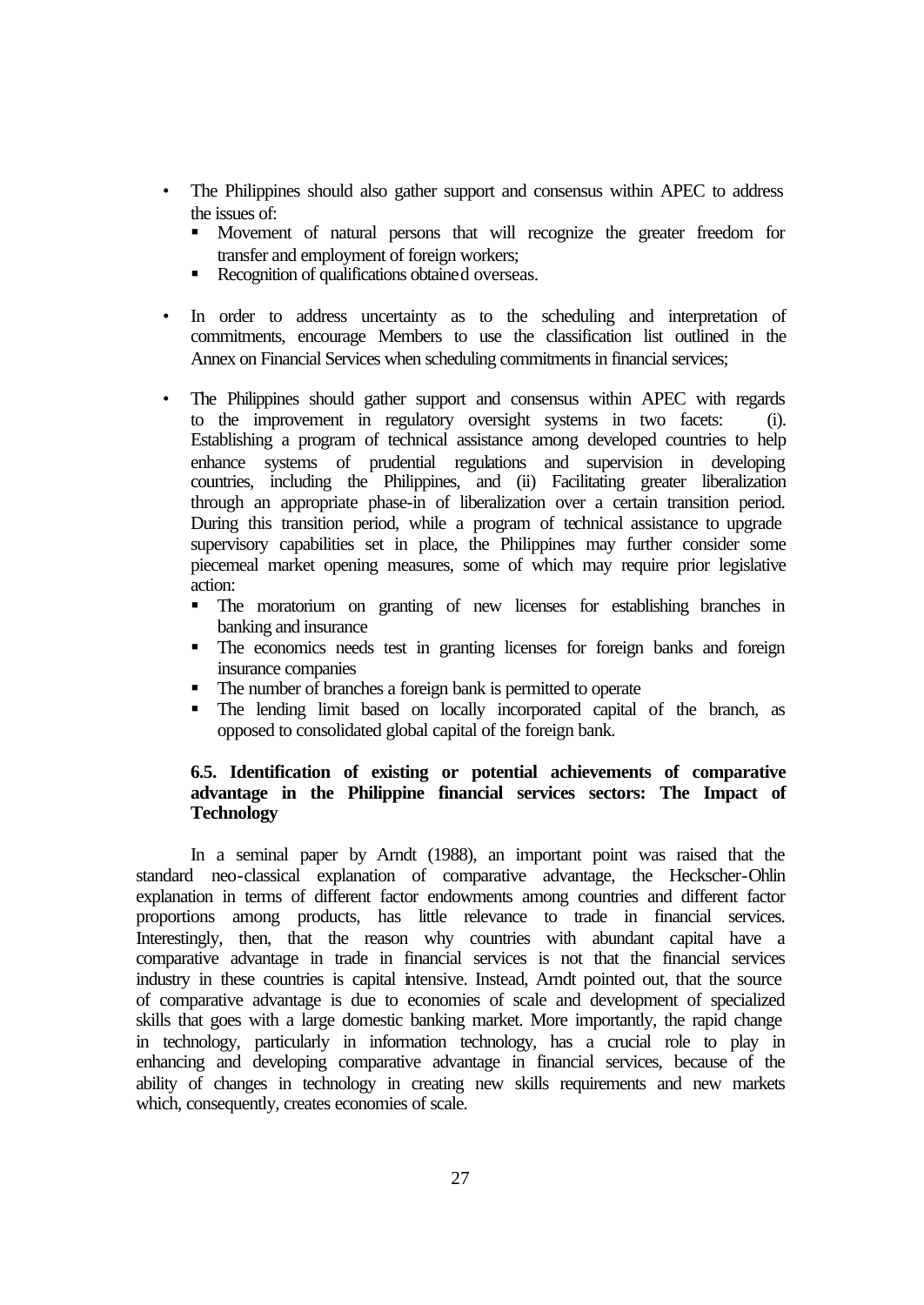Likewise, technological changes are having a profound effect on the way financial companies conduct their business and on the way financial services are provided to customers. New technology has made it possible to alter the manner in which financial services are carried out, and it has also facilitated a greater separation of production from delivery, both in terms of geographic relocation within the organization and across firms (Lewis, 1998). This whole revolution in 'integrative services' in financial services is made possible by developments in information technology. In this view, the rapid spread and the dynamic growth of information technology greatly contributed to the expansion of financial services trade on a global scale. This allowed developed countries to 'transfer' or outsource their comparative advantage in financial services trade from highcost locations in major financial centers to low-cost areas, primarily in developing countries. The so-called back-office activities or operations of international financial firms are shifted overseas, and are separated from front office activities were made possible because of changes in information technology.

 For the Philippines, just like other developing countries, it does not have the capital and technical capability to establish commercial presence in financial services in other APEC countries whether in the form branches or subsidiaries, however, there are significant opportunities in terms of the human resource aspect of liberalization in financial services trade. As pointed out earlier, opportunities exist for the Philippines in highly skilled back-room office activities, which can be complemented in skills like electronic data processing and entry, product design, and computer programming.<sup>56</sup> These are activities which are increasingly outsourced and traded across borders.

As pointed out by Lamberte, the pool of highly skilled informatics workforce in the Philippines, will be the country's key to sustained competitive advantage in services in the future. This is based on the evidence that the number of information technology graduates had increased significantly in recent years. This is further reinforced by a recent finding by a local consulting company that the financial services sector is one of the more aggressive users of information technology in the Philippines. And a growing number of banks and other financial institutions are seeing IT as a critical component of their business.<sup>57</sup>

## **VII. Conclusion**

The analysis of the commitments made across a major sample of APEC member economies resulted in several crucial and important policy implications. First, few commitments were made in cross-border trade as a relevant mode of supply in financial services. This stems probably from the close relation between liberalizing cross border trade in financial services and capital account liberalization. It is now widely held and accepted that liberalization of the capital account in the presence of inadequate supervisory policies and prudential regulations, and inadequate macroeconomic policies can contribute to serious economic and financial difficulties. In light of the recent

<sup>&</sup>lt;sup>56</sup> Avila (undated).

<sup>57</sup> Hunter Consulting (2001).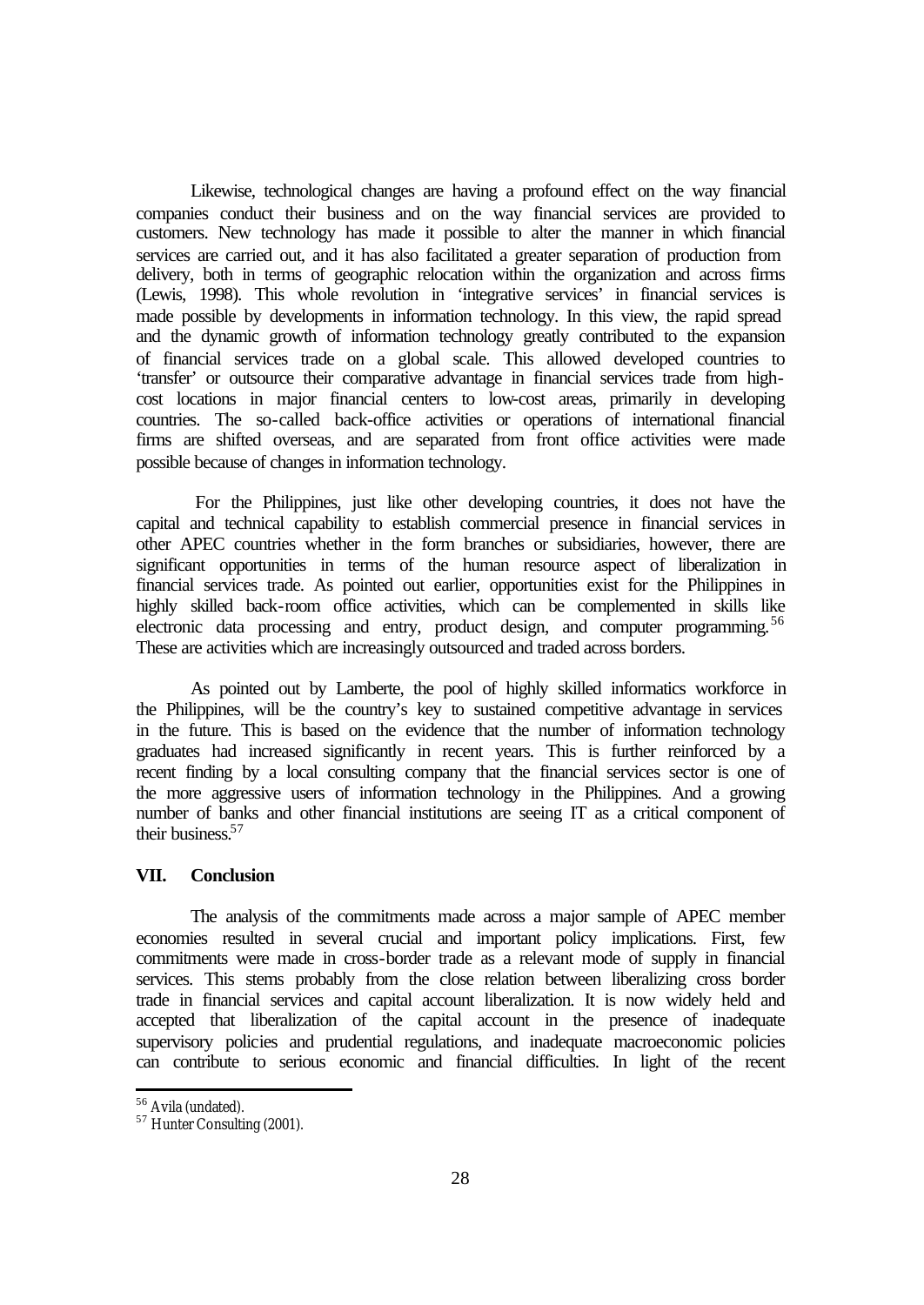financial turmoil in the East Asian and Southern Cone regions, this is a risky gamble that most APEC economies will not dare to tread.

Second, most of the commitments made were on the dominant mode of supply in financial services, i.e., commercial presence, though on a limited basis. Two possible explanations are given here. First, the so-called home-country bias will have a role to play here since consumers in the host-country will definitely prefer to purchase financial services from familiar local suppliers (including foreign-owned ones) rather than foreign suppliers located abroad. This is especially true in the case of insurance. Second, most of the limitations made on commercial presence by most APEC economies were to restrict new entry and introduce new competition in the local market while allowing increased foreign equity participation in local financial institutions. This may well be attributed to the pressing need of most developing countries within APEC to have well-capitalized and well-diversified foreign financial firms to help in the strengthening and recapitalization of troubled and weak domestic financial institutions which were badly burned by the recent financial contagion in East Asia and in some parts of the Southern Cone. In addition, increasing foreign equity participation in the local financial market is the preferred option rather than having foreign financial institutions coming as new competitive and efficient players in the market, which will drive their domestic rivals out of the market.<sup>58</sup>

Third, as expected most of the larger and higher income countries within APEC made commitments that binded their already liberal financial services markets. Meanwhile, most of the smaller countries opted to bind current and existing policy regimes rather than commit to new market opening measures in a multilateral framework. Likewise, the Philippines pursued negotiation strategies that mirrored observed patterns for smaller countries within APEC, namely, bind current and existing policy regimes in place, more commitments on commercial presence than on cross-border trade, and emphasized increased foreign participation than on allowing entry for new foreign financial services providers. Nevertheless, recent reform initiatives in the Philippine financial sector since the conclusion of the financial services sector negotiations in GATS offers new directions for Philippine negotiators to elevate national financial reforms in a multilateral framework during the next round of GATS negotiations.

Multilateral agreements such as the GATS-FSA render reforms of the domestic financial sector to become credible and sustainable. This is because commitments to reform must be bound if they are to have credibility. Binding reform prevents what is necessarily a gradual process, such as financial sector reform from falling into reversal. On the other hand, the concern for Philippine negotiators is that as a trade agreement, the GATS exclusively focus on market opening measures, and may not give appropriate consideration to the economics of financial reforms, leaving the responsibility to national authorities the appropriate sequencing of financial sector reforms.<sup>59</sup>

<sup>58</sup> Mattoo (1998).

<sup>59</sup> Dobson and Jacquet (1998).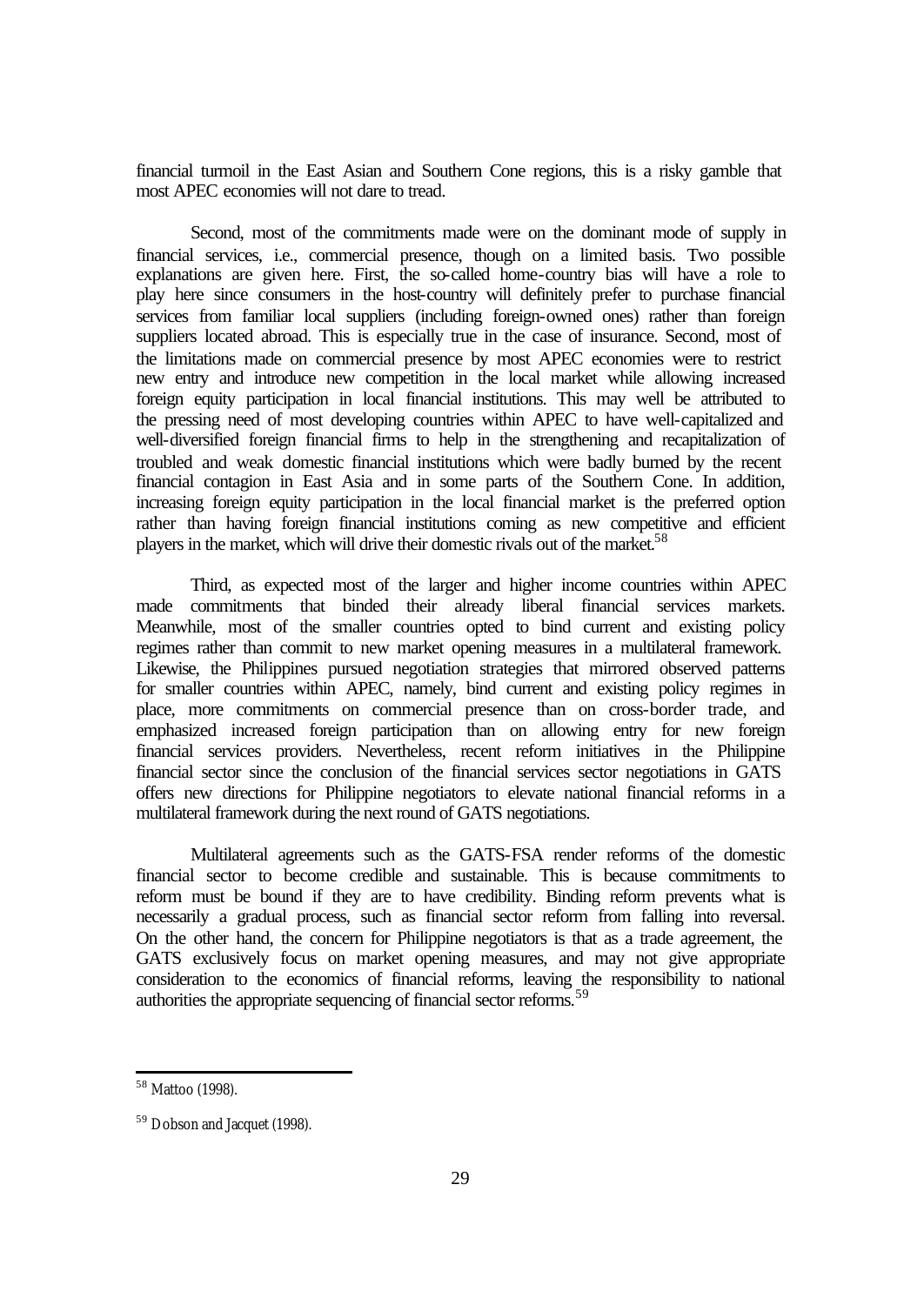In view of this, three crucial questions are put forward: first, for the other countries that were not forthcoming in liberal commitments, and fell short of their commitments to actual regime in place, do they have to commit to a progressive liberalization in the future? And, for those countries that have committed to a standstill policy, particularly the Philippines, will there be a further need to open up? Finally, before countries will pre-commit to progressive liberalization and a liberal stance in the future, do they have to push other countries within the APEC grouping, and other member countries within GATS to liberalize as well?

On the first question, Article XIX of the GATS requires that signatories enter into further rounds of negotiations for progressive liberalization within five years of ratification of the agreement. In other words, under GATS-FSA rules it commit signatories to provide a built-in mechanism for the incremental broadening of marketopening measures. Meanwhile, at the outset, standstill bindings have merit. They provide the market participants with the assurance that the conditions on which their decisions are based will not be overturned by sudden policy changes or reversals. Nevertheless, for countries that were not forthcoming in their commitments and those countries that have maintained the status quo or have committed existing regimes in place, it should be borne in mind that opening and precommitting to future liberalization is in the self-interest of all countries not only large and developed countries, but also including the small developing countries, particularly in APEC.

As already emphasized, an efficient financial sector are one of the core of "infrastructures" in the economy by providing financial intermediation, diversification and managing risks, allocating capital, and the presence of well developed and competitively priced financial services is increasingly important to the ability of individual firms to export. These are benefits that are of crucial importance for small, developing countries, especially those with weak and undeveloped financial services markets. However, given the recent experience with the East Asian financial turmoil and consequently, the need to enhance soundness of domestic financial markets through improved quality of prudential regulation and supervision, developing countries are not likely to be aggressive in the next round of financial services negotiations. Therefore, it remains a matter of convincing developing countries on how the GATS-FSA will lead to maximizing the gains from financial services liberalization through sustained improvements in growth and development prospects while the risks and costs involved in liberalization are reduced or eliminated.

This can be done through a higher level of recognition of the special needs and interests of developing member countries. In fact, in the Financial Services Agreement (FSA) it was felt by developing countries that they made most of the market opening and other concessions. $60$  In this regard, there is a need for developed countries to show patience and sincerity in the next round of negotiations. As such, facilitating greater liberalization among developing countries should allow them to phase in commitments over a specified period. Although a method for phasing in commitments will have to be

l

 $60$  Dobson (2000).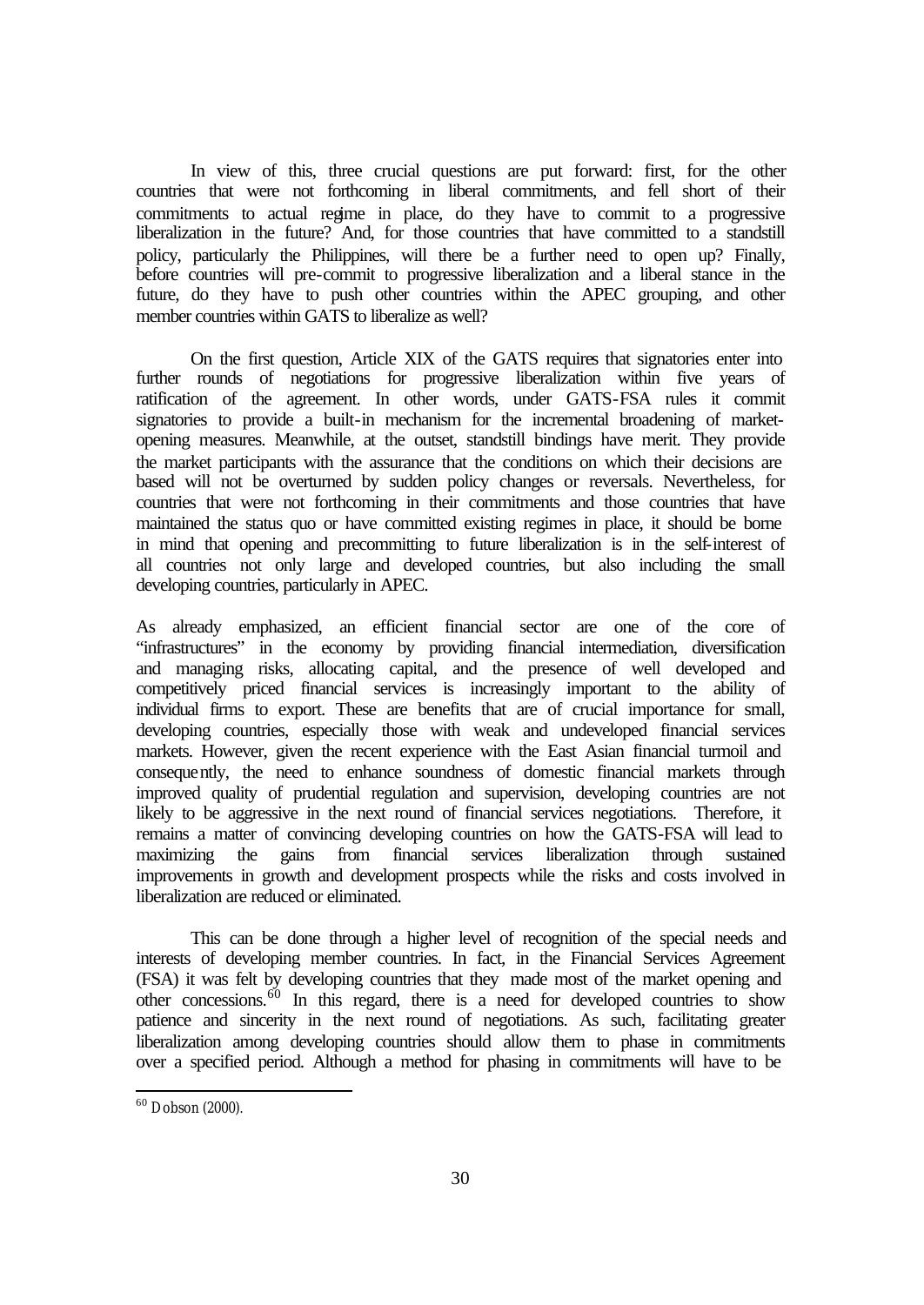agreed upon, a favorable development on this matter for developing countries will be of crucial importance to the success of the next round of negotiations. Moreover, alleviating and mitigating fears of developing countries with potentially adverse effects arising from liberalization, for instance, through specific safeguard measures probably patterned after the safeguards-based opening of the Mexican financial market with respect to NAFTA can be used as a model. $<sup>6</sup>$ </sup>

In this view, the United States and Canada, both being important APEC members, which along with Mexico (another APEC member) forms the triumvirate of the NAFTA grouping, can strongly push and support the above-mentioned proposals, while at the same time can provide the stimulus and motivation for other APEC members to undertake liberal commitments in the next round. Moreover, there are clear signs in APEC member countries that advances in market opening will come from a combination of different factors. First, member countries of APEC that are in IMF program due to the Asian crisis have included relaxation in foreign entry as one facet of domestic reforms in said program. This is considered extensive and faster than what were negotiated earlier in FSA.<sup>62</sup> Second, the overarching goal of advancing a sense of community akin to APEC, while promoting the goal of multilateral liberalization inherent to GATS through creating a kind of an international constitution for free trade and market access should spur liberal commitments in APEC. Third, the growing interest of APEC economies in financial services reform as a means of achieving the shared objective of financing the huge longterm infrastructure projects as well as the needs of aging populations in some of the wealthy APEC member countries makes the GATS-FSA a strong complementary mechanism to bound existing and ongoing unilateral opening of financial markets in APEC countries.<sup>63</sup> Finally, most international financial centers are located in member countries of APEC (Japan, Singapore, Hong Kong), and have unilaterally proceeded with allowing further foreign entry for fear of being left behind by other financial centers.<sup>64</sup> Thus, progress in shaping future financial liberalization efforts of APEC economies will come from a combination of several processes, with GATS-FSA being one of these processes, while the others will come primarily from outside of WTO. The combination of unilateral, regional and market forces also becomes the mechanisms for APEC countries to engage and lock-in market opening measures in the WTO.

l

<sup>61</sup> Sauve and Gillespie (2000).

<sup>62</sup> Dobson (2000).

<sup>63</sup> Dobson and Jacquet (1998).

 $64$  ibid.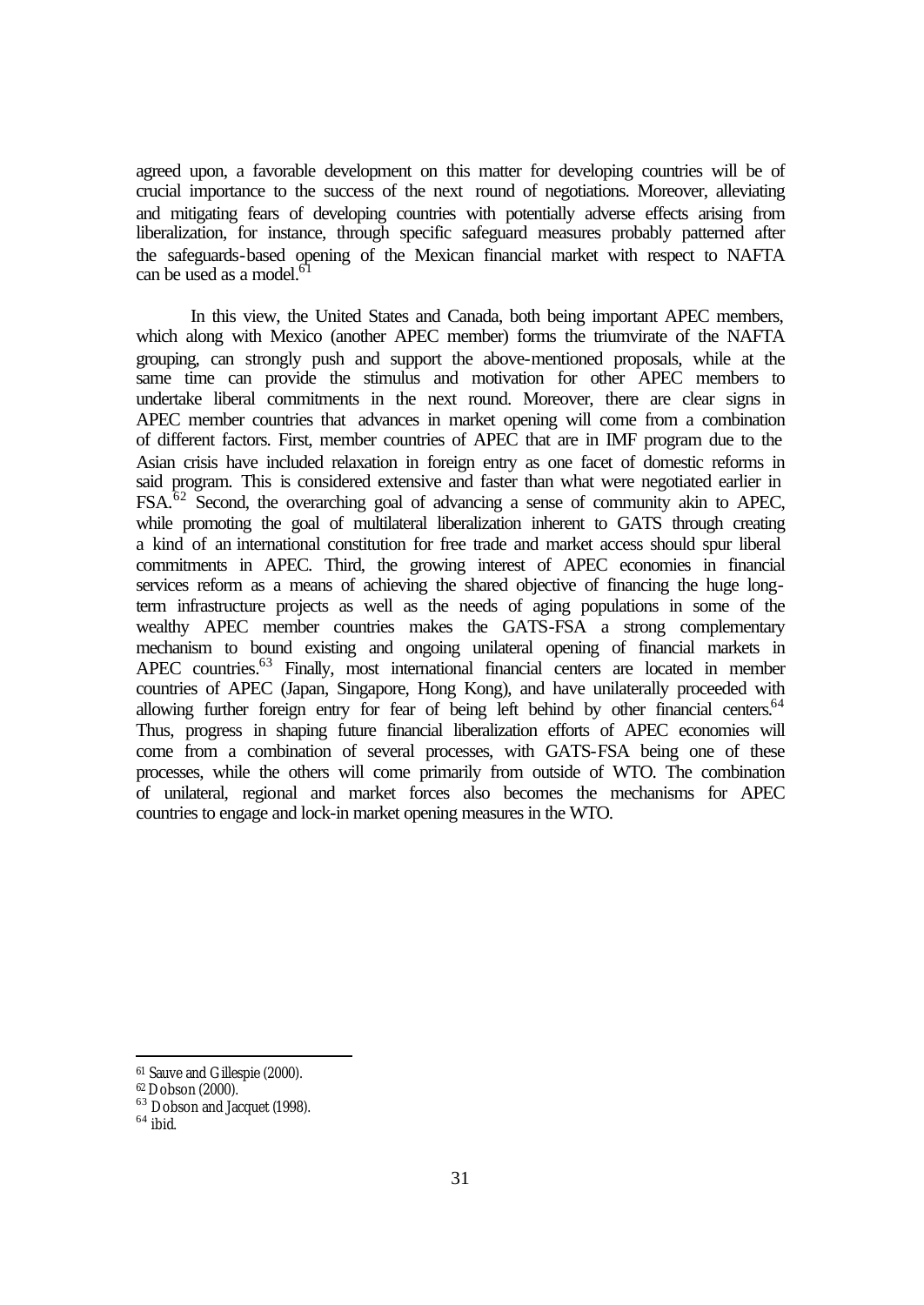#### **References**

Bosworth, M. et al. **Measuring Trade Impediments to Services Trade Within APEC.**

Brown, D., and Stern, R. **Measurement and Modeling of the Economic Effects of Trade and Investment Barriers in Services.**

Claessens and Glaessner. **Internationalization of Financial Services in Asia.**

Cornelius, P. **Trade in Financial Services, Capital Flows, and the Value-at-Risk of Countries.**

Das, P. **Trade Accord in financial services: some pros and cons.**

Eichengreen, B., et al. **Liberalizing Capital Movements: Some Analytical Issues.**

- Geza Feketekuty. 1998. **"Setting the Agenda for the Next Round of Negotiations on Trade in Services"** in Launching New Global Trade Talks: An Action Agenda" edited by Schott, J.
- Hindley, B., **Internationalization of Financial Services: A Trade-Policy Perspective**
- Hoekman, B., Martin, W, and Hertel, T.. **Developing Countries and a New Round of WTO Negotiations.**

\_\_\_\_\_\_\_\_\_\_. **Towards a More Balanced and Comprehensive Services Agreement.**

- IMF. **The Role of Foreign Banks in Emerging Markets.**
- Klingebiel, D., and Claessens, S. **Alternative Frameworks for the Provision of Financial Services.**
- Kono, M., and Schuknecht. **Financial Services Trade, Capital Flows, and Financial Stability.**
- Kono, M. et al. **Special Studies in Financial Services.**
- Low, P., and Mattoo, A. **Is there a Better Way? Alternative Approaches to Liberalization Under the GATS.**

Manzano, G., and Teroza, C. **Toward Enhancing the Philippine IAP.**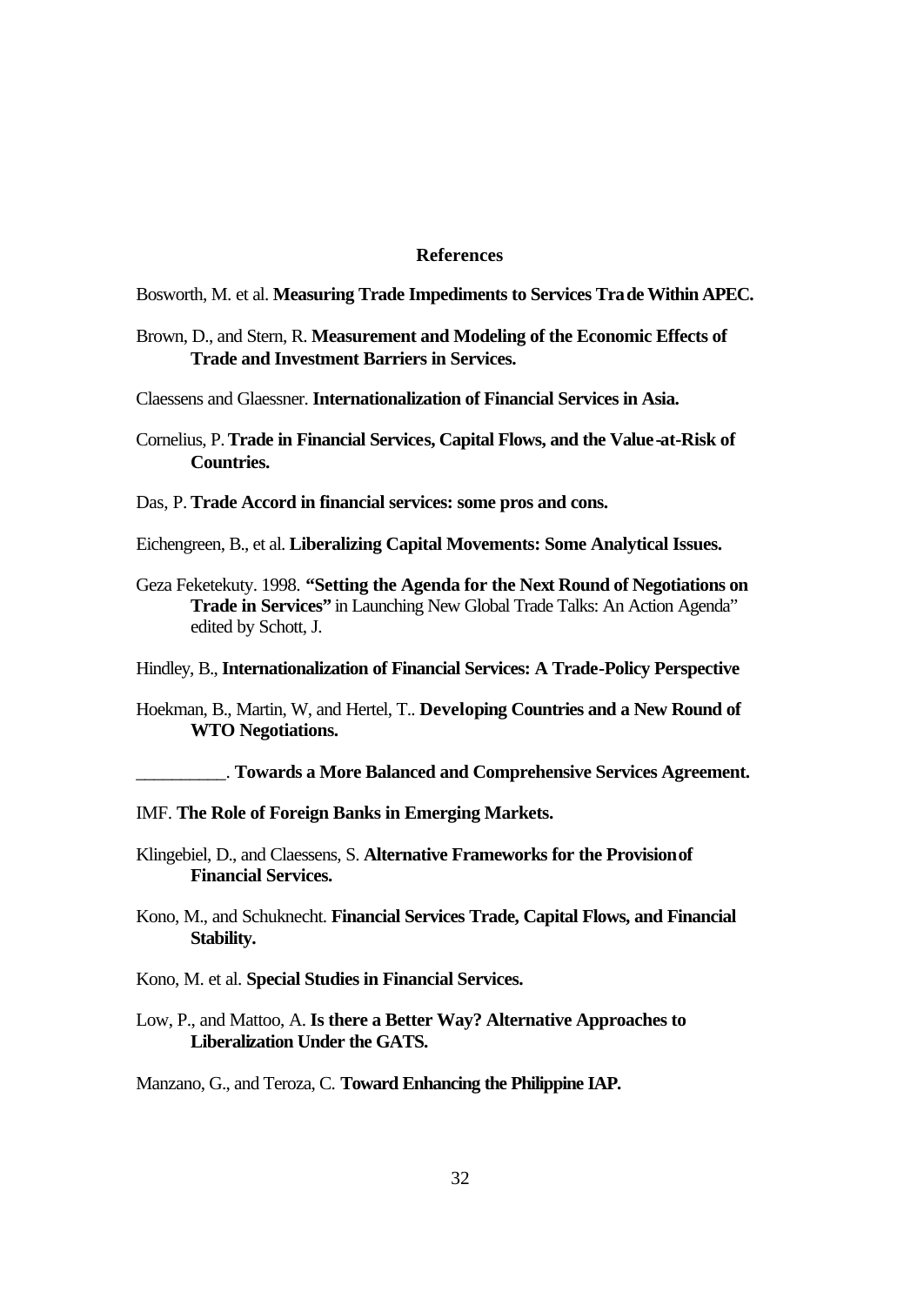Mattoo, Aaditya. **Financial services and the World Trade Organization: Liberalization Commitments of the Developing and Transition Economies.**

\_\_\_\_\_\_\_\_\_\_\_\_\_. **Shaping Future Rules for Trade in Services: Lessons from the GATS.**

\_\_\_\_\_\_\_\_\_\_\_\_\_. **Developing Countries in the New Round of GATS Negotiations: From a Defensive to a Pro-Active Role.**

McGuire, G. **Australia's Restrictions on Trade in Financial Services.**

- Mishkin, F. **Financial Policies and the Prevention of Financial Crises in Emerging Market Countries.**
- Qian, Y. **Financial Services Liberalization and GATS Analysis of the Commitments Under the General Agreement on Trade in Services at the World Trade Organization.**
- Sang In Hwang, Inseok Shin, and Jungho Yoo. **Liberalization of Financial Services Trade in Korea.**
- Sorsa, Piritta. **The GATS Agreement on Financial Services A Modest Start to Multilateral Liberalization.**

Tamirisa, N. **Trade in Financial Services and Capital Movements.**

Tamirisa, N., et al. **Trade Policy in Financial Services.**

- Warren, T., and Findlay, C. 1999. **How Significant are the Barriers? Measuring Impediments to Trade in Services.**
- White, W. **International Agreements in the Area of Banking and Finance: Accomplishments and Outstanding Issues.**

Worldbank. **Developing Countries and the Global Financial System.**

- WTO. **Financial Services.**
- Yoshitomi, M., and Shirai, S. **Technical Background Paper for Policy Recommendations for Preventing Another Capital Account Crisis.**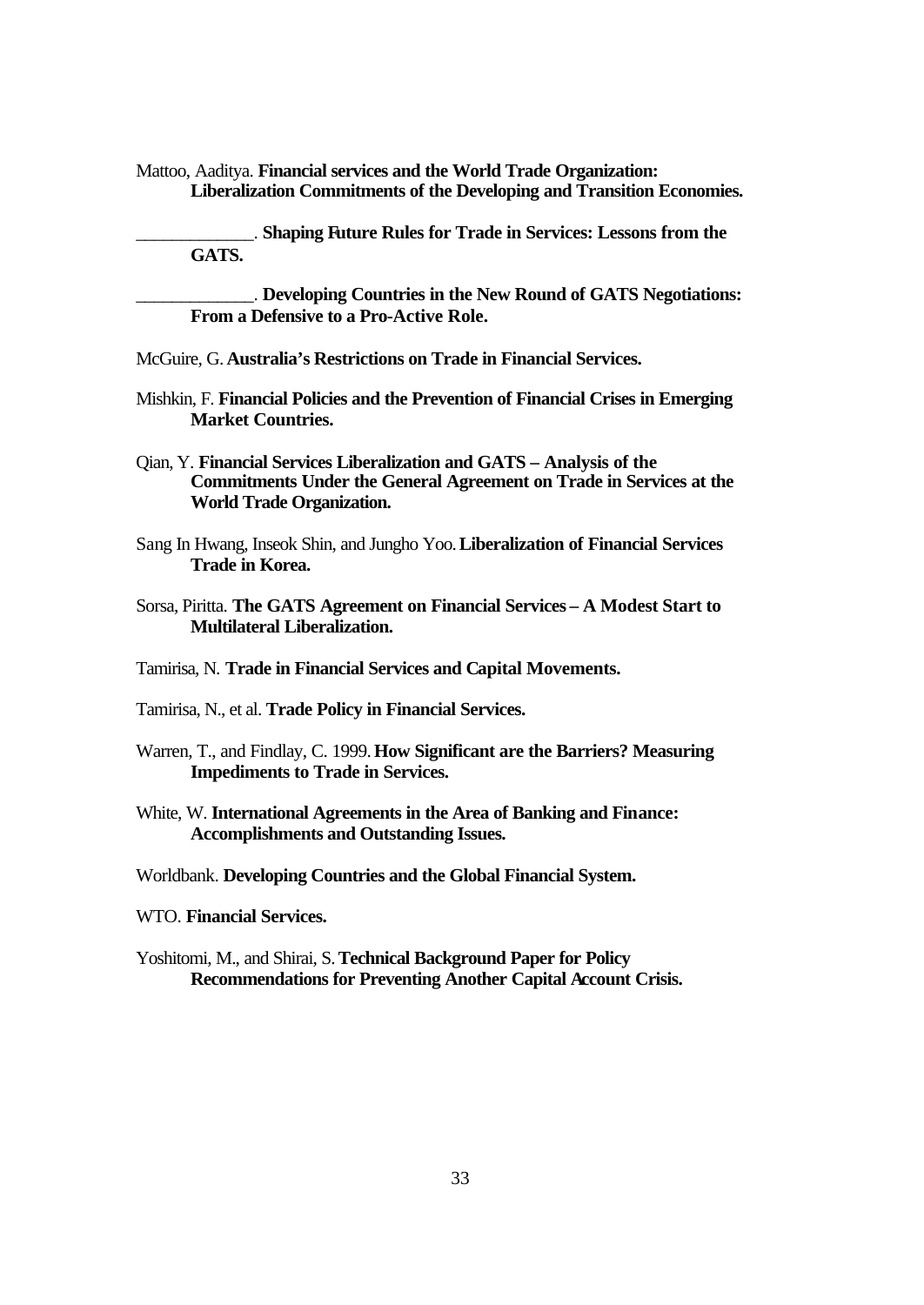| <b>Exporters</b>   | <b>Value</b> | <b>Share of</b><br><b>Importers</b> |                    | <b>Value</b> | <b>Share of</b> |
|--------------------|--------------|-------------------------------------|--------------------|--------------|-----------------|
|                    |              | total $(\% )$                       |                    |              | total $(\% )$   |
| United             | 13,930       | 23.87%                              | <b>Belgium-</b>    | 4,714        | 15.90%          |
| <b>States</b>      |              |                                     | Lux.               |              |                 |
| U.K.               | 11,310       | 19.38                               | United             | 3,570        | 12.04           |
|                    |              |                                     | <b>States</b>      |              |                 |
| Switzerland        | 7,969        | 13.66                               | Italy              | 3,099        | 10.45           |
| Belgium-           | 5,815        | 9.97                                | Germany            | 2,850        | 9.61            |
| Lux.               |              |                                     |                    |              |                 |
| Germany            | 3,990        | 6.84                                | Japan              | 2,720        | 9.17            |
| Italy              | 2,261        | 3.87                                | France             | 1,400        | 4.72            |
| Japan              | 2,004        | 3.43                                | Canada             | 1,337        | 4.51            |
| <b>Ireland</b>     | 1,662        | 2.85                                | Spain              | 1,318        | 4.45            |
| France             | 1,440        | 2.47                                | <b>Ireland</b>     | 1,259        | 4.25            |
| Spain              | 1,347        | 2.31                                | Austria            | 835          | 2.82            |
| Canada             | 966          | 1.66                                | <b>Netherlands</b> | 738          | 2.49            |
| Austria            | 942          | 1.61                                | <b>Brazil</b>      | 573          | 1.93            |
| <b>Netherlands</b> | 607          | 1.04                                | Switzerland        | 562          | 1.90            |
| Sweden             | 492          | 0.84                                | Turkey             | 491          | 1.66            |
| Korea              | 478          | 0.82                                | Sweden             | 430          | 1.45            |
| Australia          | 472          | 0.81                                | Czech Rep.         | 354          | 1.19            |
| Turkey             | 347          | 0.59                                | U.K.               | 330          | 1.11            |
| <b>Brazil</b>      | 305          | 0.52                                | Australia          | 321          | 1.08            |
| Portugal           | 265          | 0.45                                | Philippines        | 317          | 1.07            |
| Czech Rep.         | 227          | 0.39                                | Mexico             | 250          | 0.84            |

**Table 1 Top 20 exporters and importers of banking and other financial services 1999 (US\$ million)**

**Source of raw data:** International Monetary Fund, 2000 Balance of Payments Statistics Yearbook;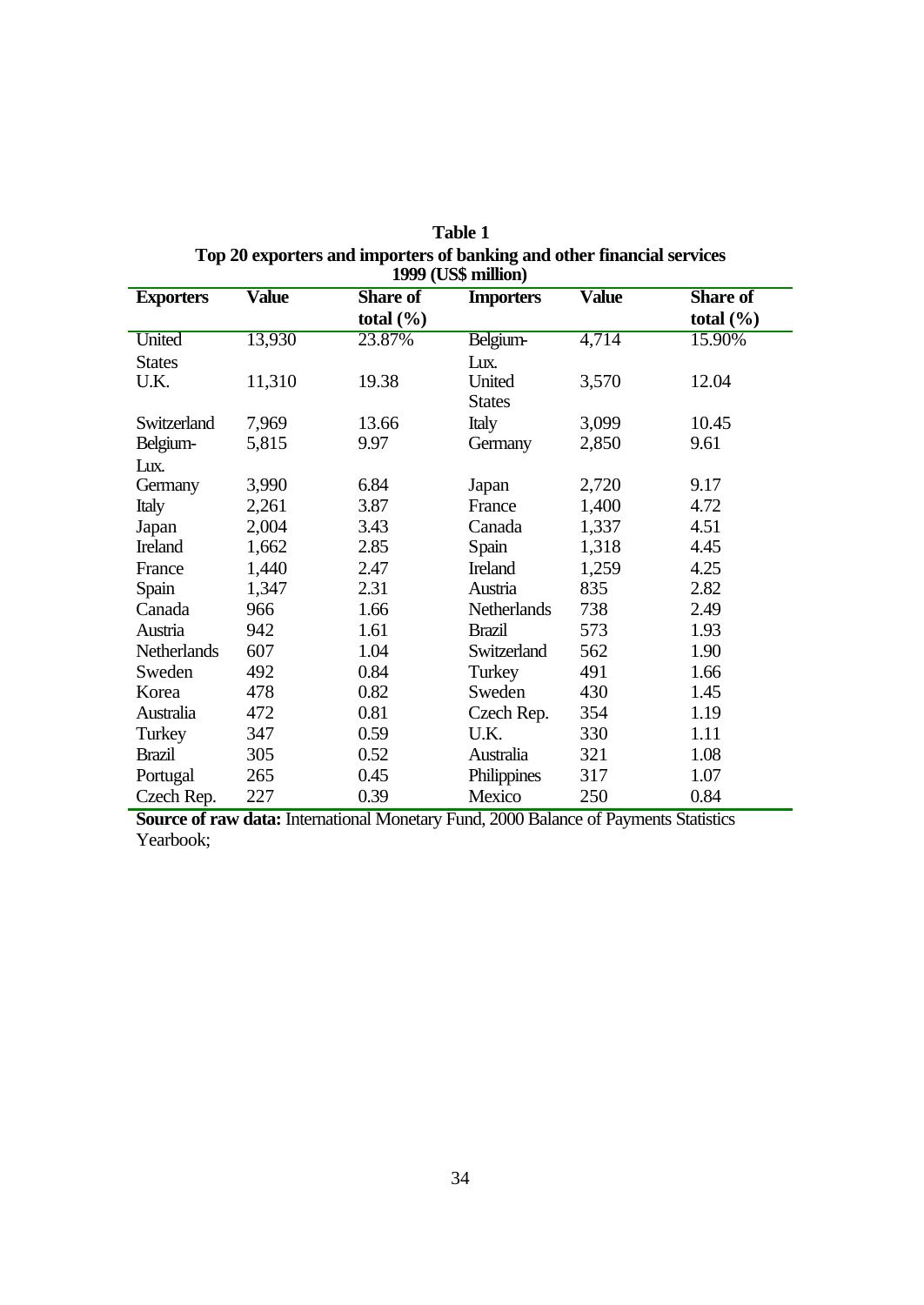|                  |              |                 | $1777$ (VDY $\mu$ muutit) |              |                 |
|------------------|--------------|-----------------|---------------------------|--------------|-----------------|
| <b>Exporters</b> | <b>Value</b> | <b>Share of</b> | <b>Importers</b>          | <b>Value</b> | <b>Share of</b> |
|                  |              | total $(\% )$   |                           |              | total $(\% )$   |
| U.K.             | 6,650        | 23.29           | Mexico                    | 5,235        | 13.90           |
| Canada           | 2,627        | 9.2             | U.S.A.                    | 4,080        | 10.83           |
| Germany          | 2,550        | 8.93            | Canada                    | 3,412        | 9.06            |
| U.S.A.           | 2,300        | 8.06            | Japan                     | 2,330        | 6.19            |
| Switzerland      | 1,882        | 6.59            | Germany                   | 2,120        | 5.63            |
| <b>Italy</b>     | 1,299        | 4.55            | China                     | 1,932        | 5.13            |
| Mexico           | 1,072        | 3.75            | Italy                     | 1,818        | 4.83            |
| <b>Ireland</b>   | 990          | 3.47            | <b>Ireland</b>            | 1,416        | 3.76            |
| France           | 970          | 3.4             | France                    | 1,008        | 2.68            |
| Belgium-         | 914          | 3.2             | Austria                   | 943          | 2.50            |
| Lux.             |              |                 |                           |              |                 |
| Austria          | 838          | 2.94            | Spain                     | 936          | 2.49            |
| Spain            | 809          | 2.83            | U.K.                      | 920          | 2.44            |
| Poland           | 570          | 2.0             | Singapore                 | 803          | 2.13            |
| Australia        | 563          | 1.97            | <b>Belgium-</b>           | 751          | 1.99            |
|                  |              |                 | Lux.                      |              |                 |
| South Africa     | 502          | 1.76            | Poland                    | 741          | 1.97            |
| Singapore        | 486          | 1.70            | Norway                    | 717          | 1.90            |
| Sweden           | 466          | 1.63            | <b>Thailand</b>           | 654          | 1.74            |
| Norway           | 454          | 1.59            | India                     | 614          | 1.63            |
| India            | 242          | 0.85            | Australia                 | 599          | 1.59            |
| Netherlands      | 224          | 0.78            | <b>Netherlands</b>        | 566          | 1.50            |
|                  |              |                 |                           |              |                 |

| Table 2                                                      |
|--------------------------------------------------------------|
| Top 20 exporters and importers of insurance services $^{65}$ |
| 1999(US\$ million)                                           |

**Source of raw data**: International Monetary Fund, 2000 Balance of Payments Statistics Yearbook.

l

 $65$  Include both life and non-life insurance, as well as reinsurance and retrocession, insurance intermediation, and services auxiliary to insurance.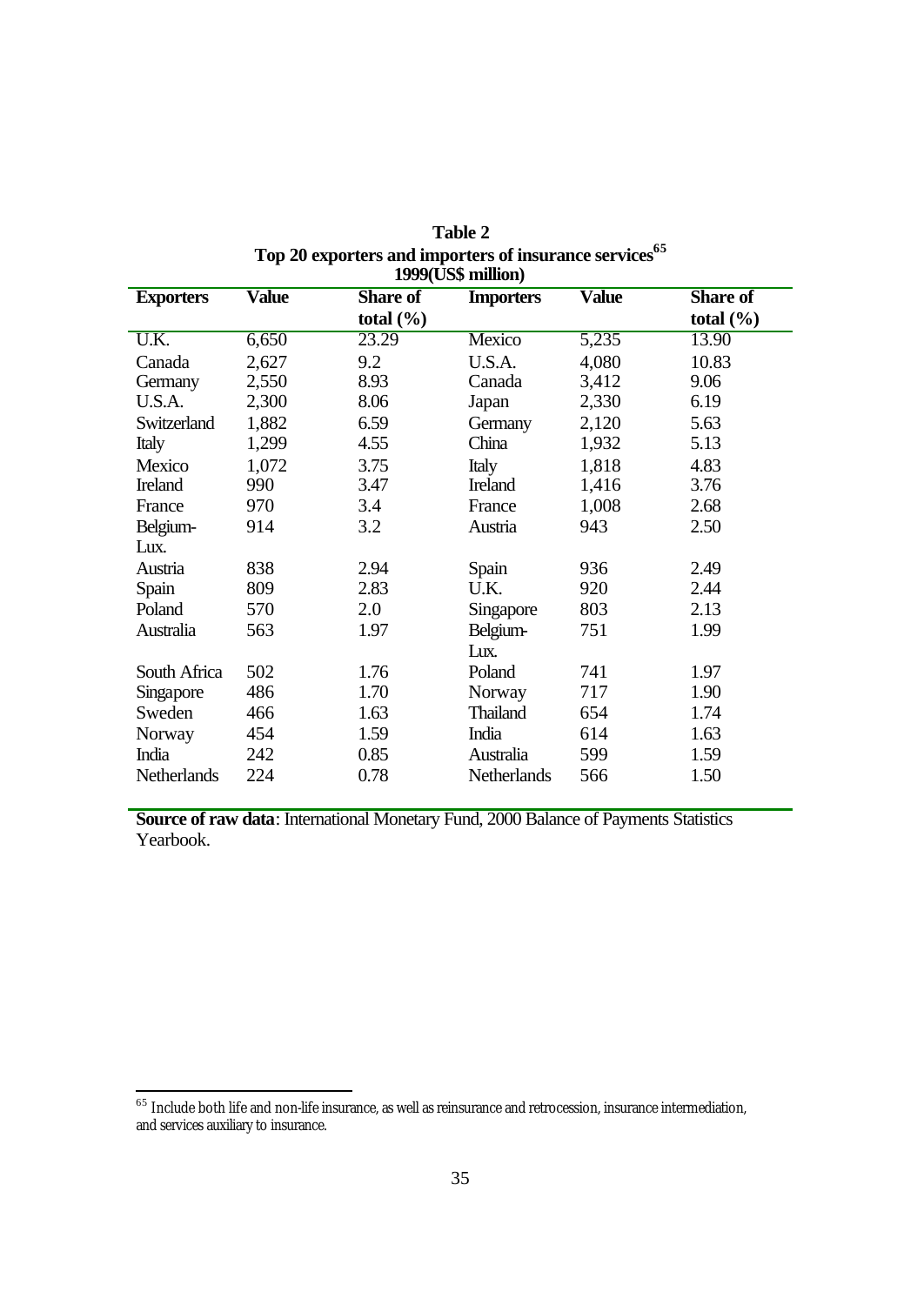|                                                                                | 1988                 | 1989                 | 1990                  | 1991                  | 1992                  | 1993                  | 1994                  | 1995                       | 1996                      | 1997                     | 1998                     | 1999                      |
|--------------------------------------------------------------------------------|----------------------|----------------------|-----------------------|-----------------------|-----------------------|-----------------------|-----------------------|----------------------------|---------------------------|--------------------------|--------------------------|---------------------------|
| <b>NIES</b>                                                                    |                      |                      |                       |                       |                       |                       |                       |                            |                           |                          |                          |                           |
| Hong                                                                           | 819                  | 986                  | 953                   | 1177                  | 1493                  | 2345                  | 2794                  | 2637                       | 3018                      | n.a.                     | n.a.                     | n.a.                      |
| Kong                                                                           |                      |                      |                       |                       |                       |                       |                       |                            |                           |                          |                          |                           |
| Korea                                                                          | 276                  | 283                  | 332                   | 445                   | 505                   | 567                   | 595                   | 855                        | 908                       | n.a.                     | n.a.                     | n.a.                      |
| Singapore                                                                      | 98                   | 96                   | 88                    | 114                   | 168                   | 262                   | 330                   | 421                        | 489                       | n.a                      | n.a.                     | n.a.                      |
| Taiwan                                                                         | n.a.                 | n.a.                 | n.a.                  | n.a.                  | n.a.                  | n.a.                  | n.a.                  | n.a.                       | n.a.                      | n.a.                     | n.a.                     | n.a.                      |
| <b>ASEAN</b><br><b>Indonesia</b><br>Malaysia<br>Philippines<br><b>Thailand</b> | n.a.<br>2<br>13<br>6 | n.a.<br>3<br>17<br>7 | n.a.<br>3<br>14<br>10 | n.a.<br>3<br>20<br>12 | n.a.<br>4<br>23<br>44 | n.a.<br>5<br>21<br>55 | n.a.<br>6<br>10<br>55 | n.a.<br>$\tau$<br>62<br>99 | n.a.<br>n.a.<br>28<br>111 | n.a.<br>n.a.<br>24<br>71 | n.a.<br>n.a.<br>24<br>51 | n.a.<br>n.a.<br>118<br>56 |
| South<br>Asia<br>India<br>Pakistan<br>China                                    | 71<br>4<br>345       | 110<br>6<br>332      | 123<br>17<br>227      | 107<br>11<br>342      | 150<br>5<br>486       | 141<br>20<br>452      | 145<br>20<br>1700     | 170<br>15<br>1852          | 210<br>40<br>123          | 229<br>41<br>201         | 230<br>n.a.<br>411       | 242<br>n.a.<br>370        |

| Table 3                                                                    |
|----------------------------------------------------------------------------|
| <b>Exports of financial services for selected Asian economies, 1988-99</b> |
| (US dollar million)                                                        |
|                                                                            |

**Source of raw data:** Das (1998); 2000 IMF Balance of Payments Statistics Yearbook.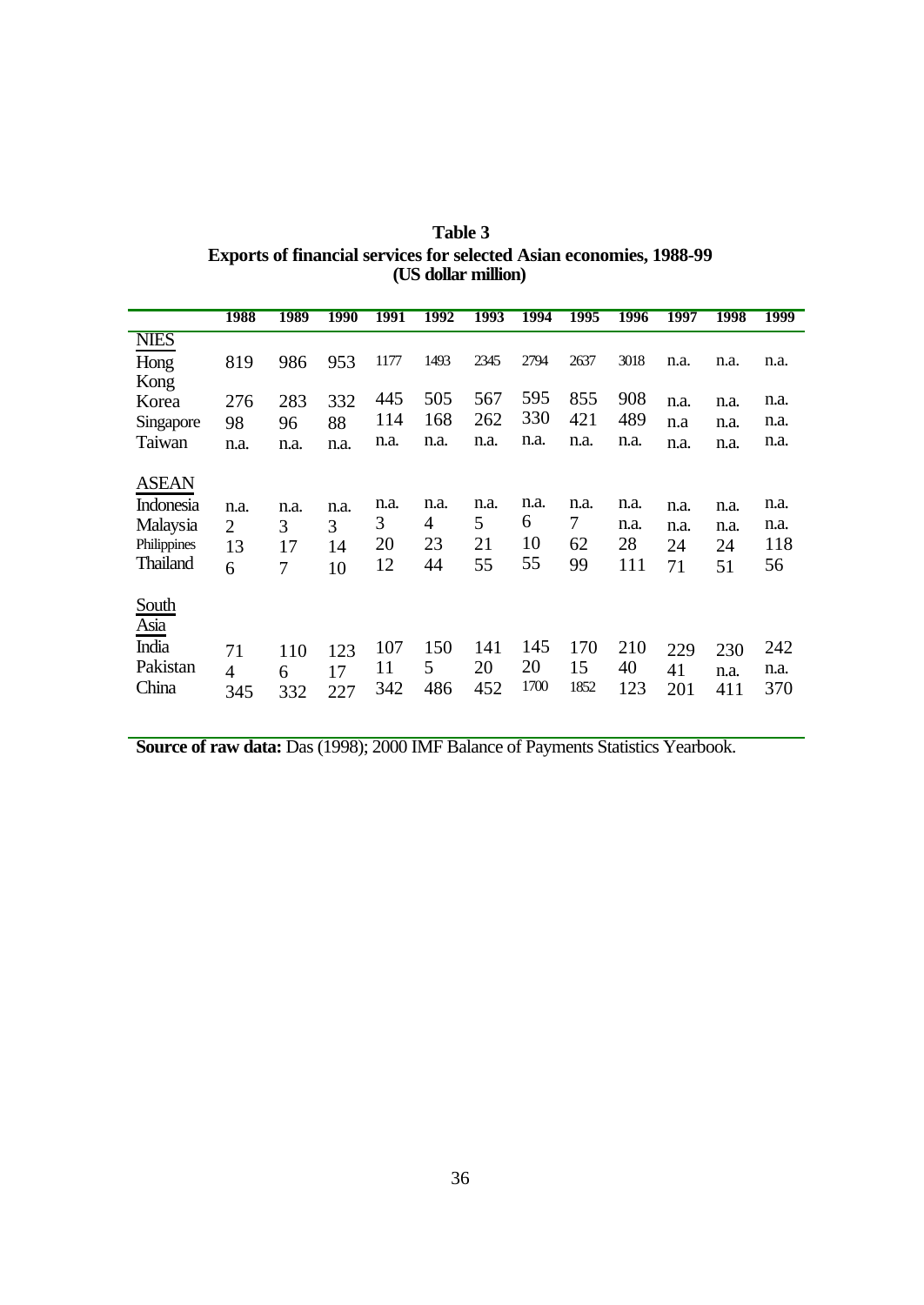| Table 4                                                                    |
|----------------------------------------------------------------------------|
| <b>Imports of financial services for selected Asian economies, 1988-99</b> |
| (US dollar million)                                                        |
|                                                                            |

|                                                                         | 1988                     | 1989                     | 1990                     | 1991                     | 1992                     | 1993                     | 1994                      | 1995                      | 1996                     | 1997                      | 1998                     | <b>1999</b>               |
|-------------------------------------------------------------------------|--------------------------|--------------------------|--------------------------|--------------------------|--------------------------|--------------------------|---------------------------|---------------------------|--------------------------|---------------------------|--------------------------|---------------------------|
| <b>NIES</b><br>Hong<br>Kong                                             | 510                      | 576                      | 610                      | 711                      | 881                      | 1075                     | 1059                      | 1416                      | 1414                     | n.a.                      | n.a.                     | n.a.                      |
| Korea<br>Singapore<br>Taiwan                                            | 296<br>557<br>n.a.       | 316<br>631<br>n.a.       | 405<br>779<br>n.a.       | 472<br>832<br>n.a.       | 402<br>534<br>n.a.       | 531<br>633<br>n.a.       | 537<br>771<br>n.a.        | 643<br>973<br>n.a.        | 855<br>1004<br>n.a.      | 236<br>999<br>n.a.        | 252<br>733<br>n.a.       | 300<br>803<br>n.a.        |
| <b>ASEAN</b><br>Indonesia<br>Malaysia<br>Philippines<br><b>Thailand</b> | 150<br>n.a.<br>40<br>205 | 177<br>n.a.<br>50<br>259 | 234<br>n.a.<br>59<br>336 | 272<br>n.a.<br>47<br>389 | 294<br>n.a.<br>74<br>569 | 311<br>n.a.<br>93<br>614 | 355<br>n.a.<br>101<br>756 | 437<br>n.a.<br>109<br>961 | 486<br>n.a.<br>80<br>960 | 509<br>n.a.<br>110<br>892 | 334<br>n.a.<br>43<br>592 | 272<br>n.a.<br>398<br>654 |
| South<br>Asia<br>India<br>Pakistan<br>China                             | 223<br>31<br>213         | 332<br>28<br>187         | 344<br>25<br>94          | 350<br>63<br>214         | 403<br>37<br>274         | 439<br>80<br>362         | 492<br>95<br>1880         | 559<br>104<br>4273        | 587<br>115<br>233        | 650<br>104<br>1370        | 628<br>n.a.<br>1921      | 614<br>n.a.<br>2023       |

**Source of raw data:** Das (1998); 2000 IMF Balance of Payments Statistics Yearbook.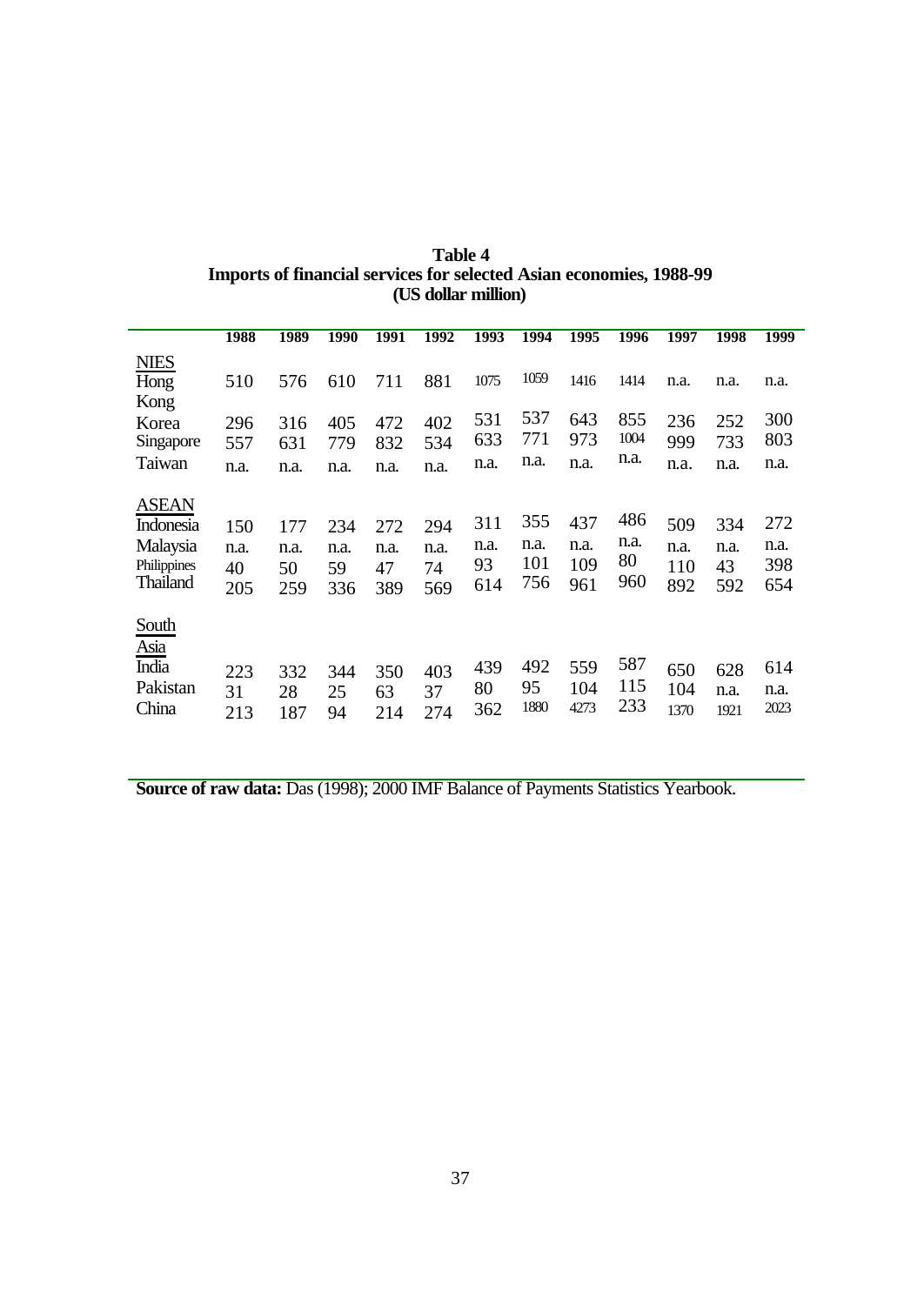| <b>Share of Foreign Banks in Domestic Banking Systems: 1988-1995</b> |                         |                               |  |  |  |  |
|----------------------------------------------------------------------|-------------------------|-------------------------------|--|--|--|--|
|                                                                      | No. of foreign banks in | <b>Foreign bank assets in</b> |  |  |  |  |
|                                                                      | total                   | total                         |  |  |  |  |
| Australia                                                            | 0.37                    | 0.05                          |  |  |  |  |
| Canada                                                               | 0.64                    | 0.07                          |  |  |  |  |
| Chile                                                                | 0.32                    | 0.25                          |  |  |  |  |
| China                                                                | 0.13                    | 0.00                          |  |  |  |  |
| Hong Kong                                                            | 0.60                    | 0.69                          |  |  |  |  |
| <b>Indonesia</b>                                                     | 0.35                    | 0.16                          |  |  |  |  |
| Japan                                                                | 0.09                    | 0.21                          |  |  |  |  |
| Korea                                                                | 0.23                    | 0.23                          |  |  |  |  |
| Malaysia                                                             | 0.09                    | 0.06                          |  |  |  |  |
| Mexico                                                               | 0.04                    | 0.02                          |  |  |  |  |
| New Zealand                                                          | 0.85                    | 0.91                          |  |  |  |  |
| Papua New Guinea                                                     | 0.50                    | 0.34                          |  |  |  |  |
| Peru                                                                 | 0.43                    | 0.35                          |  |  |  |  |
| Philippines                                                          | 0.49                    | 0.12                          |  |  |  |  |
| Russia                                                               | 0.08                    | 0.06                          |  |  |  |  |
| Singapore                                                            | 0.29                    | 0.62                          |  |  |  |  |
| Taiwan                                                               | 0.14                    | 0.09                          |  |  |  |  |
| <b>Thailand</b>                                                      | 0.08                    | 0.02                          |  |  |  |  |
| <b>United States</b>                                                 | 0.24                    | 0.03                          |  |  |  |  |

| Table 5                                                       |  |
|---------------------------------------------------------------|--|
| Share of Foreign Banks in Domestic Banking Systems: 1988-1995 |  |

**Source:** Claessens, Demirguc-Kunt, and Huizinga (1998).

**Notes:** (a). as in the source of the data, a foreign bank is defined to have at least 50 percent foreign ownership.

- (b). Figures reported are ratios of number of foreign banks to total number of banks and foreign bank assets in each country, respectively, averaged over the 1988-1995 period. Total number of banks is for 1995. Reported figures for the Philippines were recent available data on the commercial banking system (total number of commercial banks is for September 2001 and foreign bank assets in total were for the average of 1994-June 2001 period)
- (c). No available data for Vietnam.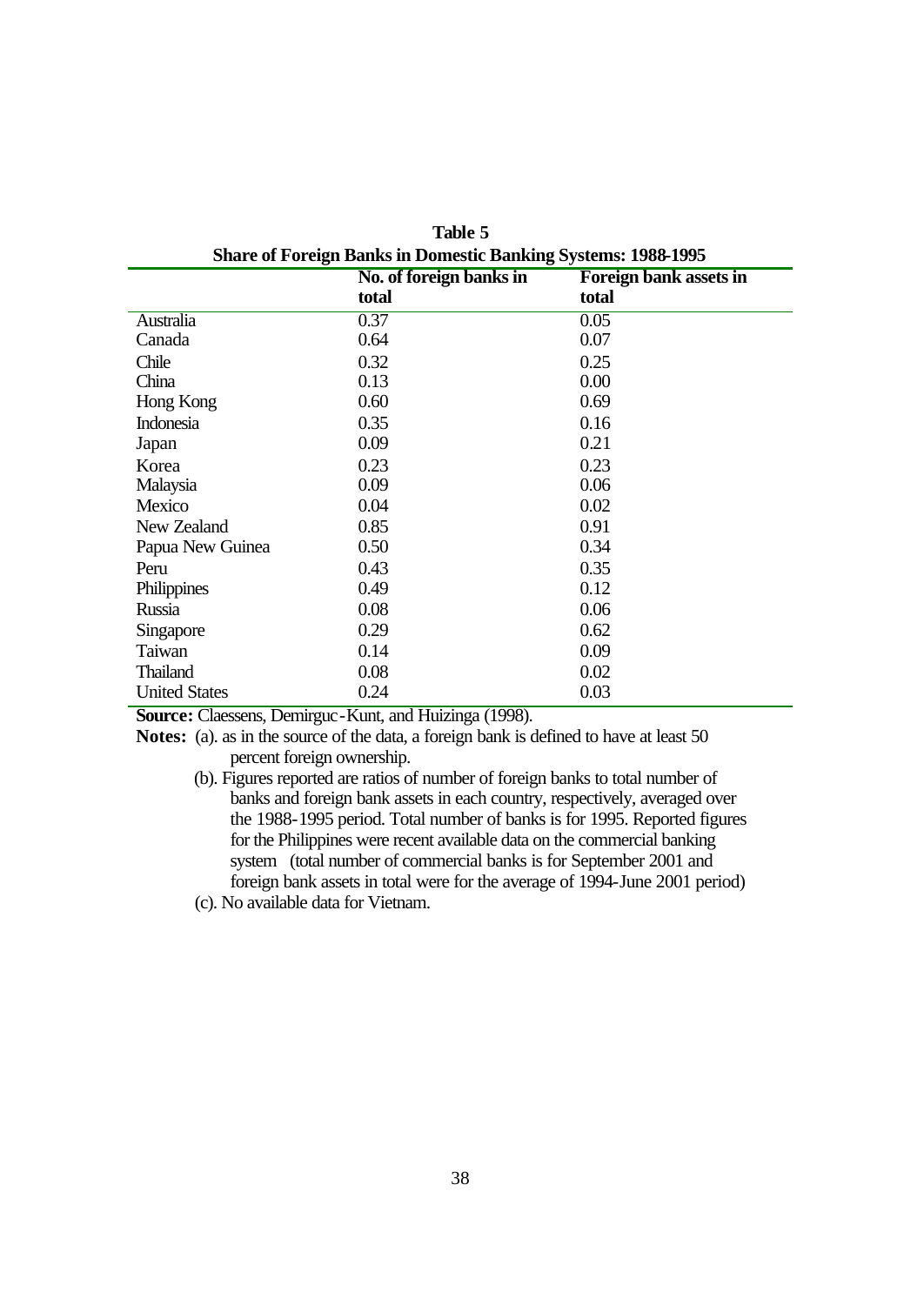| Table 6                                                                   |
|---------------------------------------------------------------------------|
| Insurance penetration: premiums as share of gross domestic product $(\%)$ |
| (1998)                                                                    |

|                      | <b>Total business</b> | <b>Non-life</b> | <b>Life</b> |
|----------------------|-----------------------|-----------------|-------------|
| Australia            | 9.96                  | 3.56            | 6.40        |
| Canada               | 7.14                  | 4.05            | 3.09        |
| Chile                | 3.39                  | 1.15            | 2.23        |
| China                | 1.49                  | 0.63            | 0.86        |
| Hong Kong            | 4.38                  | 1.13            | 3.26        |
| <b>Indonesia</b>     | 1.27                  | 0.65            | 0.62        |
| Japan                | 11.73                 | 2.38            | 9.35        |
| Korea                | 13.87                 | 3.55            | 10.32       |
| Malaysia             | 4.02                  | 2.12            | 1.90        |
| Mexico               | 1.52                  | 0.83            | 0.69        |
| New Zealand          | 6.54                  | 4.76            | 1.78        |
| Peru                 | 0.90                  | 0.65            | 0.25        |
| Philippines          | 1.50                  | 0.78            | 0.72        |
| Russia               | 1.56                  | 1.10            | 0.46        |
| Singapore            | 4.61                  | 1.08            | 3.53        |
| Taiwan               | 6.46                  | 1.90            | 4.56        |
| <b>Thailand</b>      | 2.28                  | 1.08            | 1.21        |
| <b>United States</b> | 8.65                  | 4.55            | 4.11        |

**Source:** Swiss Re, sigma (1999).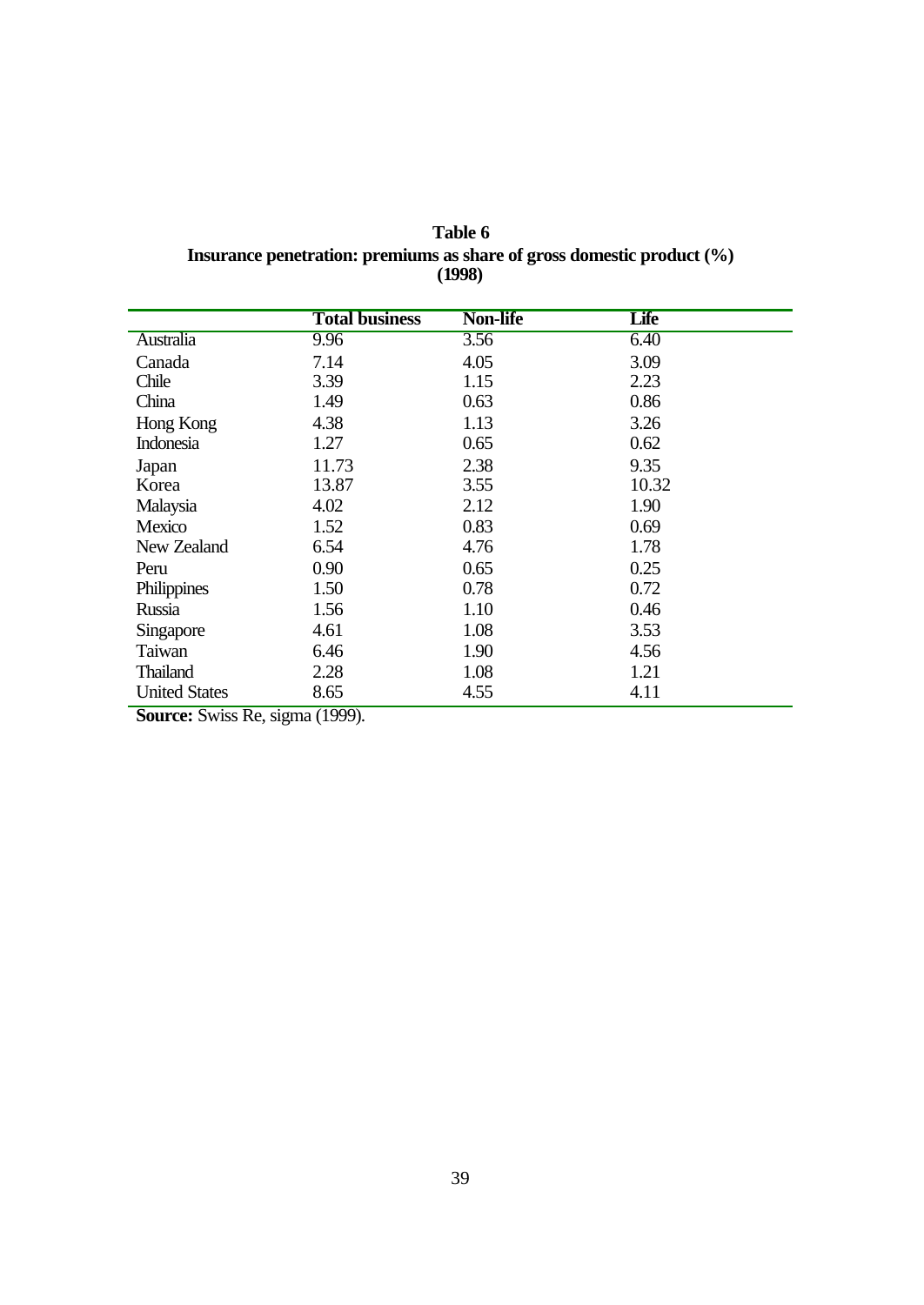| <b>Table 7</b>                                         |
|--------------------------------------------------------|
| Foreign Participation in Asian insurance markets, 1997 |

|                    |                                     |          |                |                                 |                |                | Foreign  |       |
|--------------------|-------------------------------------|----------|----------------|---------------------------------|----------------|----------------|----------|-------|
|                    |                                     |          |                |                                 |                |                | share of |       |
|                    |                                     |          |                |                                 |                |                | total    |       |
|                    | Number of foreign non-life insurers |          |                | Number of foreign life insurers |                | premiums       |          |       |
|                    | Domestic                            | Foreign- | Foreign        | Domestic                        | Foreign-       | Foreign        | Non-     | Life  |
|                    | foreign-                            | owned    | branches       | foreign-                        | owned          | branches       | life     |       |
|                    | owned                               | joint    |                | owned                           | joint          |                |          |       |
|                    | companies                           | ventures |                | companies                       | ventures       |                |          |       |
| <b>China</b>       | 0                                   | 0        | $\overline{4}$ | 0                               |                |                | 0.4%     | 0.8%  |
| <b>India</b>       | 0                                   | 0        | $\Omega$       | 0                               | $\Omega$       | 0              | 0.0%     | 0.0%  |
| <b>Indonesia</b>   | 0                                   | 22       | $\Omega$       | O                               | 22             | 0              | 20.3%    | 23.4% |
| <b>Japan</b>       | 5                                   | 0        | 26             | 5                               | $\overline{0}$ | 3              | 4.7%     | 3.8%  |
| <b>Malaysia</b>    | $\overline{2}$                      | 0        | 6              | 0                               | 0              | 4              | 9.6%     | 57.6% |
| <b>Philippines</b> |                                     |          | 6              | 9                               | 0              | $\overline{2}$ | 13.6%    | 32.6% |
| <b>Singapore</b>   | 12                                  | 0        | 21             | $\overline{2}$                  | 0              | 4              | 57.3%    | 52.5% |
| <b>South</b>       | $\overline{0}$                      | 0        | 3              | 0                               | $\overline{0}$ | 5              | 0.3%     | 0.3%  |
| Korea              |                                     |          |                |                                 |                |                |          |       |
| <b>Taiwan</b>      | $\overline{2}$                      | 0        | 12             | 3                               | $\overline{0}$ | 15             | 7.8%     | 24.9% |
| <b>Thailand</b>    | 11                                  |          | 5              | 0                               | 0              |                | 17.7%    | 48.9% |
| Vietnam            | 0                                   |          | 0              | 0                               | 0              | 0              | 0.0%     | 0.0%  |

**Source**: Swiss Re, sigma (1999).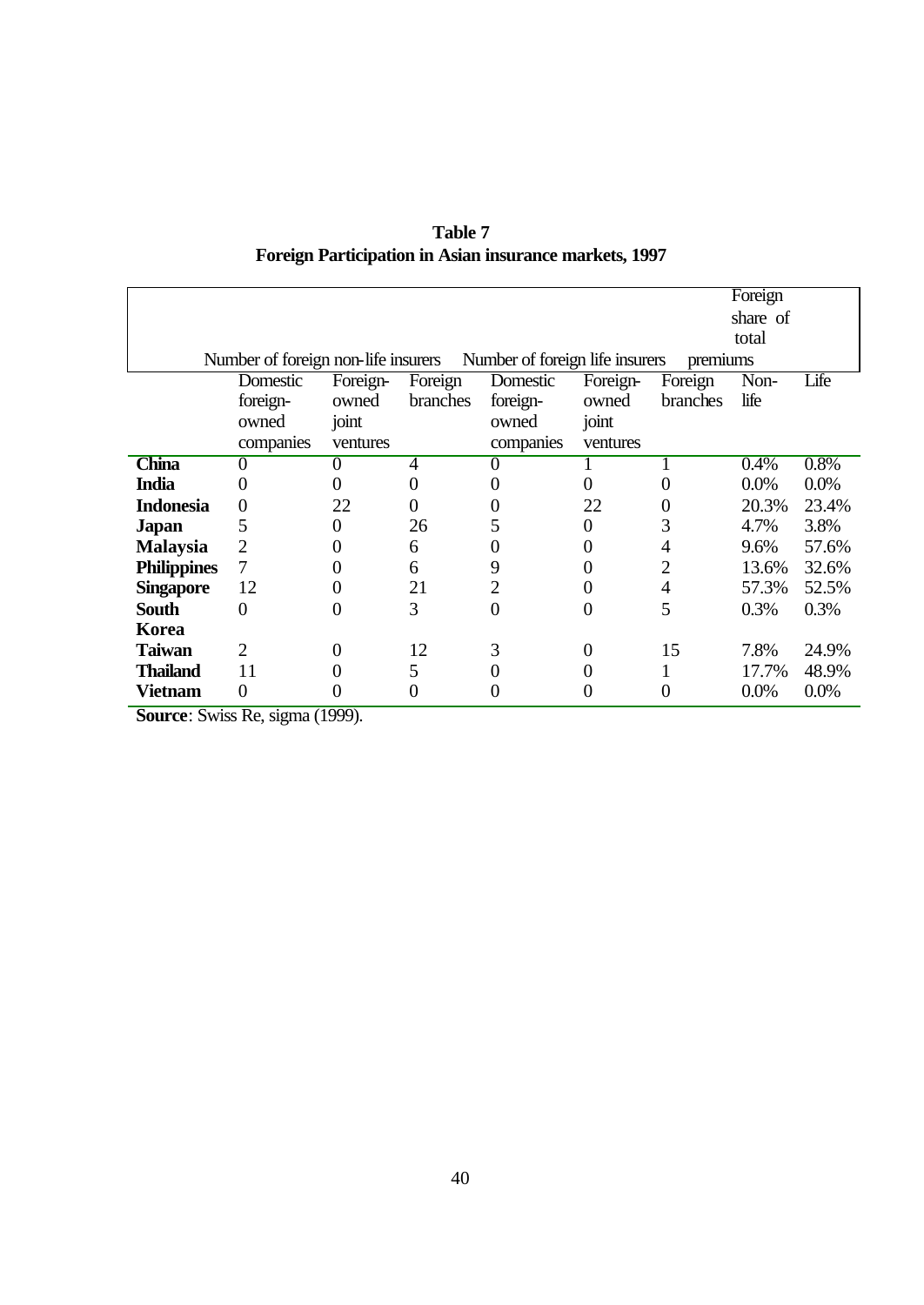| <b>Country</b>   | Full              | Limited           | Full              | <b>Limited</b>    |
|------------------|-------------------|-------------------|-------------------|-------------------|
|                  | <b>Commitment</b> | <b>Commitment</b> | <b>Commitment</b> | <b>Commitment</b> |
|                  | (Cross            | (Cross            | (Commercial       | (Commercial       |
|                  | <b>Border</b>     | <b>Border</b>     | Presence)         | Presence)         |
|                  | <b>Trade</b> )    | Trade)            |                   |                   |
| <b>Australia</b> | ✔                 |                   |                   | ✔                 |
| Canada           | ✔                 |                   |                   | ✔                 |
| Chile            |                   |                   |                   | ✔                 |
| <b>Hong Kong</b> |                   |                   |                   | ✔                 |
| <b>Indonesia</b> | ✔                 |                   |                   | ✔                 |
| Japan            |                   | ✔                 | ✔                 |                   |
| South            |                   |                   |                   | ✔                 |
| Korea            |                   |                   |                   |                   |
| Malaysia         |                   |                   |                   | ✔                 |
| Mexico           |                   |                   |                   | ✔                 |
| Philippines      |                   |                   |                   | ✔                 |
| Singapore        |                   |                   |                   | ✔                 |
| <b>Thailand</b>  |                   |                   |                   | ✔                 |
| United           | ✔                 |                   |                   | ✔                 |
| <b>States</b>    |                   |                   |                   |                   |

**Table 8 Market Access Commitments in Banking (Deposits and Lending)**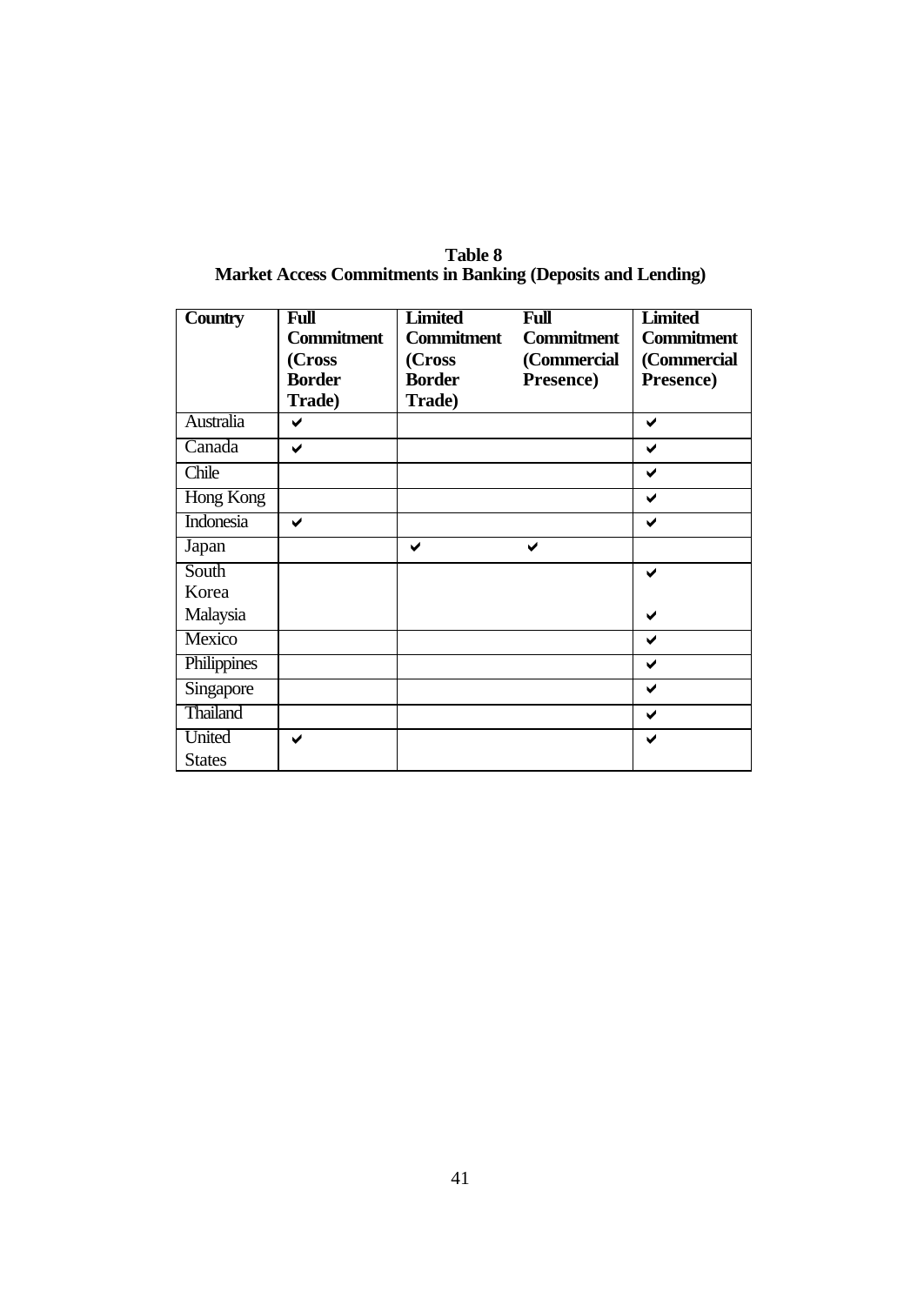| <b>Country</b>   | FulI              | <b>Limited</b>    | $\overline{\mathrm{Full}}$ | <b>Limited</b>    |
|------------------|-------------------|-------------------|----------------------------|-------------------|
|                  | <b>Commitment</b> | <b>Commitment</b> | <b>Commitment</b>          | <b>Commitment</b> |
|                  | (Cross            | (Cross            | (Commercial                | (Commercial       |
|                  | <b>Border</b>     | <b>Border</b>     | Presence)                  | Presence)         |
|                  | Trade)            | Trade)            |                            |                   |
| <b>Australia</b> |                   |                   |                            | ✔                 |
| Canada           |                   |                   |                            | ✔                 |
| Chile            |                   |                   |                            | ✔                 |
| Hong Kong        |                   |                   |                            |                   |
| Indonesia        |                   |                   |                            |                   |
| Japan            |                   |                   | ✔                          |                   |
| South            |                   | ✔                 | ✔                          |                   |
| Korea            |                   |                   |                            |                   |
| Malaysia         |                   | ✔                 |                            | ✔                 |
| Mexico           |                   |                   |                            | ✔                 |
| Philippines      |                   | ✔                 |                            | ✔                 |
| Singapore        |                   |                   |                            | ✔                 |
| <b>Thailand</b>  |                   | ✔                 |                            | ✔                 |
| United           | ✔                 |                   |                            | ✔                 |
| <b>States</b>    |                   |                   |                            |                   |

**Table 9 Market Access Commitments in Insurance Services (Life and Non-Life)**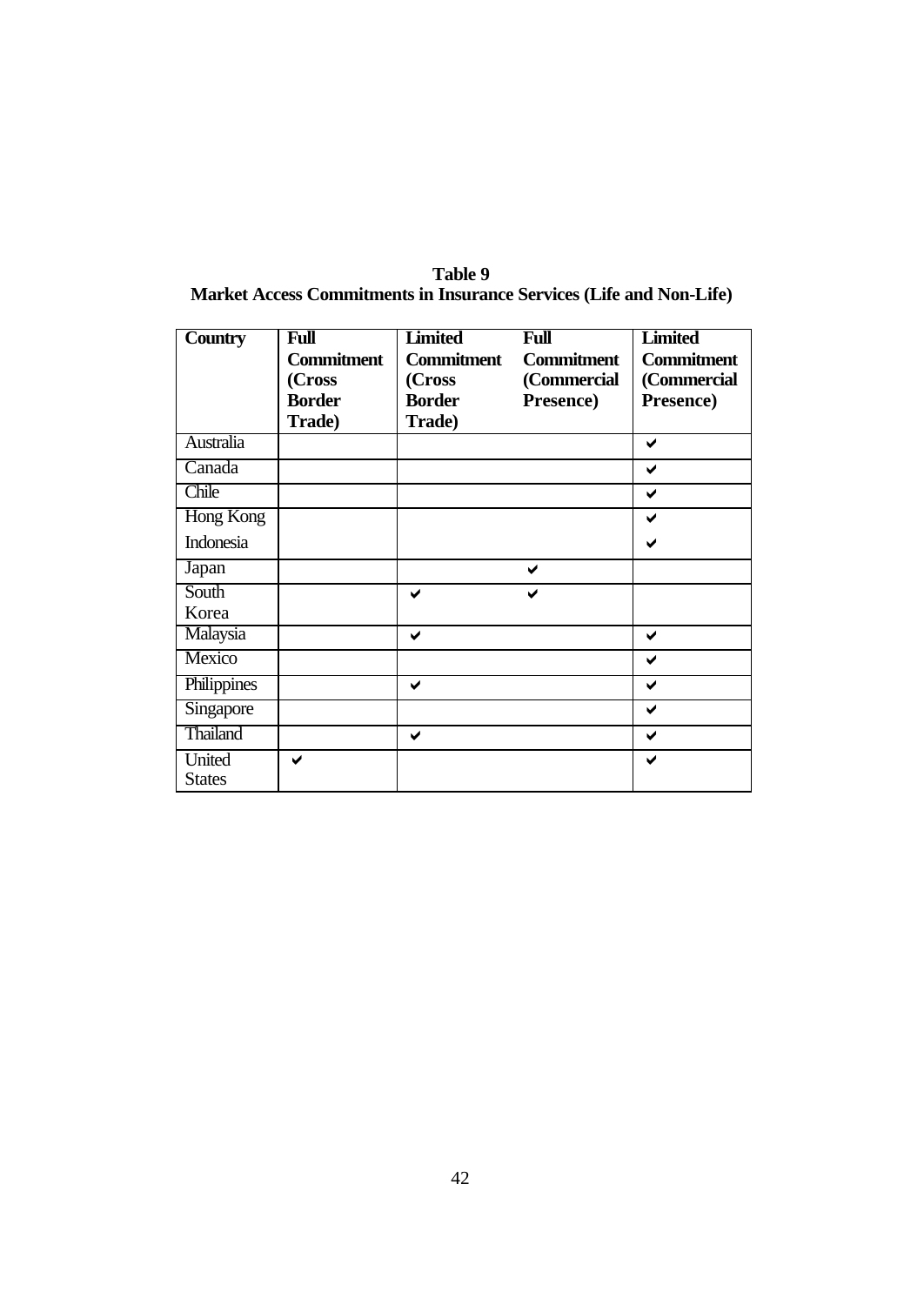| <b>Country</b>     | Full              | <b>Limited</b>    | Full              | <b>Limited</b>    |
|--------------------|-------------------|-------------------|-------------------|-------------------|
|                    | <b>Commitment</b> | <b>Commitment</b> | <b>Commitment</b> | <b>Commitment</b> |
|                    | (Cross            | (Cross)           | (Commercial       | (Commercial       |
|                    | <b>Border</b>     | <b>Border</b>     | Presence)         | Presence)         |
|                    | Trade)            | Trade)            |                   |                   |
| <b>Australia</b>   | ✔                 |                   |                   | ✔                 |
| Canada             | ✔                 |                   | ✔                 |                   |
| Chile              |                   |                   |                   | ✔                 |
| <b>Hong Kong</b>   | ✔                 |                   |                   | ✔                 |
| <b>Indonesia</b>   |                   | ✔                 |                   | ✔                 |
| Japan              | ✔                 |                   |                   | ✔                 |
| South              |                   |                   |                   | ✔                 |
| Korea              |                   |                   |                   |                   |
| Malaysia           |                   | ✔                 |                   | ✔                 |
| Mexico             |                   |                   |                   | ✔                 |
| <b>Philippines</b> |                   |                   |                   | ✔                 |
| Singapore          |                   |                   |                   | ✔                 |
| <b>Thailand</b>    |                   |                   |                   | ✔                 |
| United             | ✔                 |                   |                   | ✔                 |
| <b>States</b>      |                   |                   |                   |                   |

**Table 10 Market Access Commitments in Securities**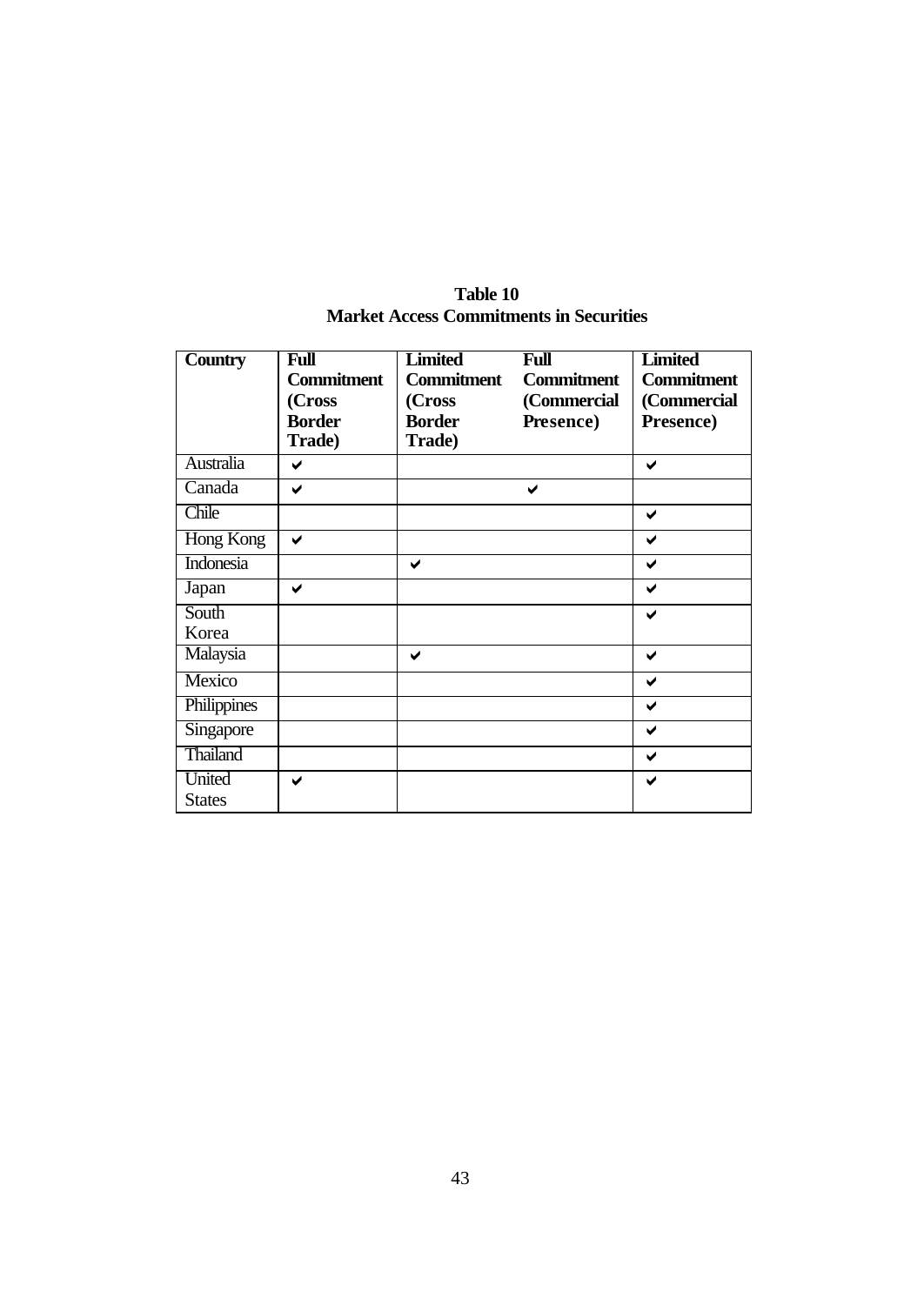**Table 11 Grandfather Provisions in Banking, Insurance and Securities**

| <b>Country</b><br><b>Provision</b><br>Banking, Insurance and<br><b>Indonesia</b><br>Securities. Share<br>ownership of foreign<br>service suppliers is bound<br>at the prevailing laws and<br>regulations. The<br>conditions of ownership<br>and the percentage share<br>of ownership as stipulated<br>in the respective<br>shareholder agreement<br>establishing the existing<br>individual joint venture<br>shall be respected. No<br>transfer of ownership shall<br>take place without the<br>consent of all parties in<br>the joint venture<br>concerned.<br><b>Banking.</b> Entry is limited<br>Malaysia<br>to equity participation by<br>foreign banks in<br>Malaysian-owned or<br>controlled commercial and<br>merchant banks with<br>aggregate foreign<br>shareholding not to exceed<br>30 per cent, but the<br>thirteen wholly-foreign<br>owned commercial banks<br>are permitted to remain<br>wholly-owned by their<br>existing shareholders.<br>Insurance. New entry is<br>limited to equity<br>participation by foreign<br>insurance companies in<br>locally incorporated | Foreign equity-related |  |
|--------------------------------------------------------------------------------------------------------------------------------------------------------------------------------------------------------------------------------------------------------------------------------------------------------------------------------------------------------------------------------------------------------------------------------------------------------------------------------------------------------------------------------------------------------------------------------------------------------------------------------------------------------------------------------------------------------------------------------------------------------------------------------------------------------------------------------------------------------------------------------------------------------------------------------------------------------------------------------------------------------------------------------------------------------------------------------------|------------------------|--|
|                                                                                                                                                                                                                                                                                                                                                                                                                                                                                                                                                                                                                                                                                                                                                                                                                                                                                                                                                                                                                                                                                      |                        |  |
|                                                                                                                                                                                                                                                                                                                                                                                                                                                                                                                                                                                                                                                                                                                                                                                                                                                                                                                                                                                                                                                                                      |                        |  |
|                                                                                                                                                                                                                                                                                                                                                                                                                                                                                                                                                                                                                                                                                                                                                                                                                                                                                                                                                                                                                                                                                      |                        |  |
|                                                                                                                                                                                                                                                                                                                                                                                                                                                                                                                                                                                                                                                                                                                                                                                                                                                                                                                                                                                                                                                                                      |                        |  |
|                                                                                                                                                                                                                                                                                                                                                                                                                                                                                                                                                                                                                                                                                                                                                                                                                                                                                                                                                                                                                                                                                      |                        |  |
|                                                                                                                                                                                                                                                                                                                                                                                                                                                                                                                                                                                                                                                                                                                                                                                                                                                                                                                                                                                                                                                                                      |                        |  |
|                                                                                                                                                                                                                                                                                                                                                                                                                                                                                                                                                                                                                                                                                                                                                                                                                                                                                                                                                                                                                                                                                      |                        |  |
|                                                                                                                                                                                                                                                                                                                                                                                                                                                                                                                                                                                                                                                                                                                                                                                                                                                                                                                                                                                                                                                                                      |                        |  |
|                                                                                                                                                                                                                                                                                                                                                                                                                                                                                                                                                                                                                                                                                                                                                                                                                                                                                                                                                                                                                                                                                      |                        |  |
|                                                                                                                                                                                                                                                                                                                                                                                                                                                                                                                                                                                                                                                                                                                                                                                                                                                                                                                                                                                                                                                                                      |                        |  |
|                                                                                                                                                                                                                                                                                                                                                                                                                                                                                                                                                                                                                                                                                                                                                                                                                                                                                                                                                                                                                                                                                      |                        |  |
|                                                                                                                                                                                                                                                                                                                                                                                                                                                                                                                                                                                                                                                                                                                                                                                                                                                                                                                                                                                                                                                                                      |                        |  |
|                                                                                                                                                                                                                                                                                                                                                                                                                                                                                                                                                                                                                                                                                                                                                                                                                                                                                                                                                                                                                                                                                      |                        |  |
|                                                                                                                                                                                                                                                                                                                                                                                                                                                                                                                                                                                                                                                                                                                                                                                                                                                                                                                                                                                                                                                                                      |                        |  |
|                                                                                                                                                                                                                                                                                                                                                                                                                                                                                                                                                                                                                                                                                                                                                                                                                                                                                                                                                                                                                                                                                      |                        |  |
|                                                                                                                                                                                                                                                                                                                                                                                                                                                                                                                                                                                                                                                                                                                                                                                                                                                                                                                                                                                                                                                                                      |                        |  |
|                                                                                                                                                                                                                                                                                                                                                                                                                                                                                                                                                                                                                                                                                                                                                                                                                                                                                                                                                                                                                                                                                      |                        |  |
|                                                                                                                                                                                                                                                                                                                                                                                                                                                                                                                                                                                                                                                                                                                                                                                                                                                                                                                                                                                                                                                                                      |                        |  |
|                                                                                                                                                                                                                                                                                                                                                                                                                                                                                                                                                                                                                                                                                                                                                                                                                                                                                                                                                                                                                                                                                      |                        |  |
|                                                                                                                                                                                                                                                                                                                                                                                                                                                                                                                                                                                                                                                                                                                                                                                                                                                                                                                                                                                                                                                                                      |                        |  |
|                                                                                                                                                                                                                                                                                                                                                                                                                                                                                                                                                                                                                                                                                                                                                                                                                                                                                                                                                                                                                                                                                      |                        |  |
|                                                                                                                                                                                                                                                                                                                                                                                                                                                                                                                                                                                                                                                                                                                                                                                                                                                                                                                                                                                                                                                                                      |                        |  |
|                                                                                                                                                                                                                                                                                                                                                                                                                                                                                                                                                                                                                                                                                                                                                                                                                                                                                                                                                                                                                                                                                      |                        |  |
|                                                                                                                                                                                                                                                                                                                                                                                                                                                                                                                                                                                                                                                                                                                                                                                                                                                                                                                                                                                                                                                                                      |                        |  |
|                                                                                                                                                                                                                                                                                                                                                                                                                                                                                                                                                                                                                                                                                                                                                                                                                                                                                                                                                                                                                                                                                      |                        |  |
|                                                                                                                                                                                                                                                                                                                                                                                                                                                                                                                                                                                                                                                                                                                                                                                                                                                                                                                                                                                                                                                                                      |                        |  |
|                                                                                                                                                                                                                                                                                                                                                                                                                                                                                                                                                                                                                                                                                                                                                                                                                                                                                                                                                                                                                                                                                      |                        |  |
|                                                                                                                                                                                                                                                                                                                                                                                                                                                                                                                                                                                                                                                                                                                                                                                                                                                                                                                                                                                                                                                                                      |                        |  |
|                                                                                                                                                                                                                                                                                                                                                                                                                                                                                                                                                                                                                                                                                                                                                                                                                                                                                                                                                                                                                                                                                      |                        |  |
|                                                                                                                                                                                                                                                                                                                                                                                                                                                                                                                                                                                                                                                                                                                                                                                                                                                                                                                                                                                                                                                                                      |                        |  |
|                                                                                                                                                                                                                                                                                                                                                                                                                                                                                                                                                                                                                                                                                                                                                                                                                                                                                                                                                                                                                                                                                      |                        |  |
|                                                                                                                                                                                                                                                                                                                                                                                                                                                                                                                                                                                                                                                                                                                                                                                                                                                                                                                                                                                                                                                                                      |                        |  |
|                                                                                                                                                                                                                                                                                                                                                                                                                                                                                                                                                                                                                                                                                                                                                                                                                                                                                                                                                                                                                                                                                      |                        |  |
|                                                                                                                                                                                                                                                                                                                                                                                                                                                                                                                                                                                                                                                                                                                                                                                                                                                                                                                                                                                                                                                                                      |                        |  |
|                                                                                                                                                                                                                                                                                                                                                                                                                                                                                                                                                                                                                                                                                                                                                                                                                                                                                                                                                                                                                                                                                      |                        |  |
|                                                                                                                                                                                                                                                                                                                                                                                                                                                                                                                                                                                                                                                                                                                                                                                                                                                                                                                                                                                                                                                                                      |                        |  |
|                                                                                                                                                                                                                                                                                                                                                                                                                                                                                                                                                                                                                                                                                                                                                                                                                                                                                                                                                                                                                                                                                      |                        |  |
|                                                                                                                                                                                                                                                                                                                                                                                                                                                                                                                                                                                                                                                                                                                                                                                                                                                                                                                                                                                                                                                                                      |                        |  |
|                                                                                                                                                                                                                                                                                                                                                                                                                                                                                                                                                                                                                                                                                                                                                                                                                                                                                                                                                                                                                                                                                      |                        |  |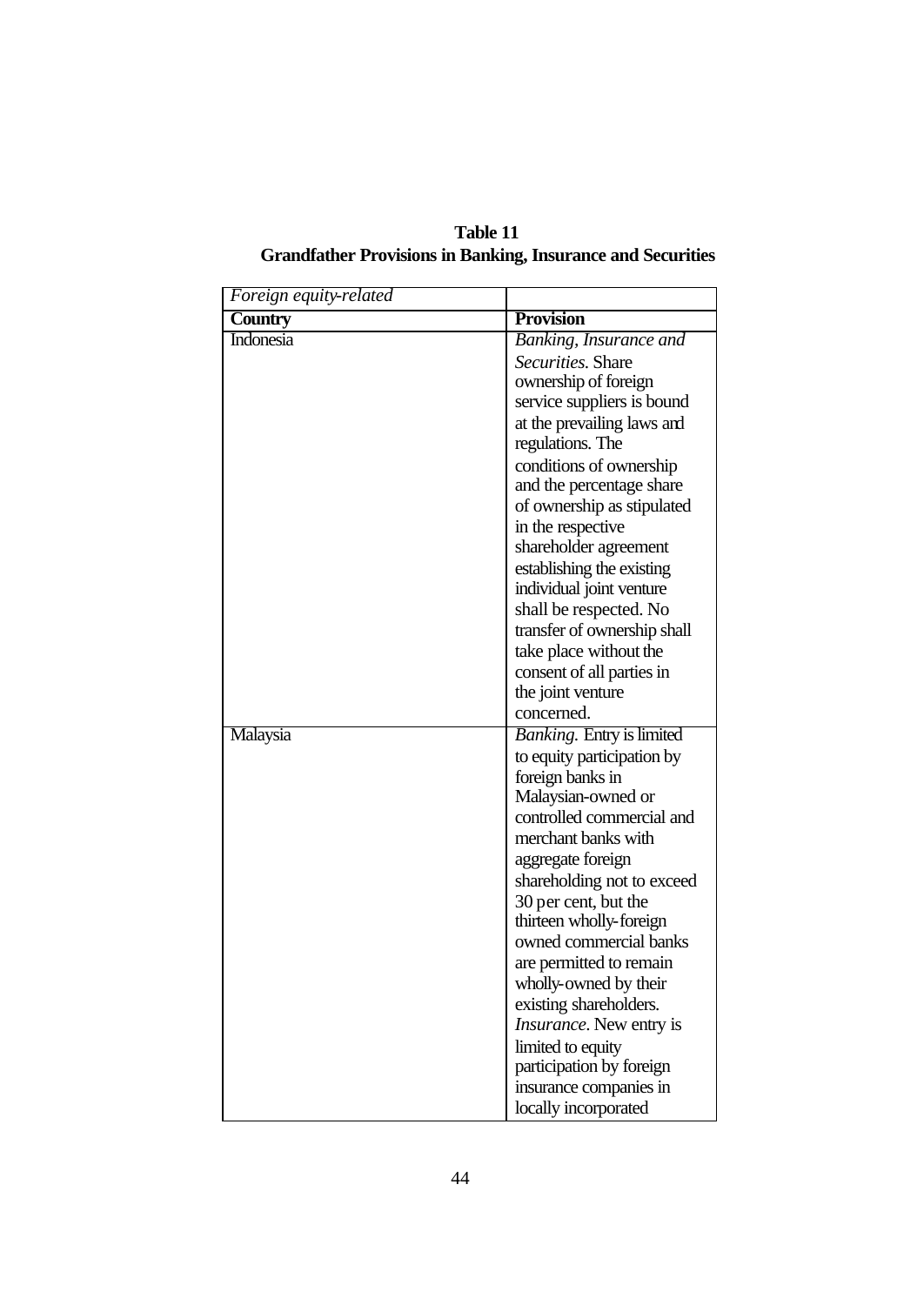|                    | insurance companies with                              |
|--------------------|-------------------------------------------------------|
|                    | aggregate foreign                                     |
|                    | shareholding not to exceed                            |
|                    | 30 per cent. Foreign                                  |
|                    | shareholding not                                      |
|                    | exceeding 51 per cent is                              |
|                    | also permitted when (i)                               |
|                    | existing branches of                                  |
|                    | foreign insurance                                     |
|                    | companies are locally                                 |
|                    | incorporated, which they                              |
|                    | are required to be by 30                              |
|                    | June 1998, and (ii) for the                           |
|                    | existing foreign                                      |
|                    | shareholders of locally                               |
|                    | incorporated insurance                                |
|                    | companies which were the                              |
|                    | original owners of these                              |
|                    | companies.                                            |
| Philippines        | <i>Insurance and banking.</i>                         |
|                    | New investments of up to                              |
|                    | 51 per cent of the voting                             |
|                    | stock, but existing                                   |
|                    | investments of foreign                                |
|                    | banks will be maintained                              |
|                    | at their existing levels.                             |
| Legal form-related |                                                       |
| Hong Kong          | <b>Banking.</b> The condition                         |
|                    | that branches of foreign                              |
|                    | banks are allowed to                                  |
|                    | maintain offices in one                               |
|                    | main building and no                                  |
|                    | more than two additional                              |
|                    | offices in separate                                   |
|                    | buildings, does not apply                             |
|                    | to banks incorporated                                 |
|                    | outside HKSAR licensed                                |
|                    | before May 1978 in                                    |
|                    | respect of fully licensed                             |
|                    | banks and before April                                |
|                    | 1990 in respect of<br>restricted license banks.       |
|                    |                                                       |
| <b>Indonesia</b>   | <b>Banking.</b> Existing<br>branches of foreign banks |
|                    | are exempted from the                                 |
|                    | requirement imposed on                                |
|                    |                                                       |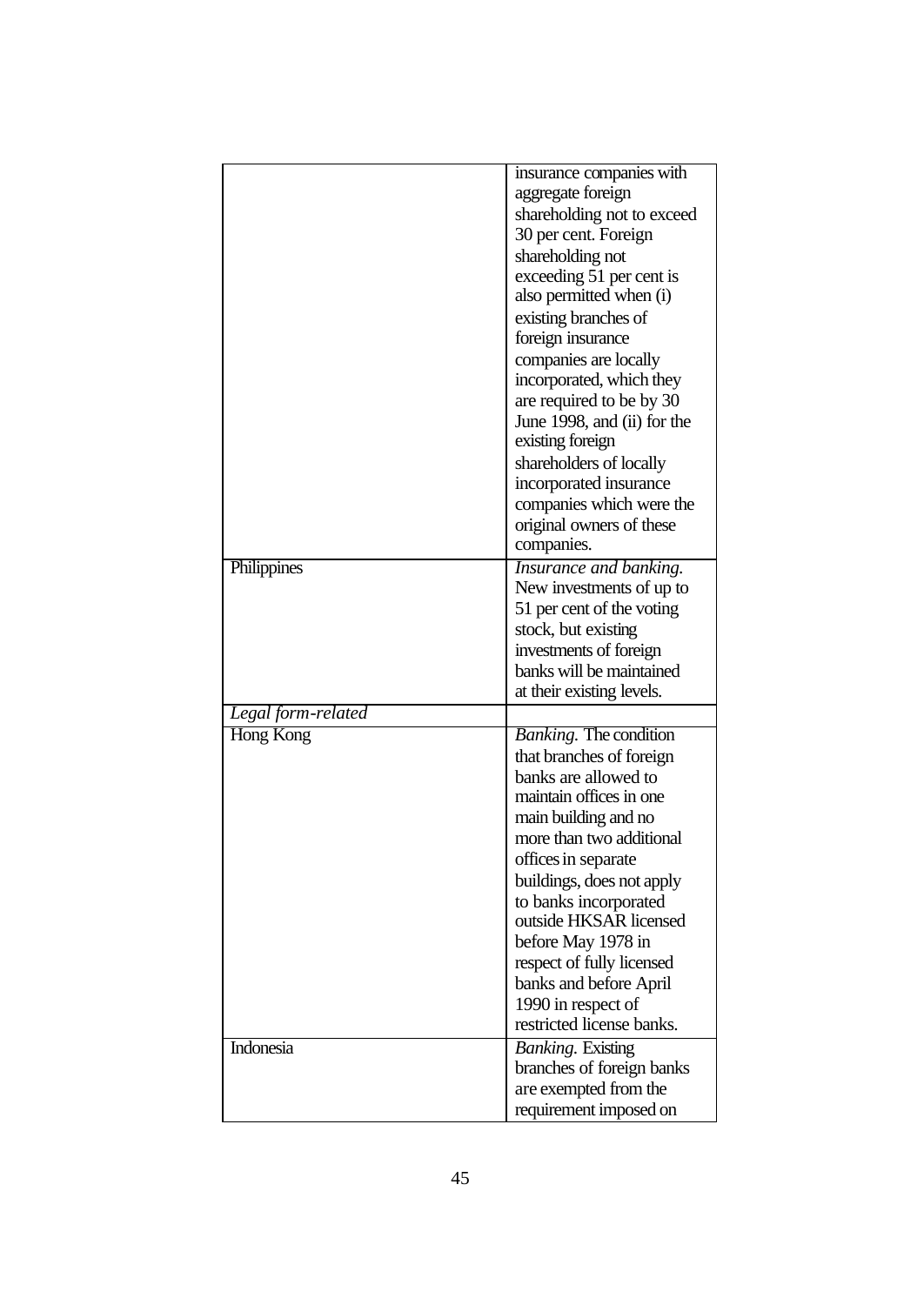|                 | new entrants to be in the         |
|-----------------|-----------------------------------|
|                 | form of locally                   |
|                 | incorporated joint venture        |
|                 | banks.                            |
| Malaysia        | <i>Insurance</i> . Branching is   |
|                 | only permitted for direct         |
|                 | insurance companies with          |
|                 | aggregate foreign                 |
|                 | shareholding of less than         |
|                 | 50 per cent but companies         |
|                 | are permitted to maintain         |
|                 | their existing network of         |
|                 | branches.                         |
| <b>Thailand</b> | Banking. While the                |
|                 | establishment of new              |
|                 | branches is subject to            |
|                 |                                   |
|                 | discretionary licensing,          |
|                 | existing foreign banks            |
|                 | which already had the first       |
|                 | branch office in Thailand         |
|                 | prior to July 1995 will           |
|                 | each be permitted to open         |
|                 | no more than two                  |
|                 | additional branches.              |
| General         |                                   |
| Philippines     | <i>Insurance</i> . Limitations in |
|                 | market access listed in the       |
|                 | specific insurance sub-           |
|                 | sectors do not apply to           |
|                 | existing wholly or                |
|                 | majority foreign-owned            |
|                 | authorized                        |
|                 | insurance/reinsurance             |
|                 | companies as of the entry         |
|                 | into force of the WTO             |
|                 | <b>Financial Services</b>         |
|                 | agreement.                        |
|                 |                                   |

**Source**: Mattoo (1998).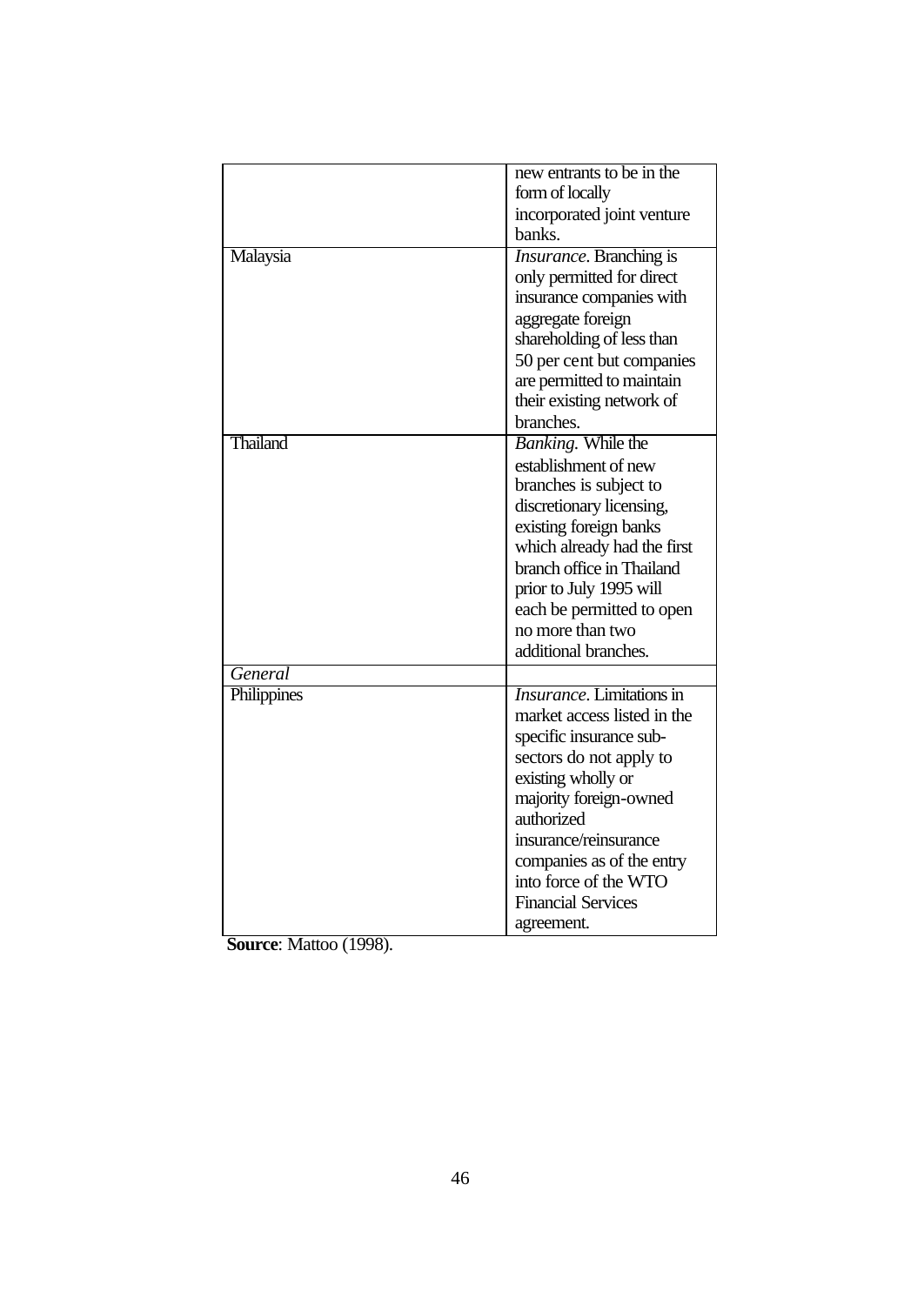|                      |                 | <b>Commitments</b> |                 | <b>Practice</b> |
|----------------------|-----------------|--------------------|-----------------|-----------------|
| <b>Country</b>       | <b>Deposits</b> | <b>Lending</b>     | <b>Deposits</b> | <b>Lending</b>  |
| Australia            | 0.7875          | 0.8125             | 0.7875          | 0.8125          |
| Canada               | 0.7875          | 0.8125             | 0.7875          | 0.8125          |
| Chile                | 0.2125          | 0.1875             | 0.2125          | 0.1875          |
| <b>Hong Kong</b>     | 0.425           | 0.75               | 0.7875          | 0.8125          |
| <b>Indonesia</b>     | 0.575           | 0.625              | 0.575           | 0.625           |
| Japan                | 1               | 0.875              | 0.575           | 0.625           |
| Korea                | 0.425           | 0.375              | 0.5             | 0.5             |
| Malaysia             | 0.425           | 0.375              | 0.2125          | 0.1875          |
| Mexico               | 0.425           | 0.375              | 0.425           | 0.375           |
| Philippines          | 0.425           | 0.375              | 0.575           | 0.625           |
| Singapore            | 0.425           | 0.5625             | 0.575           | 0.8125          |
| <b>Thailand</b>      | 0.425           | 0.375              | 0.575           | 0.625           |
| <b>United States</b> | 0.7875          | 0.8125             | 0.7875          | 0.8125          |

#### **Table 12 Degree of openness/restrictiveness to trade in financial services of APEC economies (Banking: Lending and Deposits)**

Note: The higher the score, the more open is the financial services market. Scores range from 0 to 1 with a score of 1 being the most open and a score of 0 being most closed.

#### **Table 13 Degree of openness/restrictiveness to trade in financial services of APEC economies (Insurance: Life and Non-Life)**

|                      |        | <b>Commitments</b> |        | <b>Practice</b> |
|----------------------|--------|--------------------|--------|-----------------|
| <b>Country</b>       | Life   | <b>Non-life</b>    | Life   | <b>Non-Life</b> |
| Australia            | 0.6375 | 0.5625             | 0.6375 | 0.5625          |
| Canada               | 0.7125 | 0.6875             | 0.7125 | 0.6875          |
| Chile                | 0.2125 | 0.1875             | 0.6375 | 0.5625          |
| Hong Kong            | 0.6375 | 0.5625             | 0.6375 | 0.5625          |
| <b>Indonesia</b>     | 0.6375 | 0.5625             | 0.425  | 0.375           |
| Japan                | 0.85   | 0.75               | 0.2125 | 0.1875          |
| Korea                | 0.85   | 0.875              | 0.3625 | 0.1875          |
| Malaysia             | 0.425  | 0.5                | 0.575  | 0.625           |
| Mexico               | 0.425  | 0.375              | 0.425  | 0.375           |
| <b>Philippines</b>   | 0.425  | 0.5                | 0.6375 | 0.5625          |
| Singapore            | 0.425  | 0.375              | 0.2125 | 0.1875          |
| <b>Thailand</b>      | 0.575  | 0.375              | 0.3625 | 0.3125          |
| <b>United States</b> | 0.7875 | 0.8125             | 0.575  | 0.625           |

Note: The higher the score, the more open is the financial services market. Scores range from 0 to 1 with a score of 1 being the most open and a score of 0 being most closed.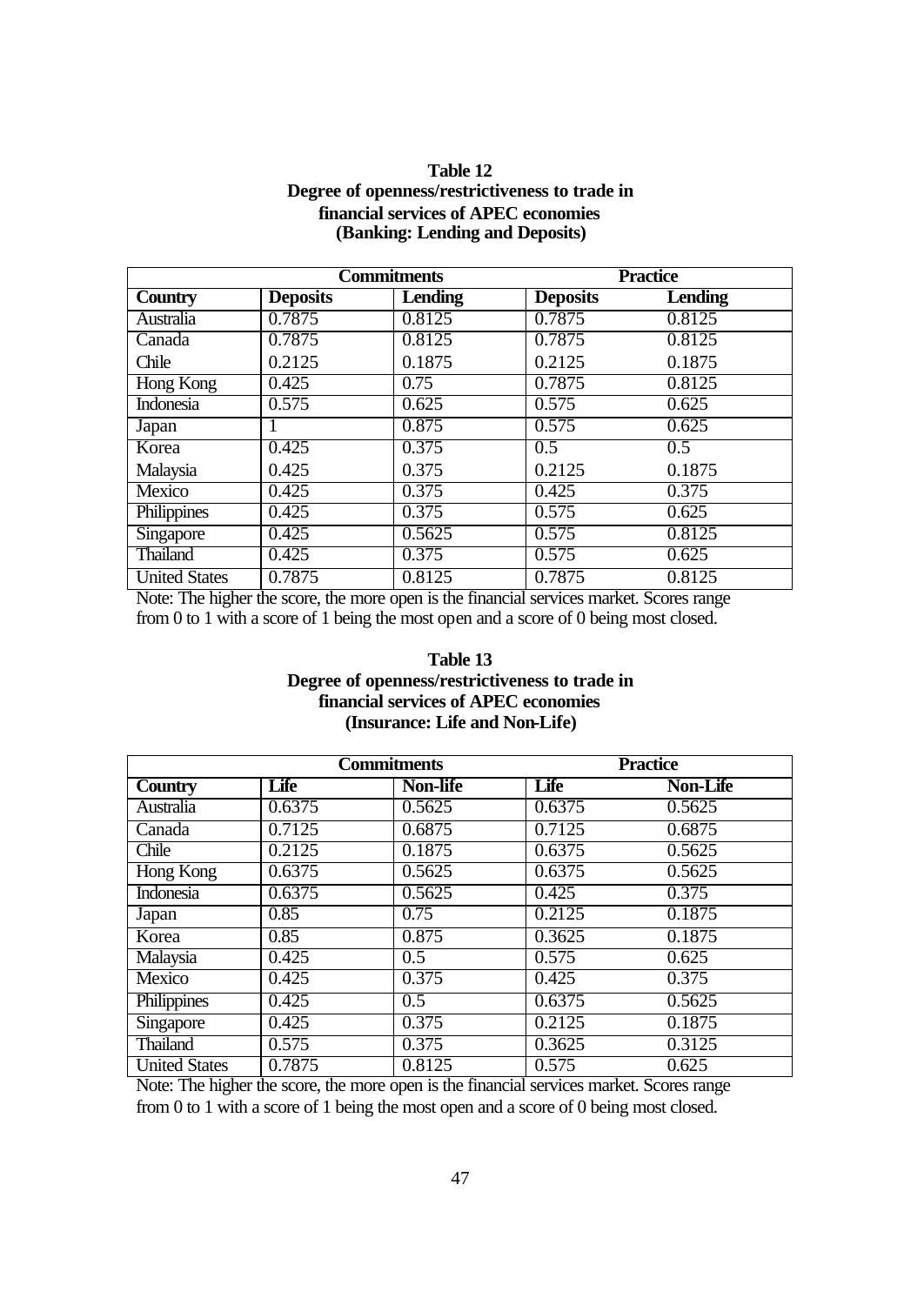### **Table 14**

#### **Degree of openness/restrictiveness to trade in financial services of APEC economies (Securities)**

| <b>Country</b>       | <b>Commitment</b> | <b>Practice</b>  |
|----------------------|-------------------|------------------|
| Australia            | 0.875             | 0.875            |
| Canada               |                   | 0.75             |
| Chile                | 0.125             | 0.375            |
| <b>Hong Kong</b>     | 0.75              | 0.875            |
| <b>Indonesia</b>     | 0.625             | 0.5              |
| Japan                | 875               | 0.75             |
| Korea                | 0.375             | 0.5              |
| Malaysia             | $\overline{0.5}$  | 0.125            |
| Mexico               | 0.25              | $\overline{0.5}$ |
| Philippines          | 0.25              | 0.75             |
| Singapore            | 0.25              | 0.75             |
| <b>Thailand</b>      | 0.25              | $\overline{0.5}$ |
| <b>United States</b> | 0.875             | 0.875            |

Note: The higher the score, the more open is the financial services market. Scores range from 0 to 1 with a score of 1 being the most open and a score of 0 being most closed.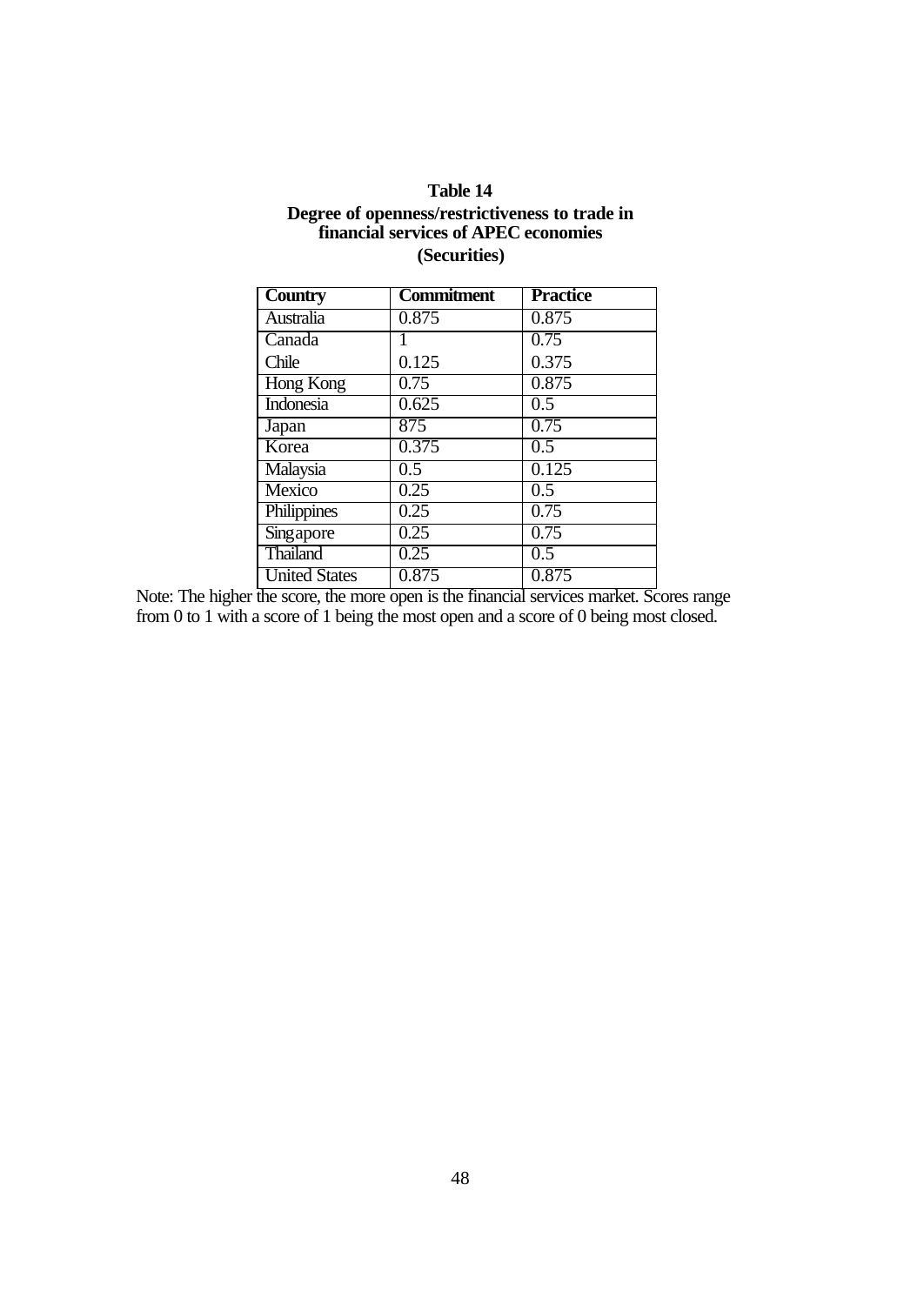|                                                           | <b>Banking</b><br>(Deposits)                                                   | <b>Banking</b><br>(Lending)                                                    | <b>Insurance</b><br>(Life)                                                                       | <b>Insurance</b><br>(Non-Life)                                                                  | <b>Securities</b>                                                                          |
|-----------------------------------------------------------|--------------------------------------------------------------------------------|--------------------------------------------------------------------------------|--------------------------------------------------------------------------------------------------|-------------------------------------------------------------------------------------------------|--------------------------------------------------------------------------------------------|
| <b>Commitments</b><br>greater than<br><b>Practice</b>     | Japan<br>Malaysia                                                              | Japan<br>Malaysia                                                              | <b>Indonesia</b><br>Japan<br>South Korea<br>Singapore<br><b>Thailand</b><br><b>United States</b> | Indonesia<br>Japan<br>South<br>Korea<br>Singapore<br><b>Thailand</b><br>United<br><b>States</b> | Canada<br>Indonesia<br>Japan<br>Malaysia                                                   |
| <b>Commitments</b><br><b>Equal to</b><br><b>Practice</b>  | Australia<br>Canada<br>Chile<br>Indonesia<br>Mexico<br>United<br><b>States</b> | Australia<br>Canada<br>Chile<br>Indonesia<br>Mexico<br>United<br><b>States</b> | Australia<br>Canada<br>Hong Kong<br>Mexico                                                       | Australia<br>Canada<br>Hong Kong<br>Mexico                                                      | Australia<br><b>United States</b>                                                          |
| <b>Commitments</b><br><b>Less than</b><br><b>Practice</b> | Hong Kong<br>South Korea<br>Philippines<br>Singapore<br><b>Thailand</b>        | Hong Kong<br>South Korea<br>Philippines<br>Singapore<br><b>Thailand</b>        | Chile<br>Malaysia<br>Philippines                                                                 | Chile<br>Malaysia<br>Philippines                                                                | Chile<br>Hong Kong<br>South Korea<br>Mexico<br>Philippines<br>Singapore<br><b>Thailand</b> |

# **Table 15 Financial Services Agreement: Market Access in APEC Economies**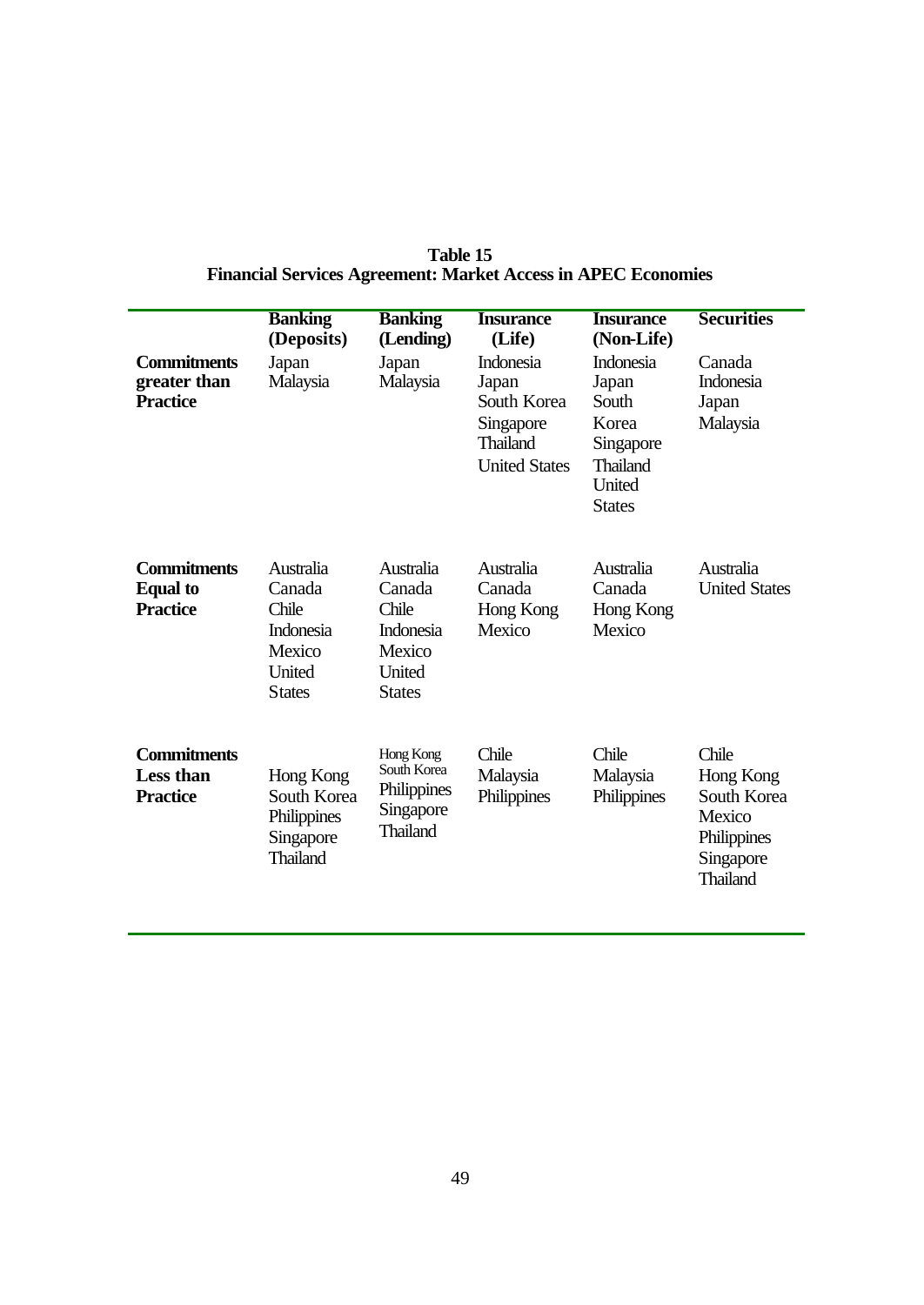# **Openness/Restrictiveness of APEC Economies in Financial Services Trade (Banking: Deposits) Figure 1**

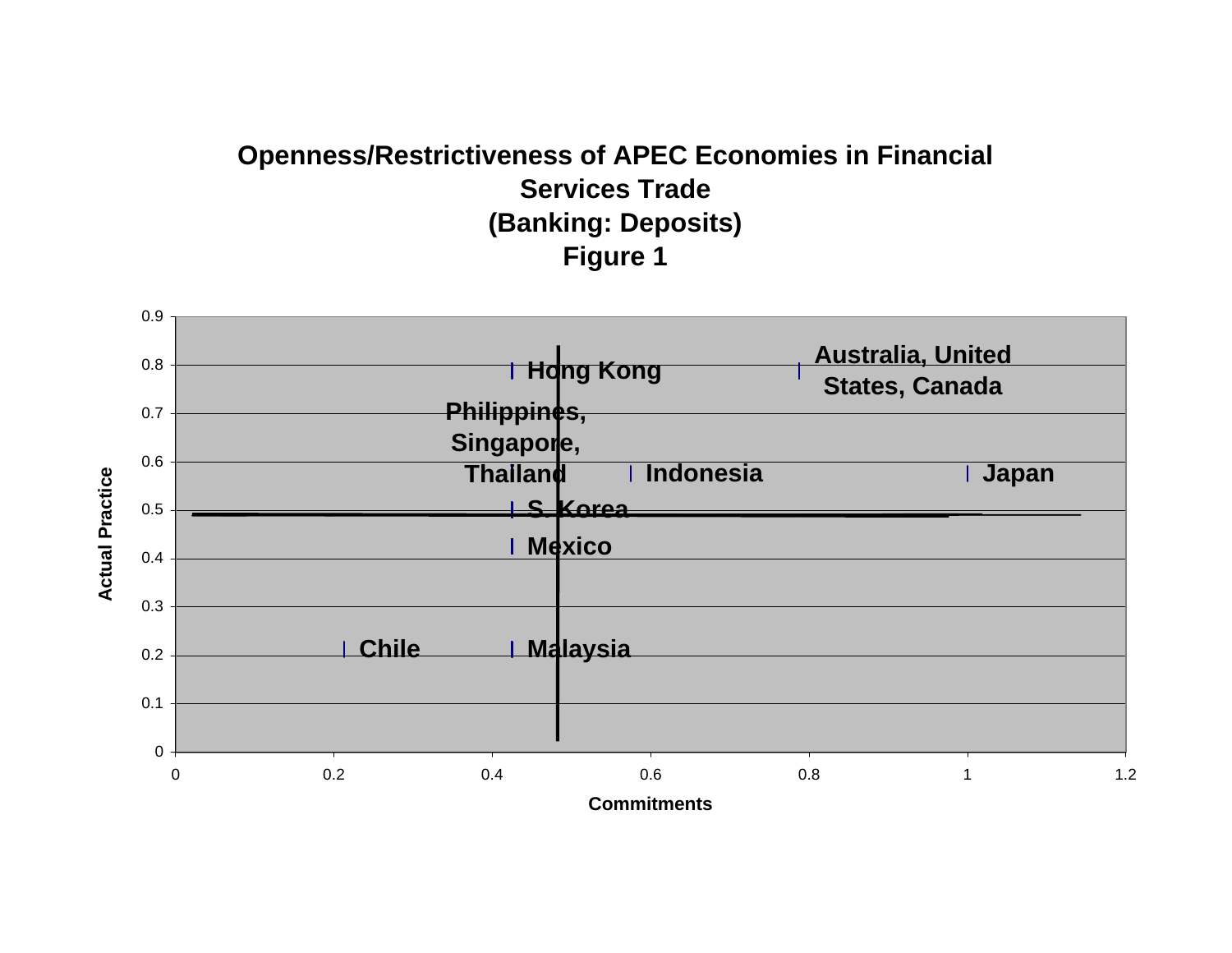# **Openness/Restrictiveness of APEC Economies in Financial Services Trade (Banking: Lending) Figure 2**

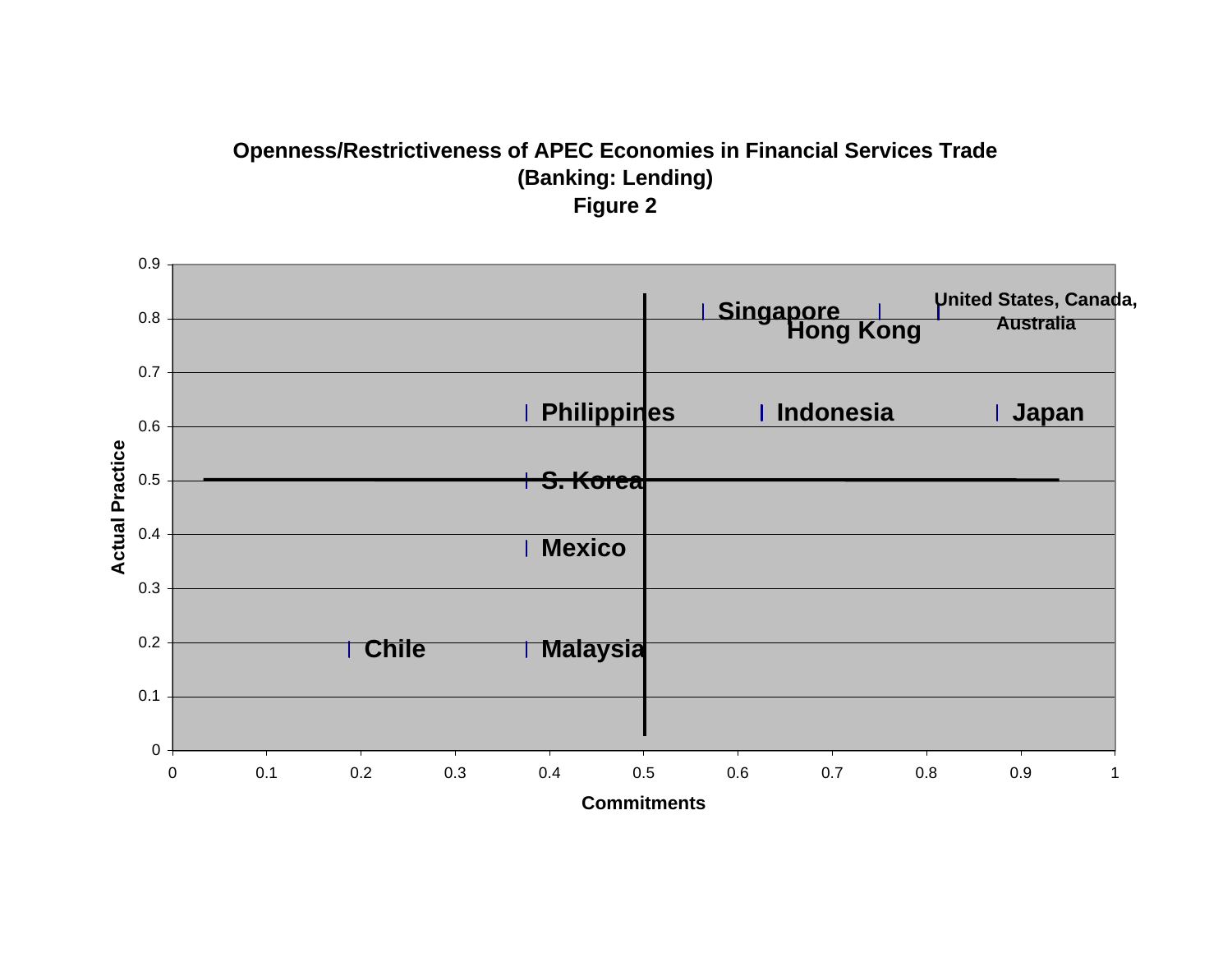# **Openness/Restrictiveness of APEC Economies in Financial Services Trade (Insurance: Life) Figure 3**

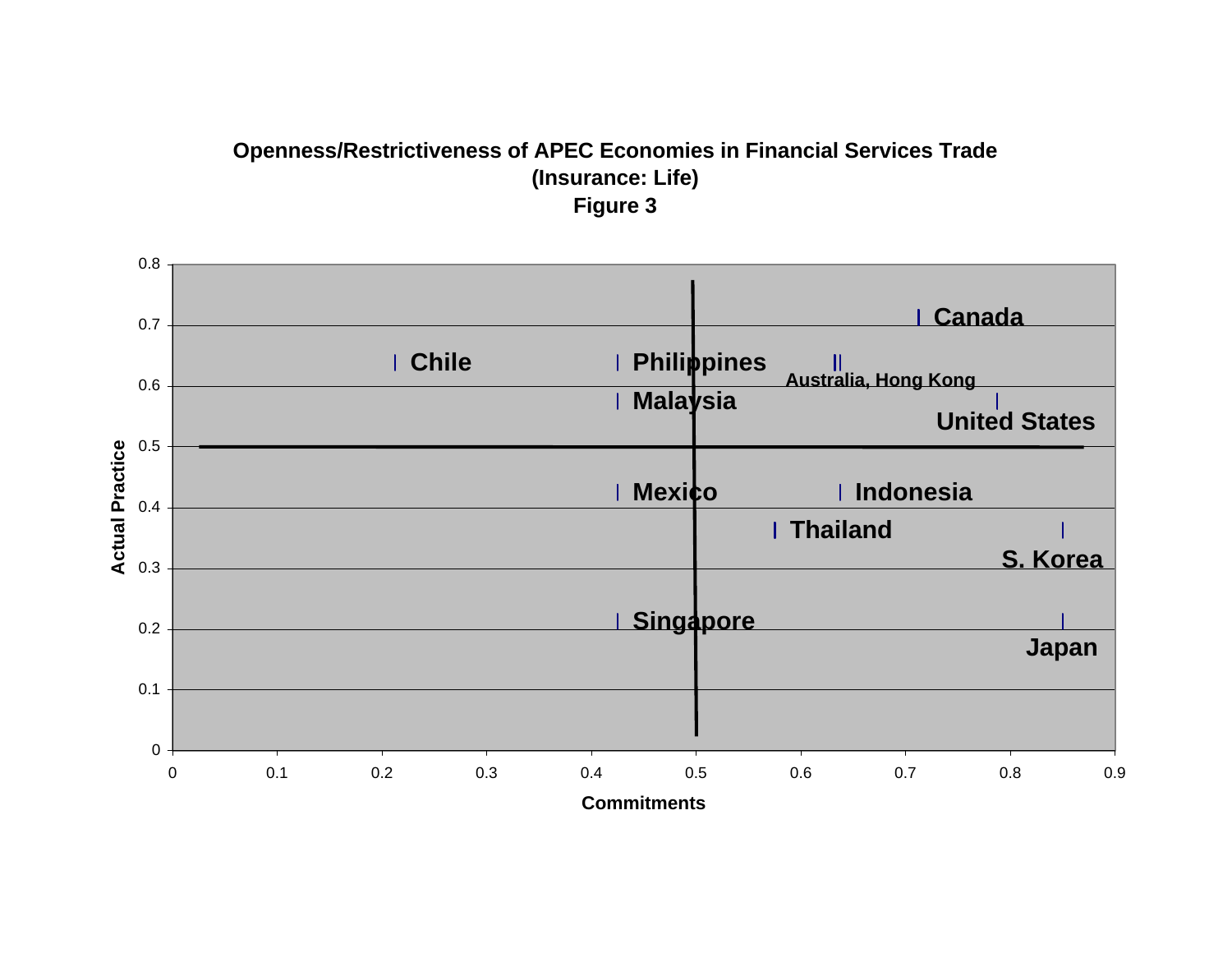# **Openness/Restrictiveness of APEC Economies in Financial Services (Insurance: Non-life) Figure 4**

![](_page_59_Figure_1.jpeg)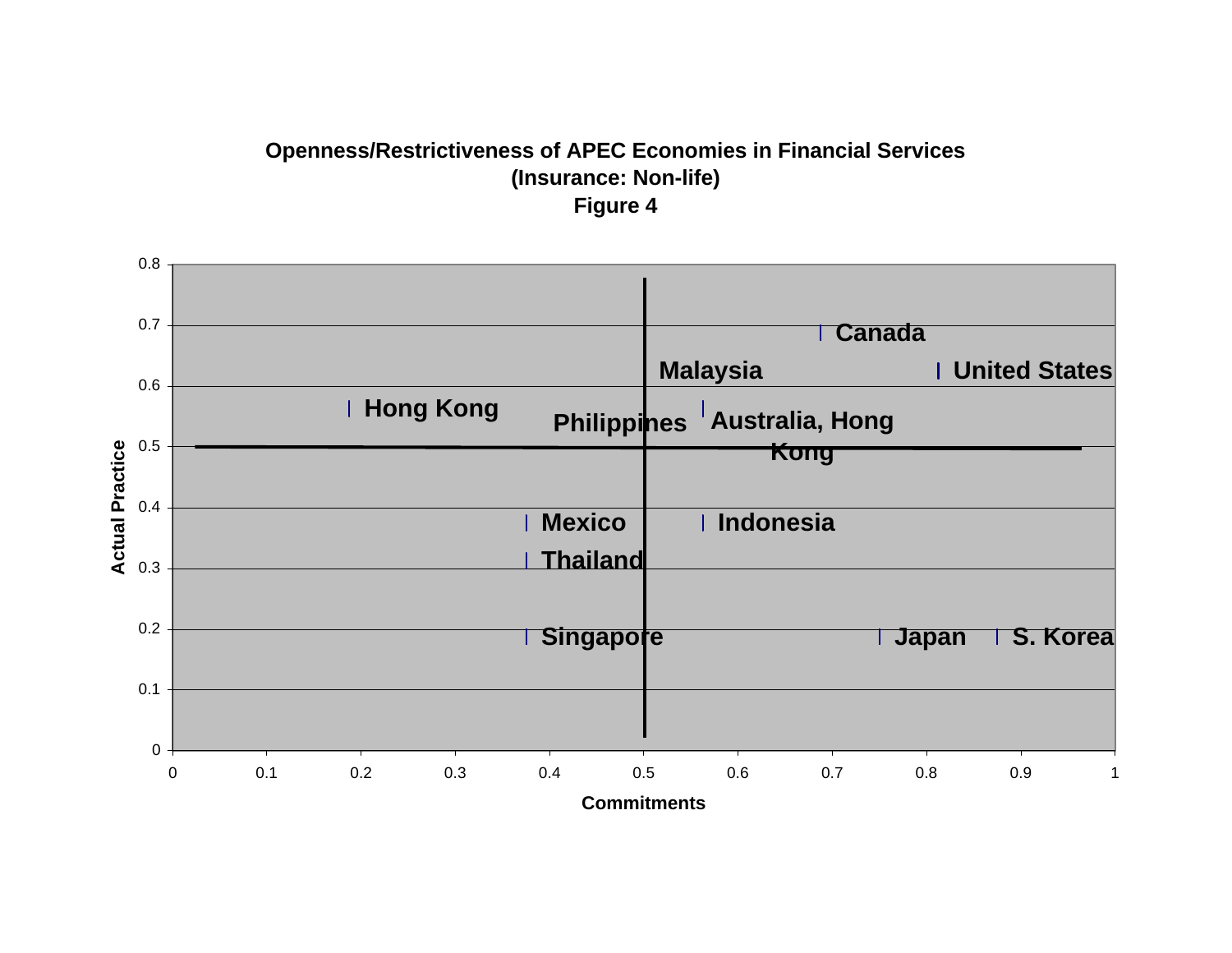# **Openness/Restrictiveness of APEC Economies in Financial Services Trade (Securities) Figure 5**

![](_page_60_Figure_1.jpeg)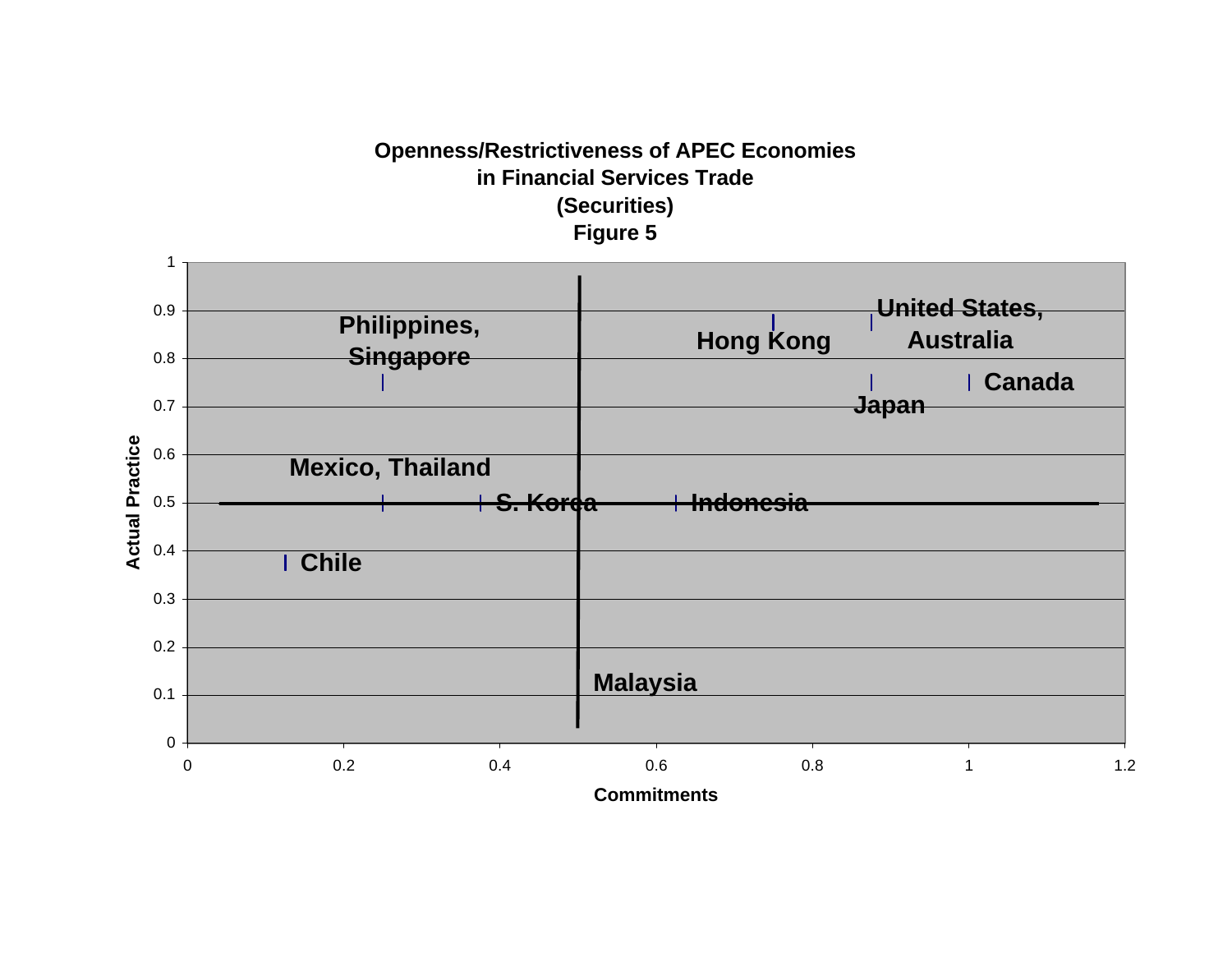#### **Box 1 Philippine Commitments in the 1997 GATS-Financial Services Agreement (Cross border trade and Commercial Presence)**

### **Banking**

# **Cross Border trade**

**1.** No bound commitments.

### **Commercial Presence**

**1.** Foreign banks can acquire up to 51% of an existing domestic bank or a newly incorporated bank subsidiary.

**2.** States that foreign equity participation in existing banks beyond the 51% level will be maintained at existing levels.

**3.** Lower limits of 30% (up to 40% with presidential approval) for non-bank holdings in local banks.

**4.** 70% of domestic assets must be held by banks with Philippine majority ownership.

**5.** New licenses for branches of foreign bank bound at 10 for 1995-2000. Limits on prescribed capital ratio and board membership (majority must be Filipinos) and some activities are subject to restrictions.

**6.** Reduces the scope of its MFN exemption based on reciprocity in commercial banking and by excluding the authorization to expand existing operations from the scope, leaving only the authorization to establish commercial presence subject to the reciprocity test.

**7.** Increases the allowable additional branches of foreign banks to 6 from the current 4, with the first three in locations of the bank's choice, and the remaining three at designated locations.

## **Insurance**

## **Cross border trade**

**1.** Cross-border trade in MAT insurance permitted for licensed companies only, except in marine. Reinsurance bound but subject to compulsory cessions. All other insurance activities require commercial presence.

**2.** Allows cross-border trade in marine hull and marine cargo insurance.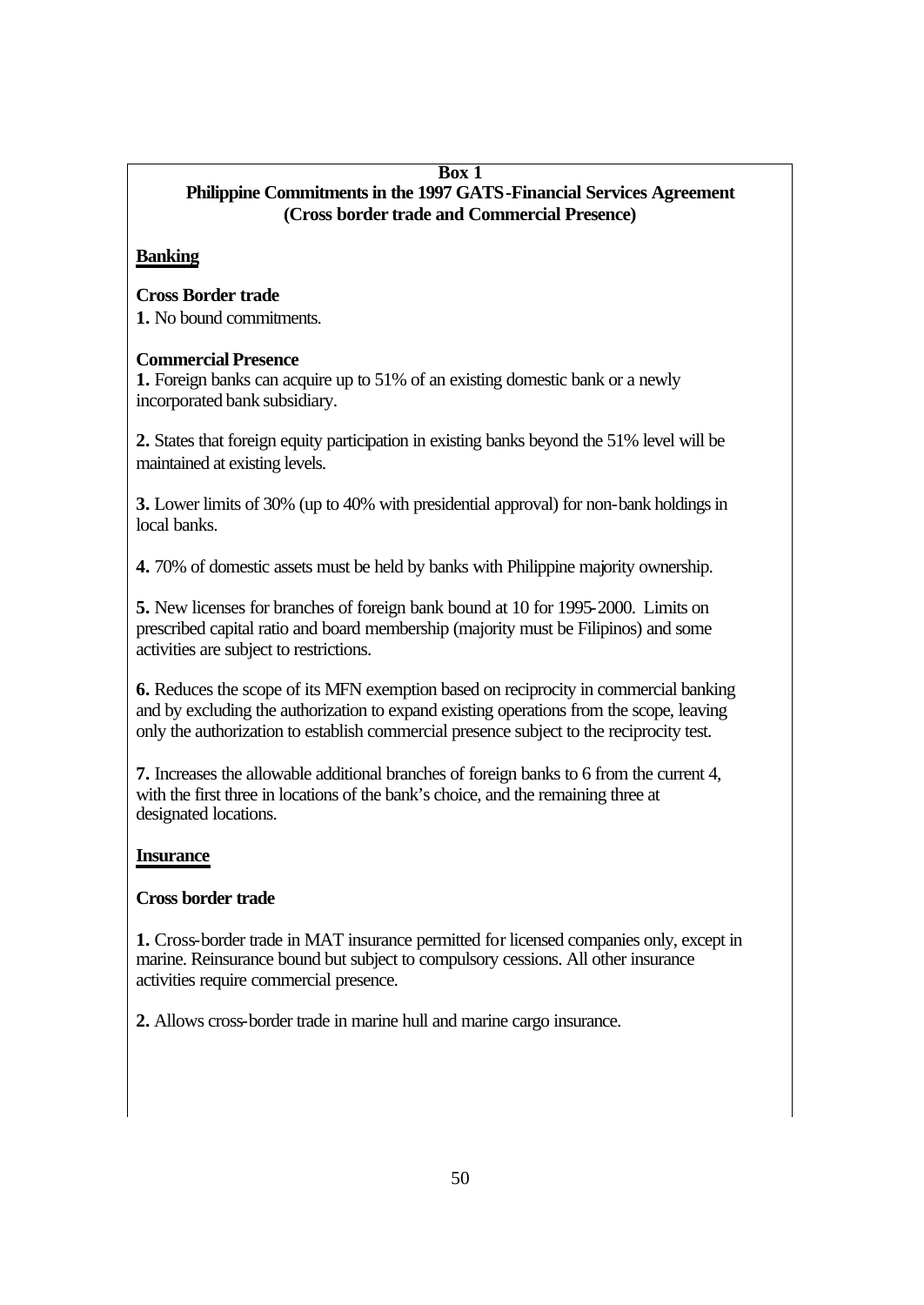#### **Commercial Presence**

**1.** Foreign firms may hold up to 51% of existing or newly incorporated Philippine companies in life and non-life insurance; and up to 40% in reinsurance and auxiliary services. Two-thirds of board members must be Filipinos. No commitments on insurance branches only subsidiaries.

**2.** States that foreign equity participation in existing insurance companies beyond the 51 percent level will be maintained at the existing levels.

#### **Securities**

#### **Cross border trade**

**1.** No bound commitments.

#### **Commercial Presence**

**1.** Establishment bound for:

- investment houses (51% maximum foreign holding); 60 percent under existing law.
- Factoring and financial leasing (40% foreign maximum); 60 percent under current law.
- Financial advisory services, money and foreign exchange broking and credit card services (40% limit for foreign non-banks).
- Security business. Compulsory membership of stock exchange, with members limited to 200. Foreign holding limited to 40% for firms issuing securities.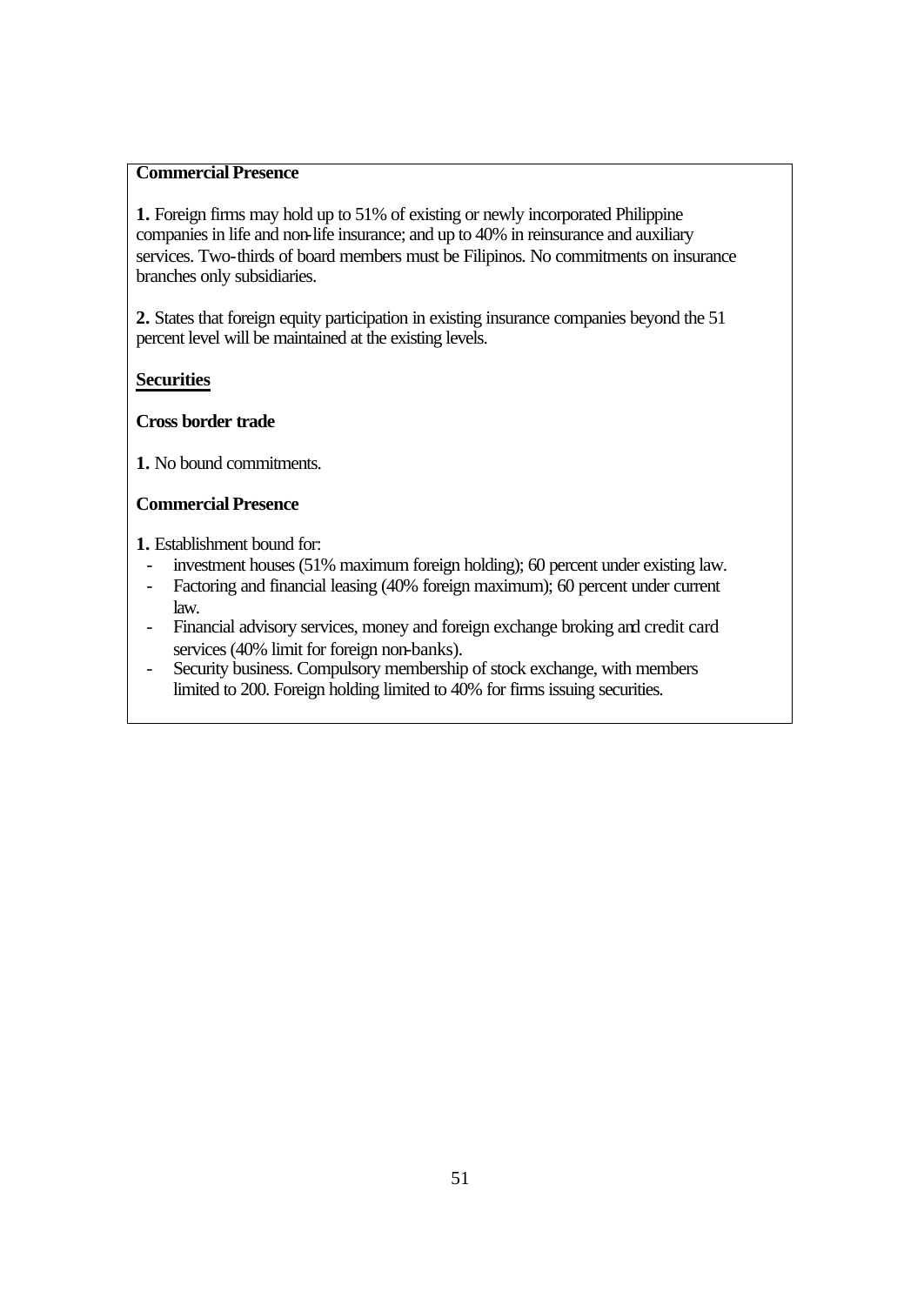#### **Appendix I**

#### **Highlights of the Annex on Financial Services**

#### *2. Domestic regulation*

Notwithstanding any other provisions of the Agreement, a Member shall not be prevented from taking measures for prudential reasons, including for the protection of investors, depositors, policy holders or persons to whom a fiduciary duty is owed by a financial service supplier, or to ensure the integrity and stability of the financial system. Where such measures do not conform with the provisions of the Agreement, they shall not be used as a means of avoiding the Member's commitments or obligations under the Agreement.

#### *3. Recognition*

(a) A Member may recognize prudential measures of any other country in determining how the Member's measures relating to financial services shall be applied. Such recognition, which may be achieved through harmonization or otherwise, may be based upon an agreement or arrangement with the country concerned or may be accorded autonomously.

(b) A Member that is a party to such an agreement or arrangement referred to in subparagraph (a), whether future or existing, shall afford adequate opportunity for other interested Members to negotiate their accession to such agreements or arrangements, or to negotiate comparable ones with it, under circumstances in which there would be equivalent regulation, oversight, implementation of such regulation, and, if appropriate, procedures concerning the sharing of information between parties to the agreement or arrangement. Where a Member accords recognition autonomously, it shall afford adequate opportunity for any other Member to demonstrate that such circumstances exist.

#### *5. Definitions*

(a) A financial service is any service of a financial nature offered by a financial service supplier of a Member. Financial services include all insurance and insurance-related services, and all banking and other financial services (excluding insurance). Financial services include the following activities:

*Insurance and insurance-related services*

- (i) Direct insurance (including co-insurance):
- $(A)$  life
- (B) non-life
- (ii) Reinsurance and retrocession;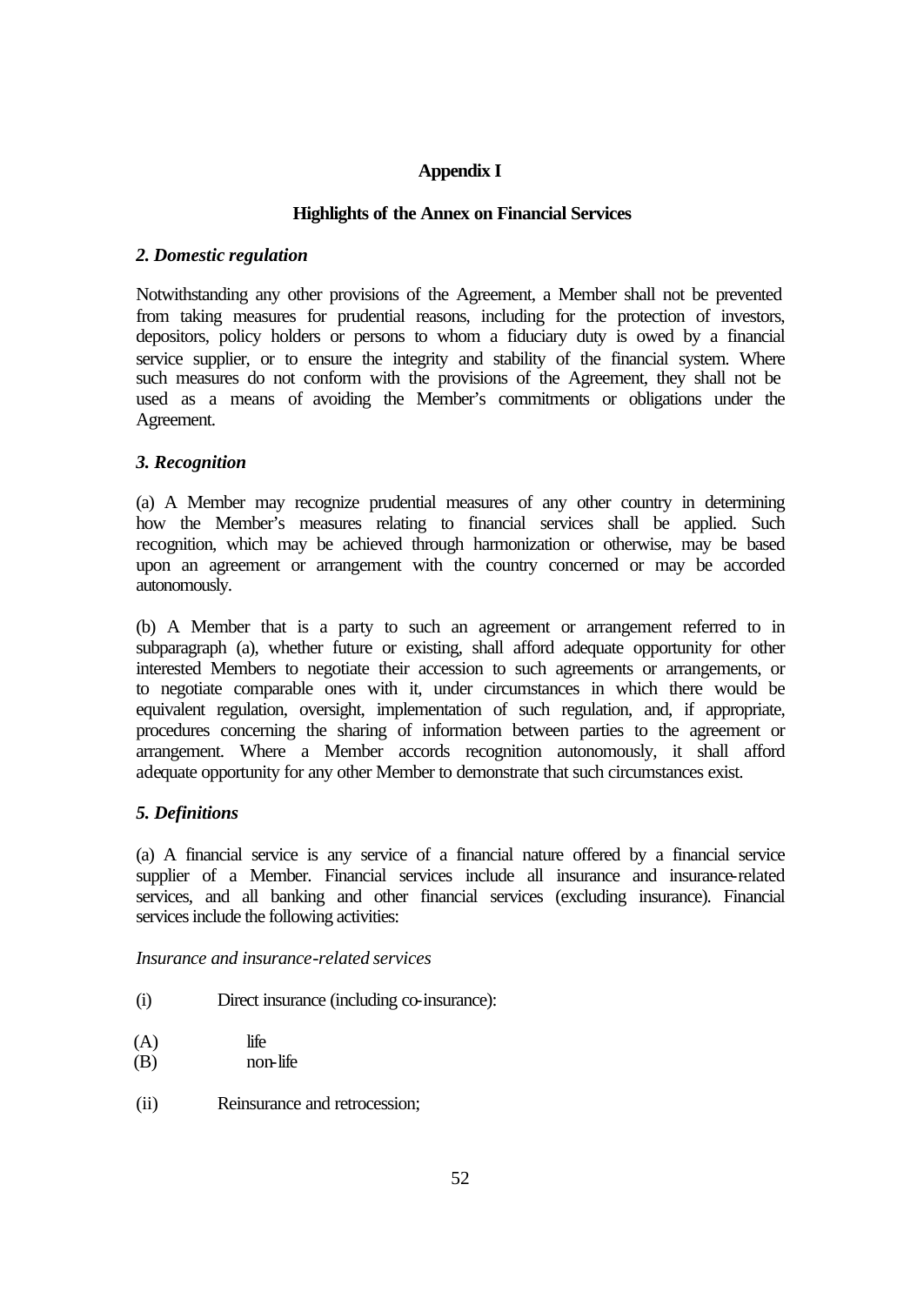(iii) Insurance intermediation, such as brokerage and agency;

(iv) Services auxiliary to insurance, such as consultancy, actuarial, risk assessment and claim settlement services.

*Banking and other financial services (excluding insurance)*

(v) Acceptance of deposits and other repayable funds from the public;

(vi) Lending of all types, including consumer credit, mortgage credit, factoring and financing of commercial transaction;

(vii) Financial leasing;

(viii) All payment and money transmission services, including credit, charge and debit cards, travelers cheques and bankers drafts;

(ix) Guarantees and commitments;

(x) Trading for own account or for account of customers, whether on an exchange, in an over-the-counter market or otherwise, the following:

(A) money market instruments (including cheques, bills, certificates of deposits);

(B) foreign exchange;

(C) derivative products including, but not limited to, futures and options;

(D) exchange rate and interest rate instruments, including products such as swaps, forward rate agreements;

(E) transferable securities;

(F) other negotiable instruments and financial assets, including bullion.

(xi) Participation in issues of all kinds of securities, including underwriting and placement as agent (whether publicly or privately) and provisioning of services related to such issues;

(xii) Money broking;

(xiii) Asset management, such as cash or portfolio management, all forms of collective investment management, pension fund management, custodial, depository and trust services:

(xiv) Settlement and clearing services for financial assets, including securities, derivative products, and other negotiable instruments;

(xv) Provision and transfer of financial information, and financial data processing and related software by suppliers of other financial services;

(xvi) Advisory, intermediation and other auxiliary financial services on all the activities listed (v) through (xv), including credit reference and analysis, investment and portfolio research and advice, advice on acquisitions and on corporate restructuring and strategy.

(b) A financial service supplier means any natural or juridical person of a Member wishing to supply or supplying financial services.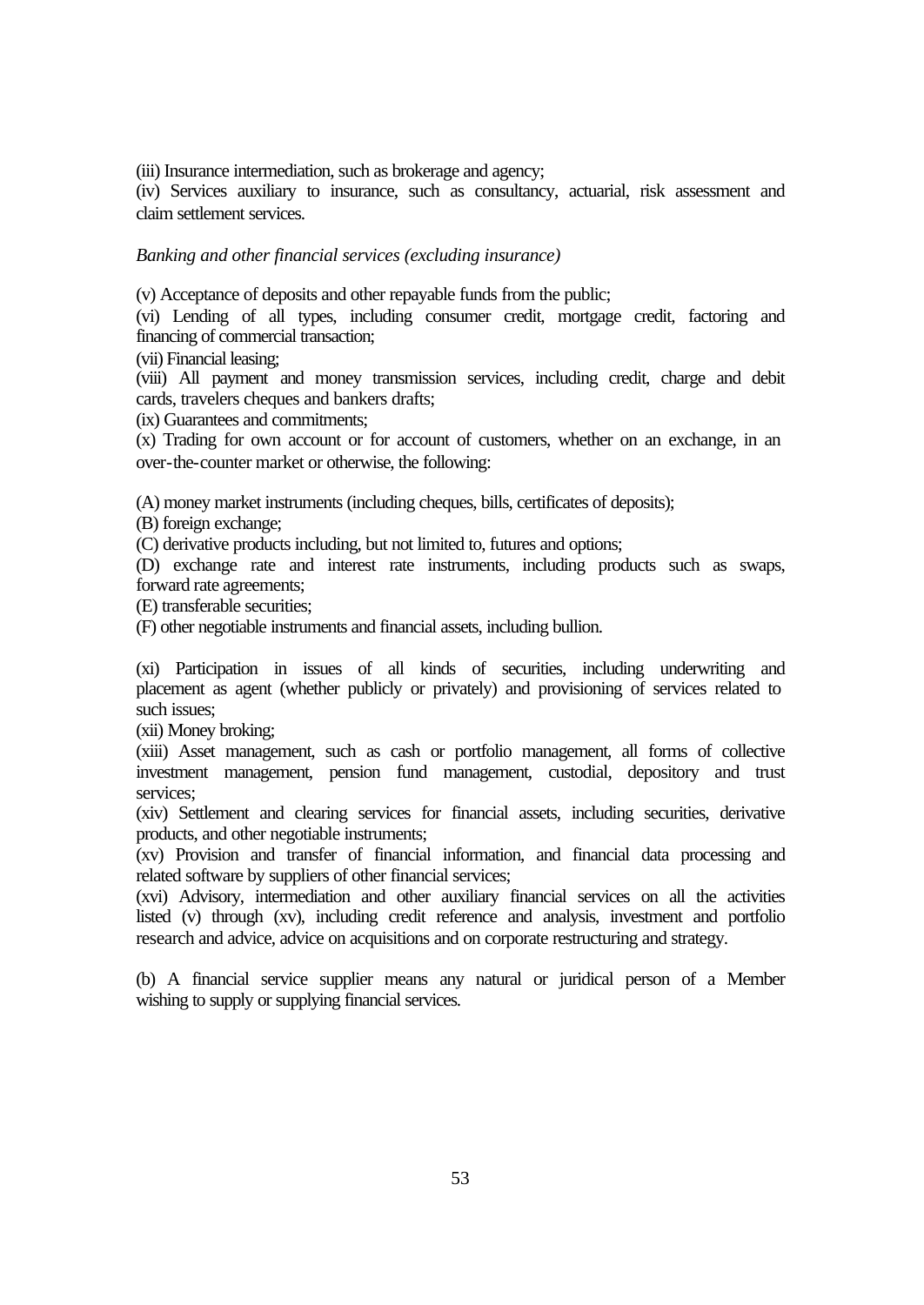#### **Appendix II**

#### **Highlights of the Understanding on Commitments in Financial Services**

#### **Standstill**

Any conditions, limitations and qualifications to the commitments noted below shall be limited to non-existing non-conforming measures.

#### *Market Access*

*Monopoly Rights*

In addition to Article VIII of the Agreement, the following shall apply:

Each Member shall list in its schedule pertaining to financial services existing monopoly rights and shall endeavour to eliminate them or reduce their scope.

*Cross-border Trade*

Each Member shall permit non-resident suppliers of financial services to supply, as a principal, through an intermediary or as an intermediary, and under terms and conditions that accord national treatment, the following services:

(a) insurance of risks relating to:

(i) maritime shipping and commercial aviation and space launching and freight (including satellites), with such insurance to cover any or all of the following: the goods being transported, the vehicle transporting the goods and any liability arising therefrom; and

(ii) goods in international transit;

(b) reinsurance and retrocession and the services auxiliary to insurance as referred to in subparagraph 5(a)(iv) of the Annex;

(c) provision and transfer of financial information and financial data processing as referred to in subparagraph  $5(a)(xv)$  of the Annex and advisory and other auxiliary services, excluding intermediation, relating to banking and other financial services as referred to in subparagraph 5(a)(xvi) of the Annex.

Each Member shall permit its residents to purchase in the territory of any other Member the financial services indicated in:

(a) subparagraph 3(a);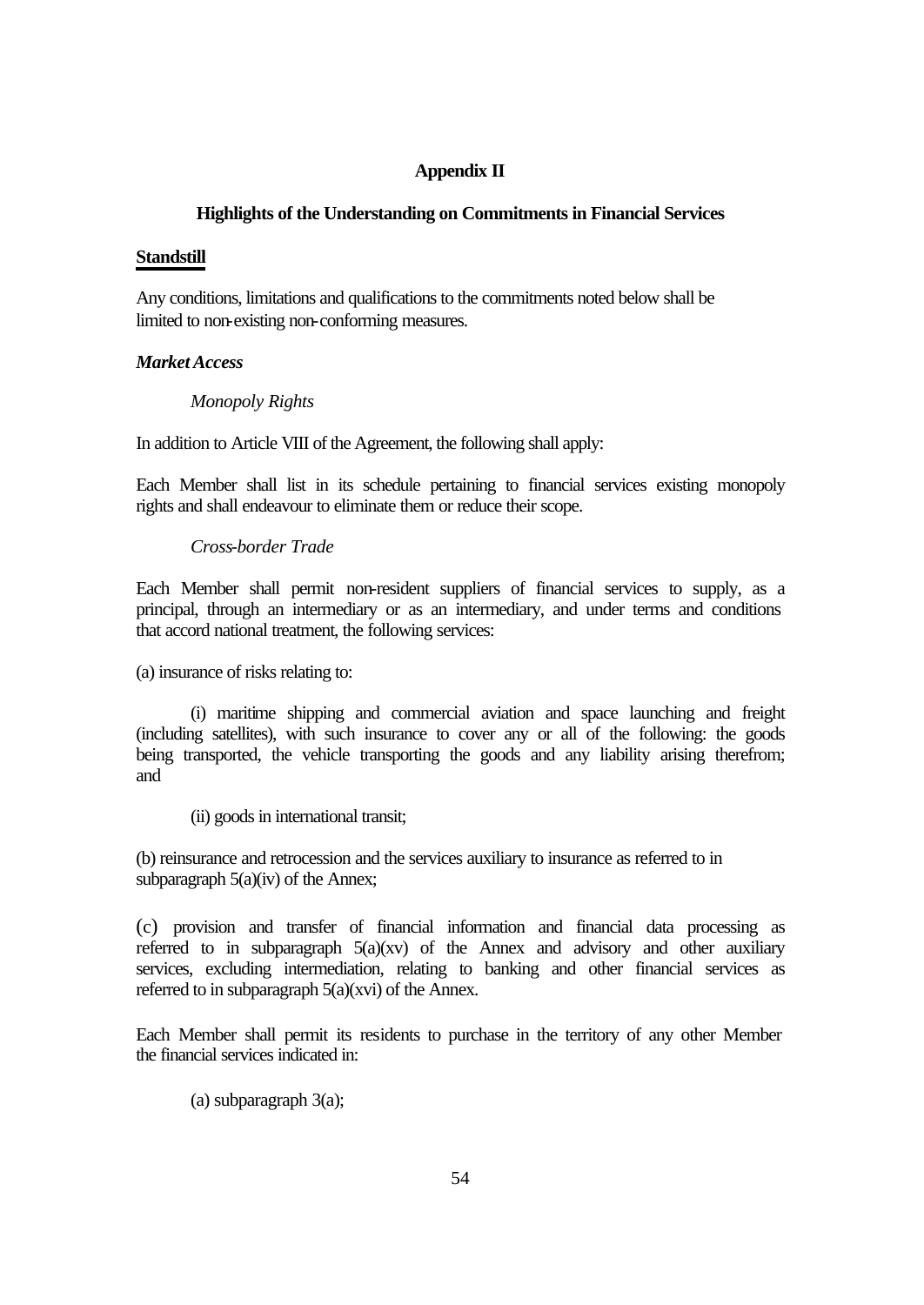(b) subparagraph 3(b); and

(c) subparagraphs  $5(a)(v)$  to  $(xvi)$  of the Annex

*Commercial Presence*

Each Member shall grant financial service suppliers of any other Member the right to establish or expand within its territory, including through the acquisition of existing enterprises, a commercial presence.

A Member may impose terms, conditions and procedures for authorization of the establishment and expansion of a commercial presence in so far as they do not circumvent the Member's obligation under paragraph 5 and they are consistent with the other obligations of the Agreement.

#### *Temporary Entry of Personnel*

(a) Each Member shall permit temporary entry into its territory of the following personnel of a financial service supplier of any other Member that is establishing or has established a commercial presence in the territory of the Member:

- (i) senior management personnel possessing proprietary information essential to the establishment, control and operation of the services of the financial services supplier; and
- (ii) specialists in the operation of the financial service supplier.

(b) Each Member shall permit, subject to the availability of qualified personnel in its territory, temporary entry into its territory of the following personnel associated with a commercial presence of a financial service supplier of any other Member:

- (i) specialists in computer services, telecommunication services and accounts of the financial service supplier; and
- (ii) actuarial and legal specialists.

#### *National Treatment*

When membership or participation in, or access to, any self-regulatory body, securities or futures exchange or market, clearing agency, or any other organization or association, is required by a Member in order for financial service suppliers of any other Member to supply financial services on an equal basis with financial service suppliers of the Member, or when the Member provides directly or indirectly such entities, privileges or advantages in supplying financial services, the Member shall ensure that such entities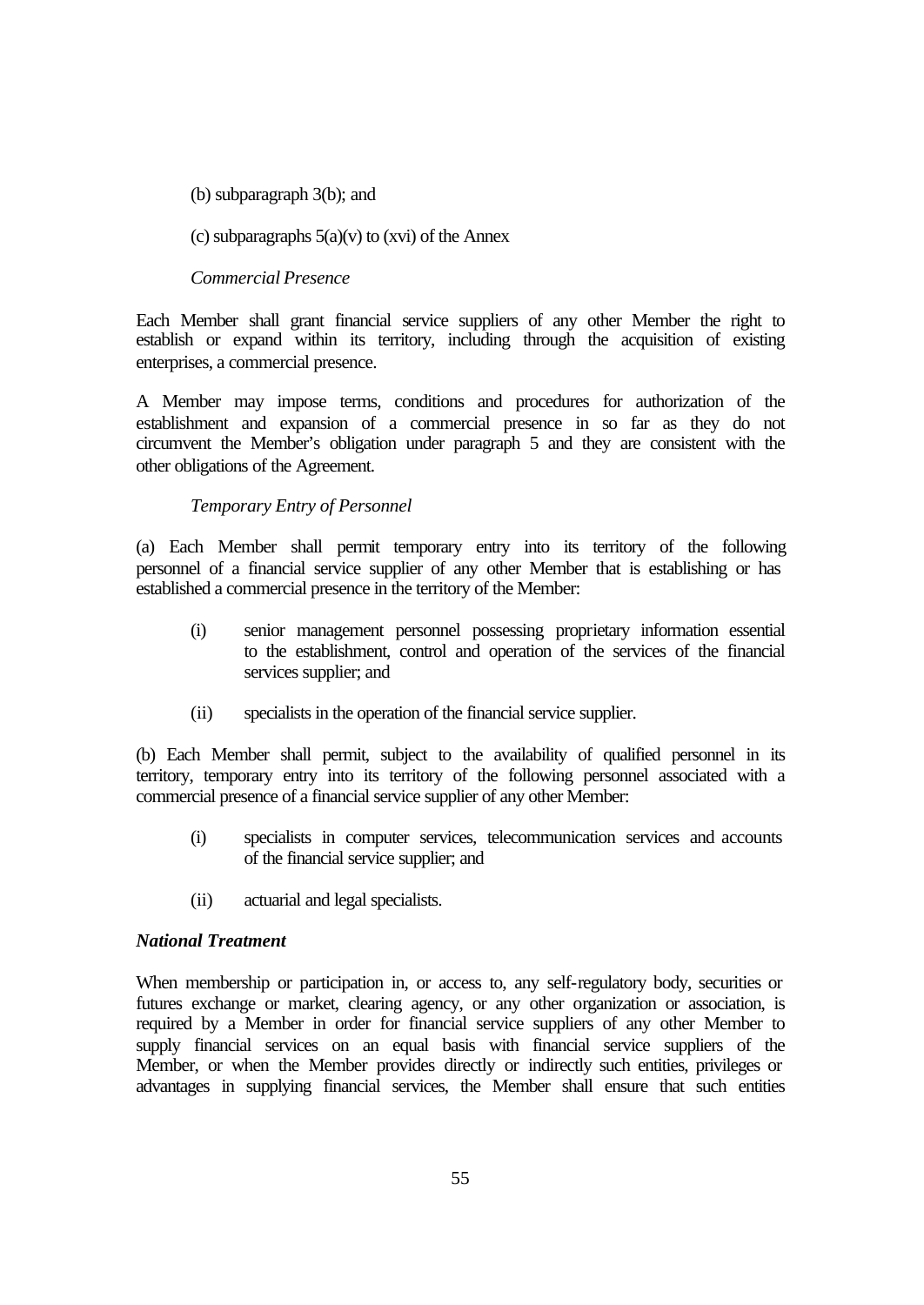accord national treatment to financial service suppliers of any other Member resident in the territory of the Member.

#### **Definitions**

"Commercial presence" means an enterprise within a Member's territory for the supply of financial services and includes wholly- or partly-owned subsidiaries, joint ventures, partnerships, sole proprietorships, franchising operations, branches, agencies, representative offices or other organizations.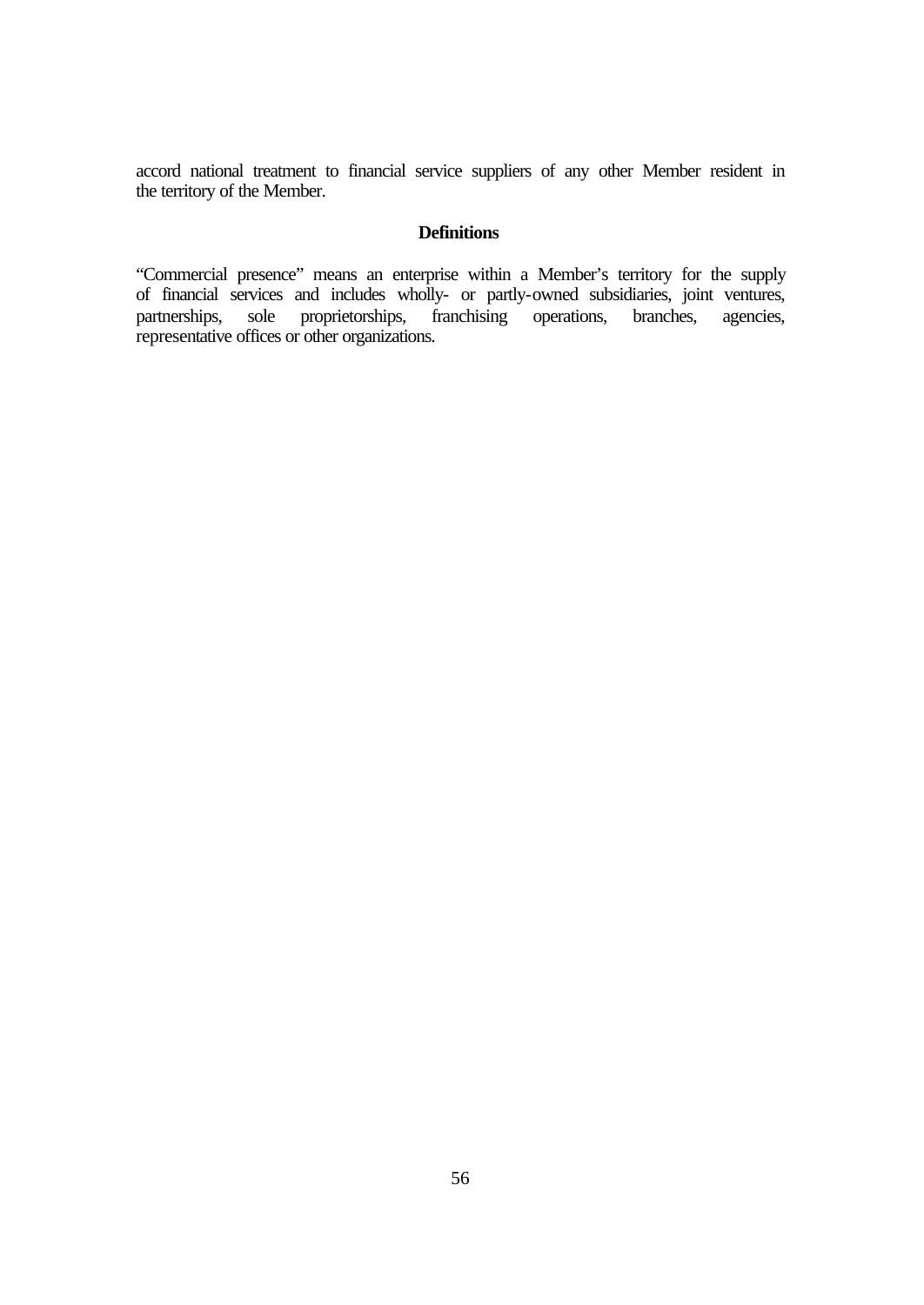#### **Appendix III**

#### **Calculation of Frequency Based Index**

#### **Modal weights**

The approach used in the paper in constructing a frequency-based index was adopted from an earlier study of Mattoo (1999). However, the paper differs in some respects in terms of modal coverage and modal weights used, the inclusion of the three major activities covered under the financial services agreement of GATS, the separate measurement of actual practice in the financial services sector and the committed and bound schedules.

|                   | <b>Cross-border supply</b> | <b>Commercial Presence</b> |
|-------------------|----------------------------|----------------------------|
| <b>Banking</b>    |                            |                            |
| Deposits          | 0.15                       | 0.85                       |
| Lending           | 0.25                       | 0.75                       |
| <b>Insurance</b>  |                            |                            |
| Life              | 0.15                       | 0.85                       |
| Non-life          | 0.25                       | 0.75                       |
| <b>Securities</b> | 0.5                        |                            |

The modal weights used in the study are presented below:

#### **Numerical Analysis**

With respect to cross-border trade, a numerical value of zero was attached to entries "unbound" (no commitments or market opening measures) and a value of one to entries of 'none" (with commitments and without limitations). In cases where a commitment was made and with some limitations, a value of 0.5 was attached. On the other hand, the actual practices with respect to cross border trade in financial services followed a similar procedure for the creation of the rating or indicator. A numerical value of 1 was attached when actual access conditions are considered more liberal than the commitments. A value of 0 was attached when access conditions are relatively closed. In case when actual access conditions are considered less liberal and open than the bound commitments a value of 0.5 was attached.

With respect to commercial presence, a slightly different approach was used. This was based on first identifying the "most restrictive measure" specified, and then applying a value based on an assessment of its restrictiveness. The presence of any of the following limitations led to the indicated value being attached (regardless of whether other less restrictive measures were also applied). The construction of the indicator or rating applied both to actual practices and commitments:

| No new entry or unbound for new entry | 0.10 |
|---------------------------------------|------|
| Discretionary licensing for new entry | 0.25 |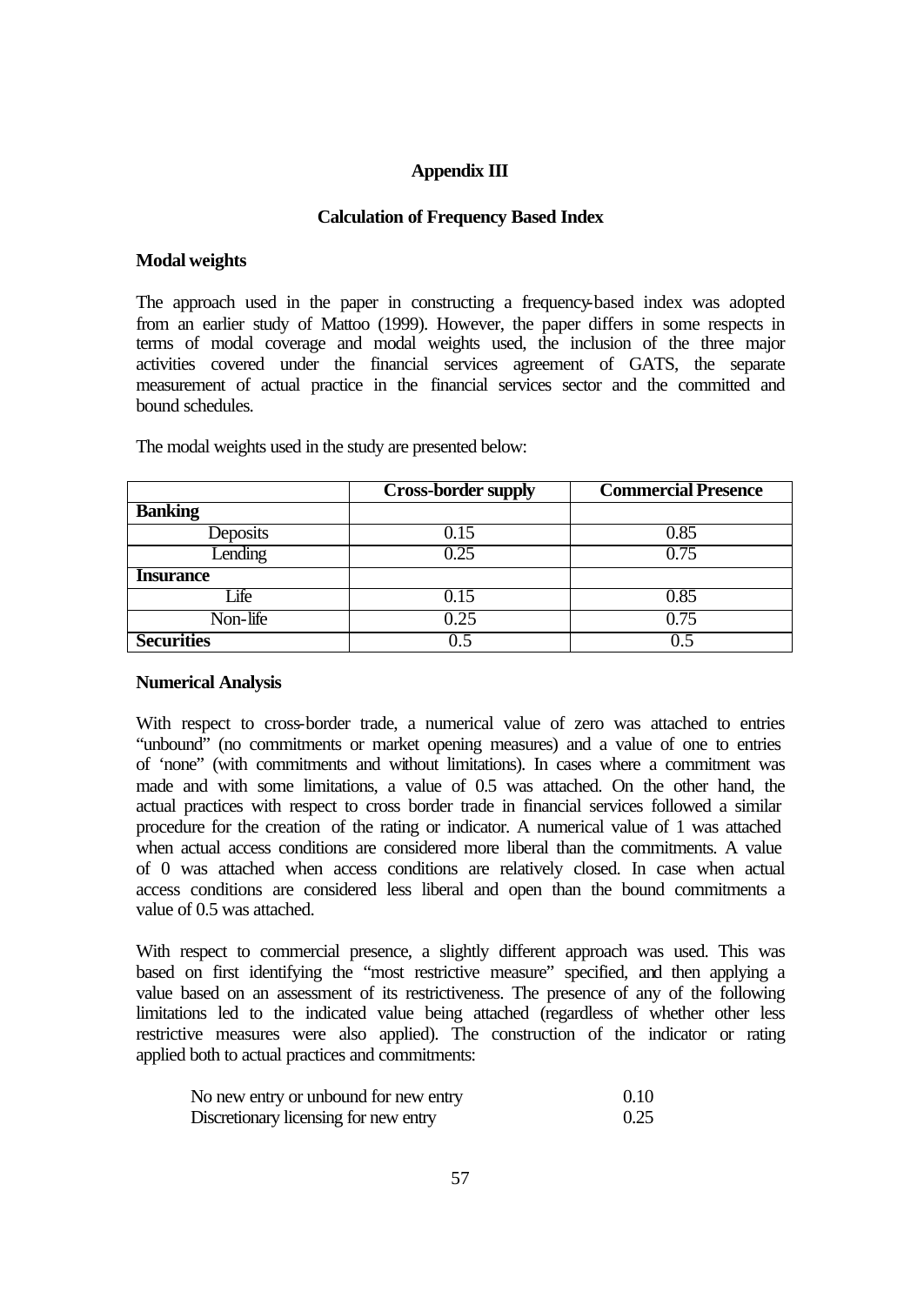| Ceiling on foreign equity a less than 50% |  |  |  |  |  |  |  |  |  |
|-------------------------------------------|--|--|--|--|--|--|--|--|--|
|                                           |  |  |  |  |  |  |  |  |  |

| Ceiling on foreign equity at more than 50%            | 0.75 |
|-------------------------------------------------------|------|
| Restrictions on the legal form of commercial presence | 0.75 |
| Other minor restrictions                              | 0.75 |

In each sector, the liberalization index, for each country, c, is defined as:

Index<sup>c</sup> =  $\sum m_k r^c_k$  summed over k = 1,2,3

where:  $m_k$  is the modal weight

and  $r_k$  is the numerical value of the most restrictive measure applied by country c to mode k.

The liberalization index is thus the modal weighted average of the value of the most restrictive measure applied by a country to each mode in the sector.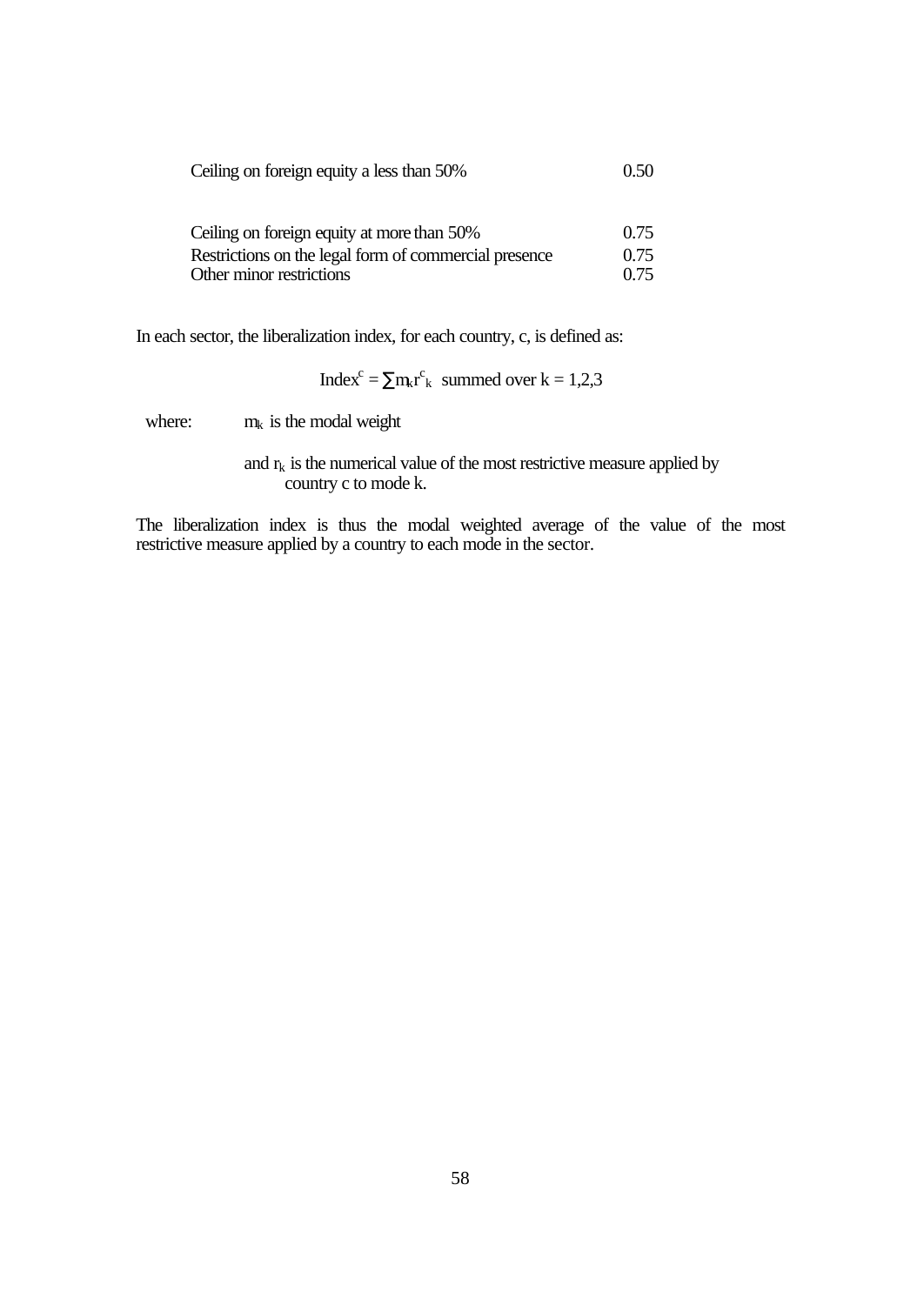#### **Appendix IV**

| <b>Banking</b> |  |  |
|----------------|--|--|
|                |  |  |

| <b>Commitments</b>                           |                  |                |              |                     |              |                                |              |                 |               |              |                                |              |                      |         |
|----------------------------------------------|------------------|----------------|--------------|---------------------|--------------|--------------------------------|--------------|-----------------|---------------|--------------|--------------------------------|--------------|----------------------|---------|
|                                              | <b>Australia</b> | Canada         | <b>Chile</b> | Hong Kong Indonesia |              | Japan                          | Korea        | <b>Malaysia</b> | <b>Mexico</b> |              | Philippines Singapore          | Thailand     | <b>U.S.</b>          | Average |
| <b>Cross-Border Trade</b>                    |                  |                |              |                     |              |                                |              |                 |               |              |                                |              |                      |         |
| <b>Deposits</b>                              | $\mathbf{1}$     | $\mathbf{1}$   | $\mathbf 0$  | $\mathbf 0$         | $\mathbf{1}$ | $\overline{1}$                 | 0            | $\mathbf 0$     | $\mathbf 0$   | $\mathbf 0$  | $\mathbf 0$                    | $\mathbf 0$  | $\mathbf{1}$         |         |
| <b>Commercial Presence</b>                   |                  |                |              |                     |              |                                |              |                 |               |              |                                |              |                      |         |
| <b>Deposits</b><br><i><b>Index</b></i>       | 0.75             | 0.75<br>0.7875 | 0.25         | 0.5                 | 0.5          | $\overline{1}$<br>$\mathbf{1}$ | 0.5<br>0.425 | 0.5<br>0.425    | 0.5           | 0.5          | 0.5                            | 0.5          | 0.75<br>0.7875       |         |
|                                              | 0.7875           |                | 0.2125       | 0.425               | 0.575        |                                |              |                 | 0.425         | 0.425        | 0.425                          | 0.425        |                      | 0.5481  |
| <b>Cross-Border Trade</b>                    |                  |                |              |                     |              |                                |              |                 |               |              |                                |              |                      |         |
| Lending                                      | $\mathbf{1}$     | 1              | $\mathbf 0$  | $\mathbf 0$         | $\mathbf{1}$ | 0.5                            | 0            | $\mathbf 0$     | $\mathbf 0$   | $\pmb{0}$    | $\mathbf 0$                    | $\mathbf 0$  | $\mathbf{1}$         |         |
| <b>Commercial Presence</b>                   |                  |                |              |                     |              |                                |              |                 |               |              |                                |              |                      |         |
| Lending                                      | 0.75             | 0.75           | 0.25         | $\mathbf{1}$        | 0.5          | $\mathbf{1}$                   | 0.5          | 0.5             | 0.5           | 0.5          | 0.75                           | 0.5          | 0.75                 |         |
| <i><b>Index</b></i>                          | 0.8125           | 0.8125         | 0.1875       | 0.75                | 0.625        | 0.875                          | 0.375        | 0.375           | 0.375         | 0.375        | 0.5625                         | 0.375        | 0.8125               | 0.5625  |
| <b>Actual Practice</b>                       |                  |                |              |                     |              |                                |              |                 |               |              |                                |              |                      |         |
|                                              | <b>Australia</b> | Canada         | Chile        | Hong Kong Indonesia |              | Japan                          | Korea        | <b>Malaysia</b> | <b>Mexico</b> |              | Philippines Singapore          | Thailand     | <b>U.S.</b>          |         |
|                                              |                  |                |              |                     |              |                                |              |                 |               |              |                                |              |                      |         |
| <b>Cross-Border Trade</b><br><b>Deposits</b> | $\mathbf{1}$     | $\mathbf{1}$   | $\mathbf 0$  | $\mathbf{1}$        | $\mathbf{1}$ | $\overline{1}$                 | 0.5          | $\mathbf 0$     | 0             | $\mathbf{1}$ | $\mathbf{1}$                   | $\mathbf{1}$ | $\mathbf{1}$         |         |
| <b>Commercial Presence</b>                   |                  |                |              |                     |              |                                |              |                 |               |              |                                |              |                      |         |
| <b>Deposits</b>                              | 0.75             | 0.75           | 0.25         | 0.75                | 0.5          | 0.5                            | $0.5\,$      | 0.25            | 0.5           | 0.5          | 0.5                            | 0.5          | 0.75                 |         |
| <i><b>Index</b></i>                          | 0.7875           | 0.7875         | 0.2125       | 0.7875              | 0.575        | 0.575                          | 0.5          | 0.2125          | 0.425         | 0.575        | 0.575                          | 0.575        | 0.7875               | 0.5673  |
|                                              |                  |                |              |                     |              |                                |              |                 |               |              |                                |              |                      |         |
| <b>Cross-Border Trade</b><br>Lending         | $\mathbf{1}$     | $\mathbf{1}$   | $\mathbf 0$  | $\mathbf{1}$        | $\mathbf{1}$ | $\overline{1}$                 | 0.5          | $\mathbf 0$     | 0             | 1            | $\mathbf{1}$                   | $\mathbf{1}$ | $\mathbf{1}$         |         |
| <b>Commercial Presence</b>                   |                  |                |              |                     |              |                                |              |                 |               |              |                                |              |                      |         |
| Lending                                      | 0.75             | 0.75           | 0.25         | 0.75                | 0.5          | 0.5                            | 0.5          | 0.25            | 0.5           | 0.5          | 0.75                           | 0.5          | 0.75                 |         |
| <i><b>Index</b></i>                          | 0.8125           | 0.8125         | 0.1875       | 0.8125              | 0.625        | 0.625                          | 0.5          | 0.1875          | 0.375         | 0.625        | 0.8125                         | 0.625        | 0.8125               | 0.6010  |
|                                              |                  |                |              |                     |              |                                |              |                 |               |              |                                |              |                      |         |
|                                              |                  |                |              |                     |              |                                |              |                 |               |              |                                |              |                      |         |
| <b>Insurance</b>                             |                  |                |              |                     |              |                                |              |                 |               |              |                                |              |                      |         |
| <b>Commitments</b>                           |                  |                |              |                     |              |                                |              |                 |               |              |                                |              |                      |         |
|                                              | Australia        | Canada         | Chile        | Hong Kong Indonesia |              | Japan                          | Korea        | <b>Malaysia</b> | <b>Mexico</b> |              | Philippines Singapore Thailand |              | <b>United States</b> |         |
| <b>Cross-Border Trade</b>                    |                  |                |              |                     |              |                                |              |                 |               |              |                                |              |                      |         |
| Life                                         | $\mathbf 0$      | 0.5            | $\mathbf 0$  | 0                   | $\mathbf 0$  | $\mathbf 0$                    | $\mathbf 0$  | $\mathbf 0$     | $\mathbf 0$   | $\pmb{0}$    | $\mathbf 0$                    | $\mathbf{1}$ | $\mathbf{1}$         |         |
| <b>Commercial Presence</b>                   |                  |                |              |                     |              |                                |              |                 |               |              |                                |              |                      |         |
| Life                                         | 0.75             | 0.75           | 0.25         | 0.75                | 0.75         | $\overline{1}$                 | $\mathbf{1}$ | 0.5             | 0.5           | 0.5          | 0.5                            | 0.5          | 0.75                 |         |
| Index                                        | 0.6375           | 0.7125         | 0.2125       | 0.6375              | 0.6375       | 0.85                           | 0.85         | 0.425           | 0.425         | 0.425        | 0.425                          | 0.575        | 0.7875               | 0.5846  |
| <b>Cross-border Trade</b>                    |                  |                |              |                     |              |                                |              |                 |               |              |                                |              |                      |         |
| Non-life                                     | $\mathbf 0$      | 0.5            | 0            | 0                   | $\mathbf 0$  | $\mathbf 0$                    | 0.5          | 0.5             | 0             | 0.5          | $\mathbf 0$                    | 0            | $\mathbf{1}$         |         |
| <b>Commercial Presence</b>                   |                  |                |              |                     |              |                                |              |                 |               |              |                                |              |                      |         |
| Non-life                                     | 0.75             | 0.75           | 0.25         | 0.75                | 0.75         | $\mathbf{1}$                   | $\mathbf{1}$ | 0.5             | 0.5           | 0.5          | 0.5                            | 0.5          | 0.75                 |         |
| <i><b>Index</b></i>                          | 0.5625           | 0.6875         | 0.1875       | 0.5625              | 0.5625       | 0.75                           | 0.875        | 0.5             | 0.375         | 0.5          | 0.375                          | 0.375        | 0.8125               | 0.5481  |